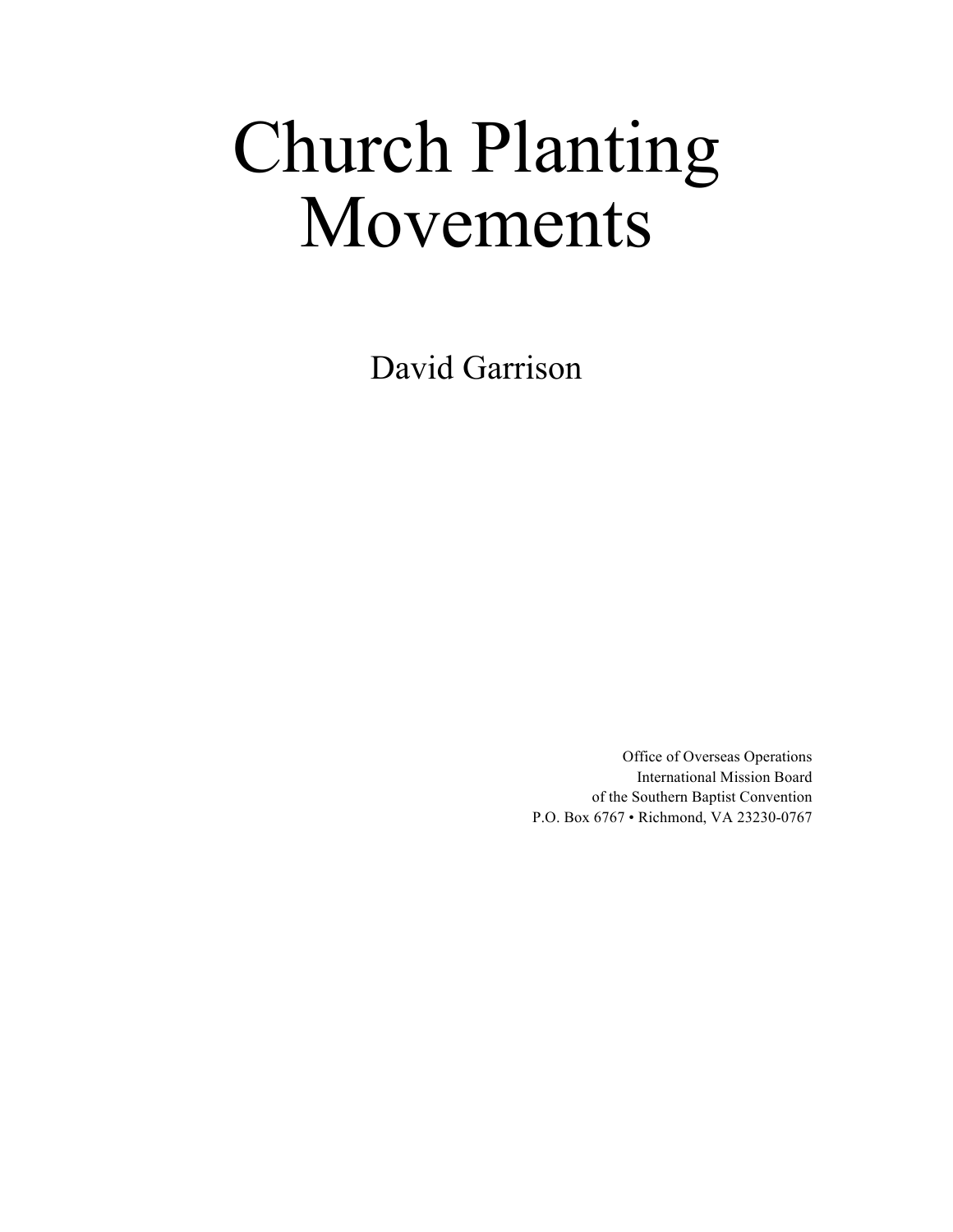# TABLE OF CONTENTS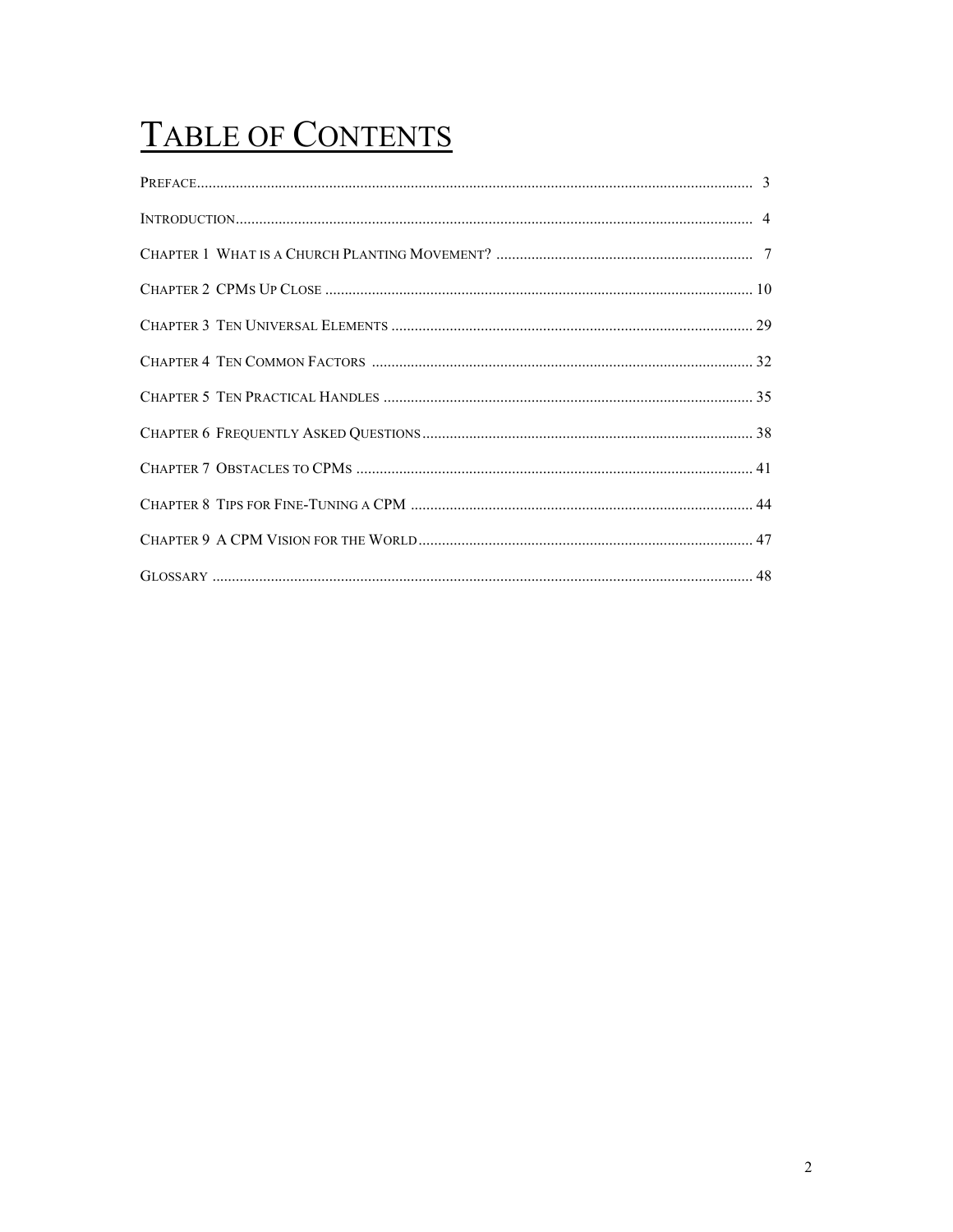#### **PREFACE**

This book began as an assignment to profile the growing number of Church Planting Movements that are appearing in our work around the world. As the International Mission Board's associate vice president for strategy coordination, I was given responsibility to describe the qualities and characteristics of this phenomenon.

To accomplish this, I sought input from a wide range of missionaries, members of regional leadership teams, missiologists, researchers and mission administrators. My primary sources were missionaries who have been personally involved in Church Planting Movements. These individuals have been an invaluable resource in the development of this book.

I'm grateful for the visionary leadership of the International Mission Board's Senior Executive Team—Jerry Rankin, Avery Willis and Don Kammerdiener—and to my colleagues on the Overseas Leadership Team: Sam James, Bill Bullington and John White. Their encouragement and counsel along the way have been indispensible.

Special thanks go to missionary practitioners and Church Planting Movement pioneers: Bill and Susan Smith, Curtis and Debie Sergeant, Bruce and Gloria Carlton, David and Jan Watson, Kurt and Wendy Urbanek, Jim and Mary Slack, Scott and Janie Holste, Rodney and Debbie Hammer, Don and Anne Dent, George and Sheryl Gera, and Dale and Jane Ellen Wood. The book also benefited from the reading and counsel of numerous other individuals including Sonia Garrison, Beth Wolfe, Cathy Kissee, Erich Bridges, Vivian White, Dan Allen and Jim Haney.

Despite the generosity of these contributors and editors, the errors remain my. My hope is that this book will serve as a reliable profile of what we mean when we say it is our vision to "begin and nurture Church Planting Movements among all peoples."

David Garrison Associate Vice President Strategy Coordination and Mobilization International Mission Board, SBC Wiesbaden, Germany October 1999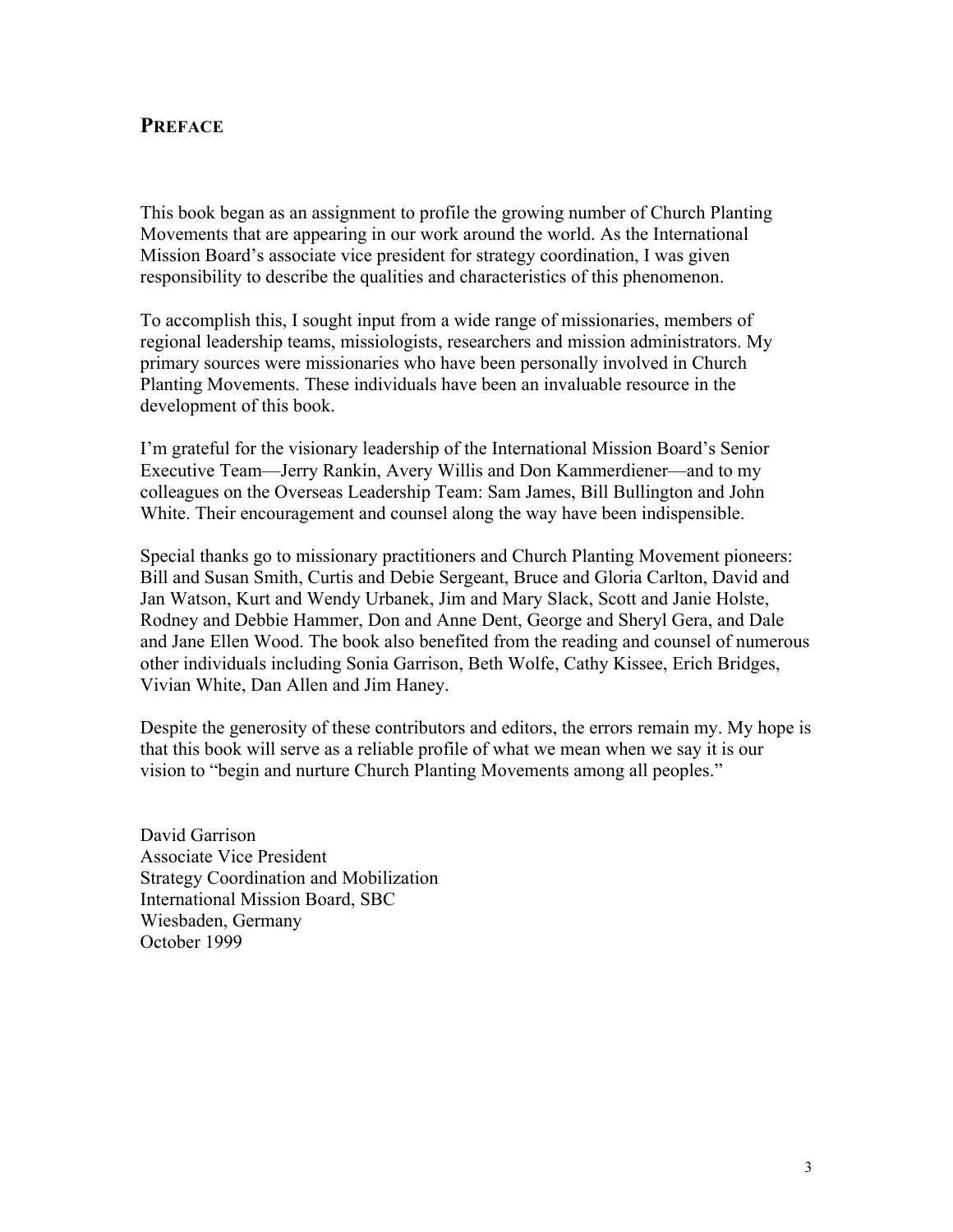## **INTRODUCTION**

From every corner of the globe the reports are coming in. Only a few at first, but now more and more frequently, reinforcing one another with their startling accounts of hundreds, thousands, even tens of thousands coming to faith in Christ, forming into churches and spreading their new-found faith.

#### **Southeast Asia**

When a strategy coordinator began his assignment in 1993, there were only three churches and 85 believers among a population of more than 7 million lost souls. Four years later there were more than 550 churches and nearly 55,000 believers.

#### **North Africa**

In his weekly Friday sermon, an Arab Muslim cleric complained that more than 10,000 Muslims living in the surrounding mountains had apostatized from Islam and become Christians.

#### **City in China**

Over a four-year period (1993-1997), more than 20,000 people came to faith in Christ, resulting in more than 500 new churches.

#### **Latin America**

Two Baptist unions overcame significant government persecution to grow from 235 churches in 1990 to more than 3,200 in 1998.

#### **Central Asia**

A strategy coordinator reports: "Around the end of 1996, we called around to the various churches in the area and got their count on how many had come to faith in that one year. When they were all added up, it came to 15,000 conversions to Christ in one year. The previous year we estimated only 200 believers altogether."

#### **Western Europe**

A missionary in Europe reports: "Last year (1998), my wife and I started 15 new church cell groups. As we left for a six-month stateside assignment last July, we wondered what we'd find when we returned. It's wild! We can verify at least 30 churches now, but I believe that it could be two or even three times that many."

#### **Ethiopia**

A missionary strategist commented, "It took us 30 years to plant four churches in this country. We've started 65 cell churches in the last nine months."

Every region of the world now pulsates with some kind of Church Planting Movement. Sometimes we see only the numbers, but often they are accompanied by lively descriptions such as this recently received e-mail message: "All of our cell churches have lay pastors/leaders because we turn over the work so fast that the missionary seldom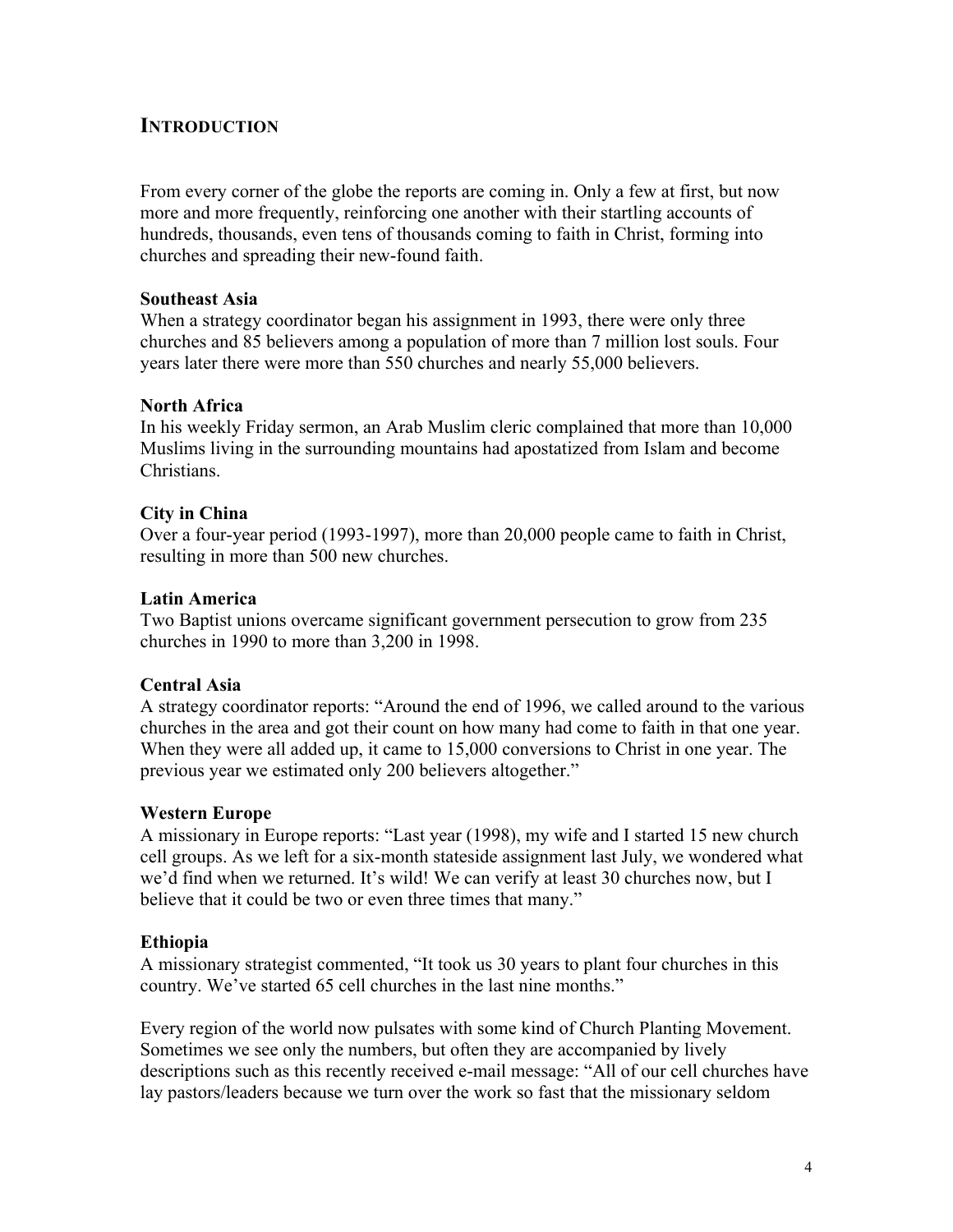leads as many as two or three Bible studies before God raises at least one leader. The new leader seems to be both saved and called to lead at the same time, so we baptize him and give him a Bible. After the new believers/leaders are baptized, they are so on fire that we simply cannot hold them back. They fan out all over the country starting Bible studies, and a few weeks later we begin to get word back how many have started. It's the craziest thing we ever saw! We did not start it, and we couldn't stop it if we tried."



# **Over a four-year period (1993-1997), more than 20,000 people came to faith in Christ, resulting in more than 500 new churches.**

Beyond the passion and excitement, many missionaries are left with questions. Most have never seen a Church Planting Movement. But the allure of an entire people group coming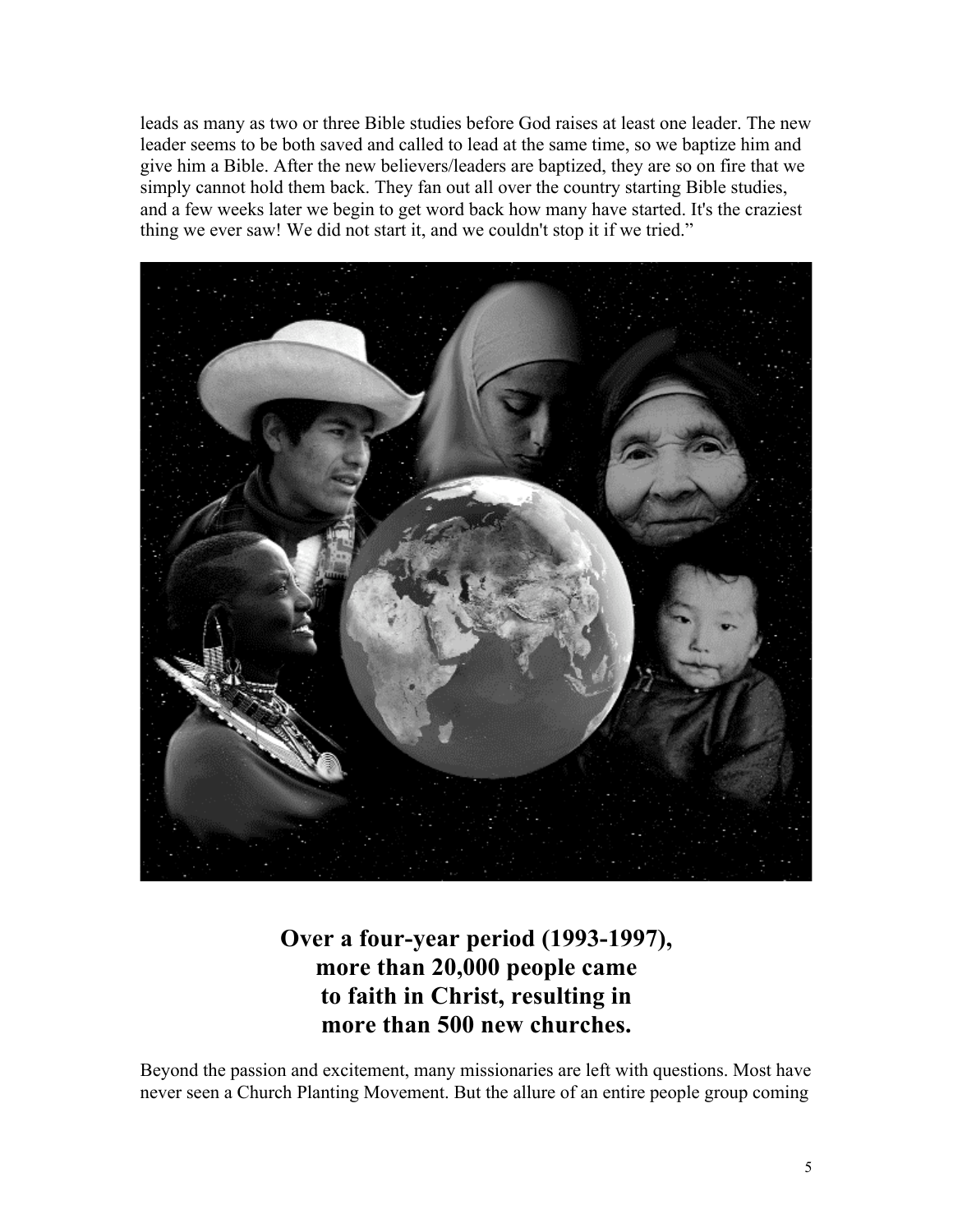to Christ is the dream of every missionary. The thought that countless thousands might be waiting to hear and respond to the gospel is a passion that fires missionary hearts and minds around the world.

So what is a Church Planting Movement? What is this phenomenon that has so captivated us? Where are these Church Planting Movements taking place? Why are they happening now? Is this something new or have they always been with us? What causes them? Are they all random events or do they share some common traits? Is there anything we can do to encourage them?

A growing number of missionaries and strategists are asking these hard questions and seeking to understand the nature of these Church Planting Movements. Hard questions are leading to helpful answers. These questions and answers are the subject of this book.

To extract these insights, we asked a number of missionaries, strategy coordinators and individuals who have had personal experience with Church Planting Movements to reflect on their shared experiences and then process them in a forum that invited critique and analysis. Through their eyes, we have attempted to isolate the key elements that make up this phenomenon as well as those impediments that prevent a Church Planting Movement from occurring. We also tasked them with providing practical steps for initiating and nurturing Church Planting Movements. The author is deeply indebted to these missionary colleagues.

The purpose of this book is to: 1) define Church Planting Movements; 2) identify their universal characteristics; 3) examine common obstacles to Church Planting Movements; 4) analyze a wide range of actual case studies; 5) provide some practical handles for beginning and nurturing Church Planting Movements; and 6) address some frequently asked questions (FAQs) about Church Planting Movements.

Case studies and illustrations used in this book come from all over the world. Some have been gathered from open countries where there are few official barriers to gospel proclamation. Others originate in places where Christianity is persecuted or even forbidden. We dare not exclude these Church Planting Movements from our review, but we will need to obscure the names and places in order to protect those involved. This book is not made up of theories that we are trying to prove, nor is it a template that we forced over different kinds of situations. These are descriptions of what we have seen and learned. The principles have been deduced from actual Church Planting Movements by those involved in them. To provide as accurate a picture as possible, we'll tell you which characteristics occur frequently and which ones are unusual.

We pray that this booklet will serve as a useful resource for missionaries and evangelical friends the world over, as we all seek to understand what God is doing and how to position ourselves to be on mission with Him as He unfolds Church Planting Movements among all peoples.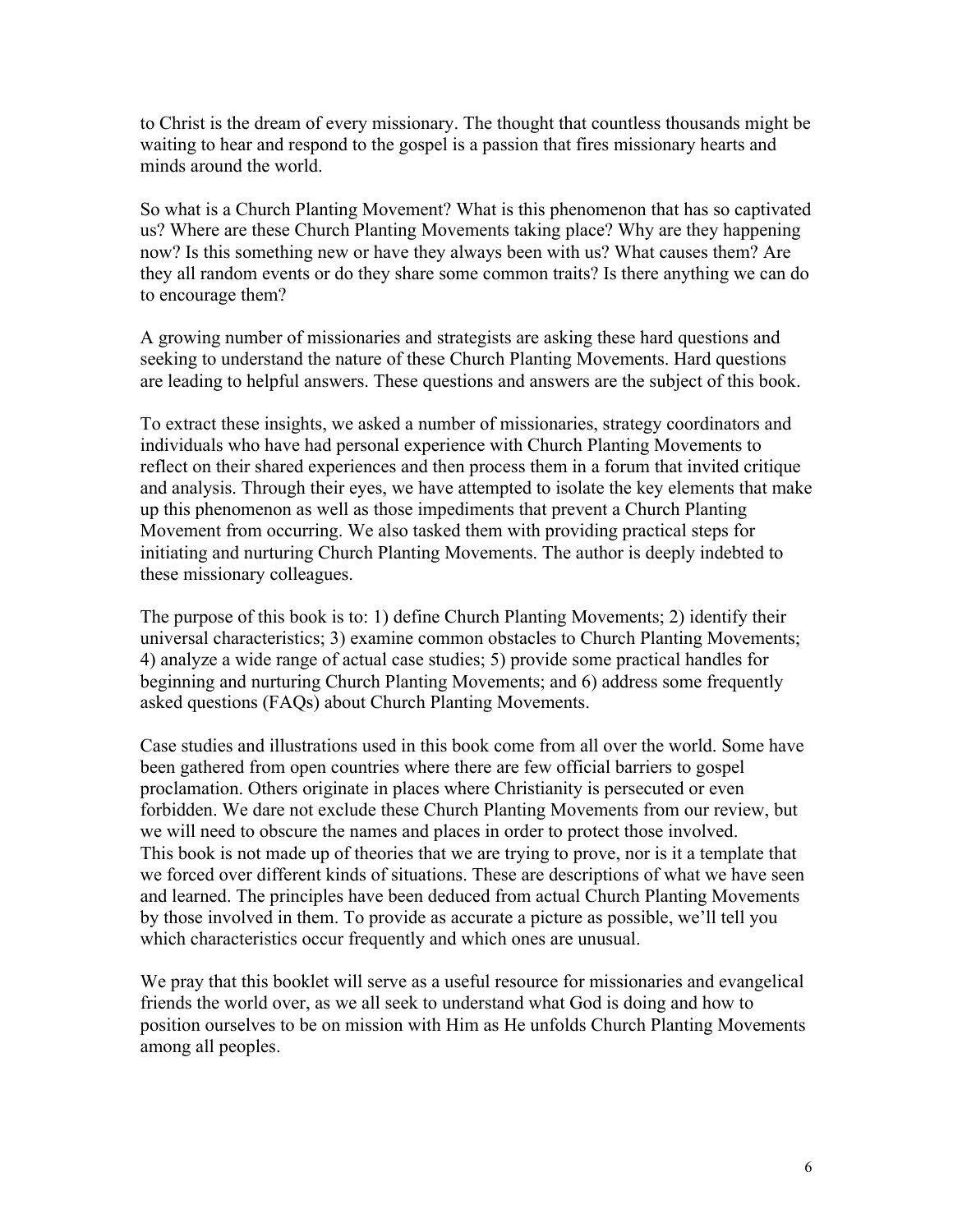# **1 WHAT IS A CHURCH PLANTING MOVEMENT?**

In 1998, the International Mission Board's Overseas Leadership Team adopted a vision statement: We will facilitate the lost coming to saving faith in Jesus Christ by beginning and nurturing Church Planting Movements among all peoples. This vision statement guides the work of nearly 5,000 IMB missionaries serving in more than 150 countries around the world.

So, what is a Church Planting Movement? A simple, concise definition of a Church Planting Movement (CPM) is a rapid and multiplicative increase of indigenous churches planting churches within a given people group or population segment.

There are several key components to this definition. The first is rapid. As a movement, a Church Planting Movement occurs with rapid increases in new church starts. Saturation church planting over decades and even centuries is good, but doesn't qualify as a Church Planting Movement.



Secondly, there is an multiplicative increase. This means that the increase in churches is not simply incremental growth—adding a few churches every year or so. Instead, it compounds with two churches become four, and four churches become eight to ten, and so forth. Multiplicative growth is only possible when new churches are being started by the churches themselves–rather than by professional church planters or missionaries.

Finally, they are indigenous churches. This means they are generated from within rather than from without. This is not to say that the gospel is able to spring up intuitively within a people group. The gospel always enters a people group from the outside; this is the task of the missionary. However, in a Church Planting Movement the momentum quickly becomes indigenous so that the initiative and drive of the movement comes from within the people group rather than from outsiders.

If this definition isn't enough, we might also clarify what a Church Planting Movement is not. A Church Planting Movement is more than "evangelism that results in churches." Evangelism that results in churches is a part of a Church Planting Movement, but the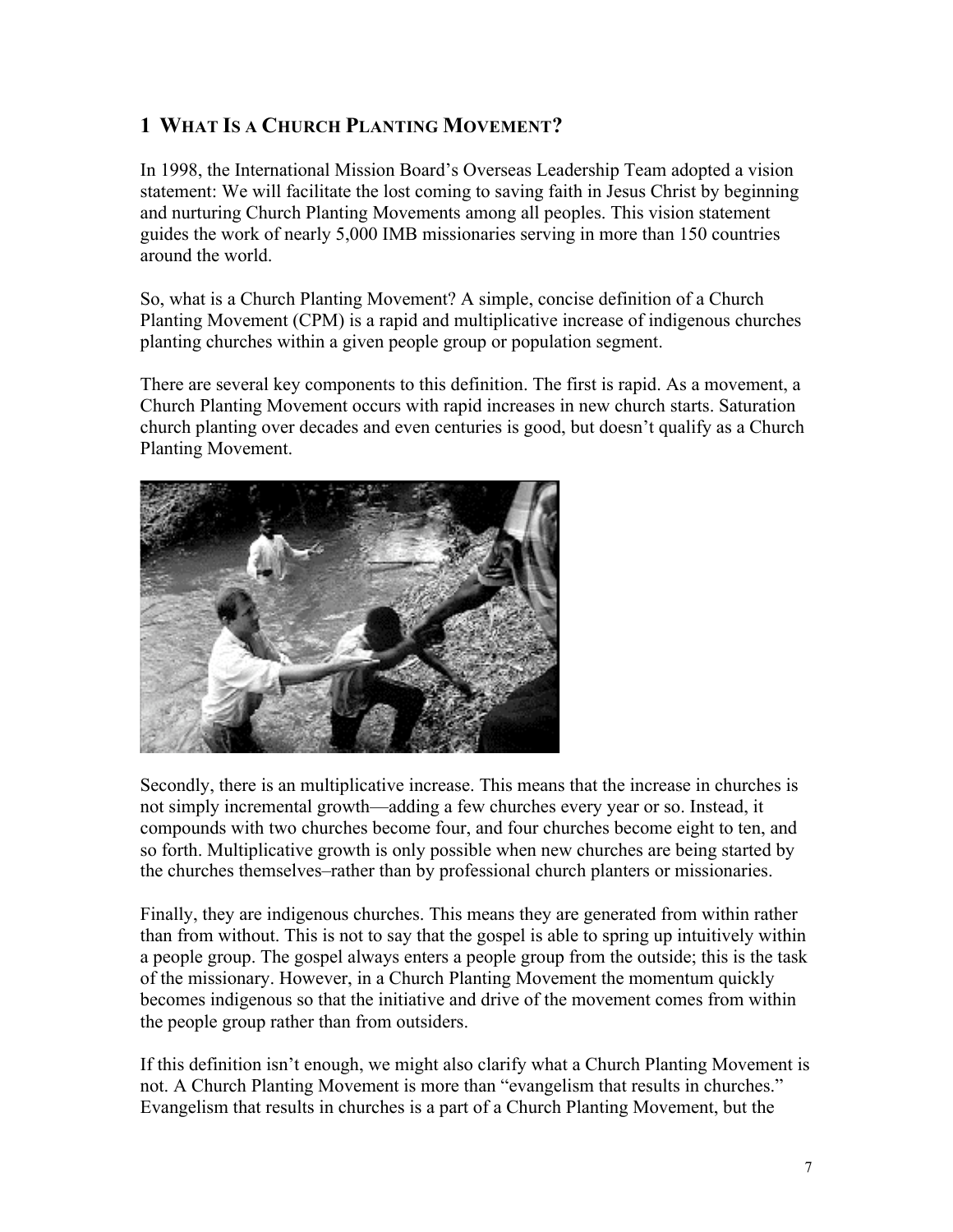"end-vision" is less extensive. A church planter might satisfy himself with the goal of planting a single church or even a handful of churches, but fail to see that it will take a movement of churches planting churches to reach an entire nation of people.

# **A Church Planting Movement is a rapid and multiplicative increase of indigenous churches planting churches within a given people group or population segment.**

A Church Planting Movement is also more than a revival of pre-existing churches. Revivals are highly desirable, but they're not Church Planting Movements. Evangelistic crusades and witnessing programs may lead thousands to Christ, and that's wonderful, but it isn't the same as a Church Planting Movement. Church Planting Movements feature churches rapidly reproducing themselves.



Perhaps the closest thing to a Church Planting Movement, that still is not a Church Planting Movement, is when local church planters are trained and deployed to plant multiple churches among their own people. This is a highly productive method of spreading churches across a population segment or people group, but the momentum remains in the hands of a limited group of professional church planters rather than in the heart of each new church that is begun.

Finally, a Church Planting Movement is not an end in itself. The end of all of our efforts is for God to be glorified. This occurs whenever individuals enter into right relationship with Him through Jesus Christ. As they do, they are incorporated into churches which enable them to continue to grow in grace with other like-minded believers. Any time people come to new life in Jesus Christ, God is glorified. Any time a church is planted no matter who does it—there are grounds for celebration.

So why is a Church Planting Movement so special? Because it seems to hold forth the greatest potential for the largest number of lost individuals glorifying God by coming into new life in Christ and entering into communities of faith.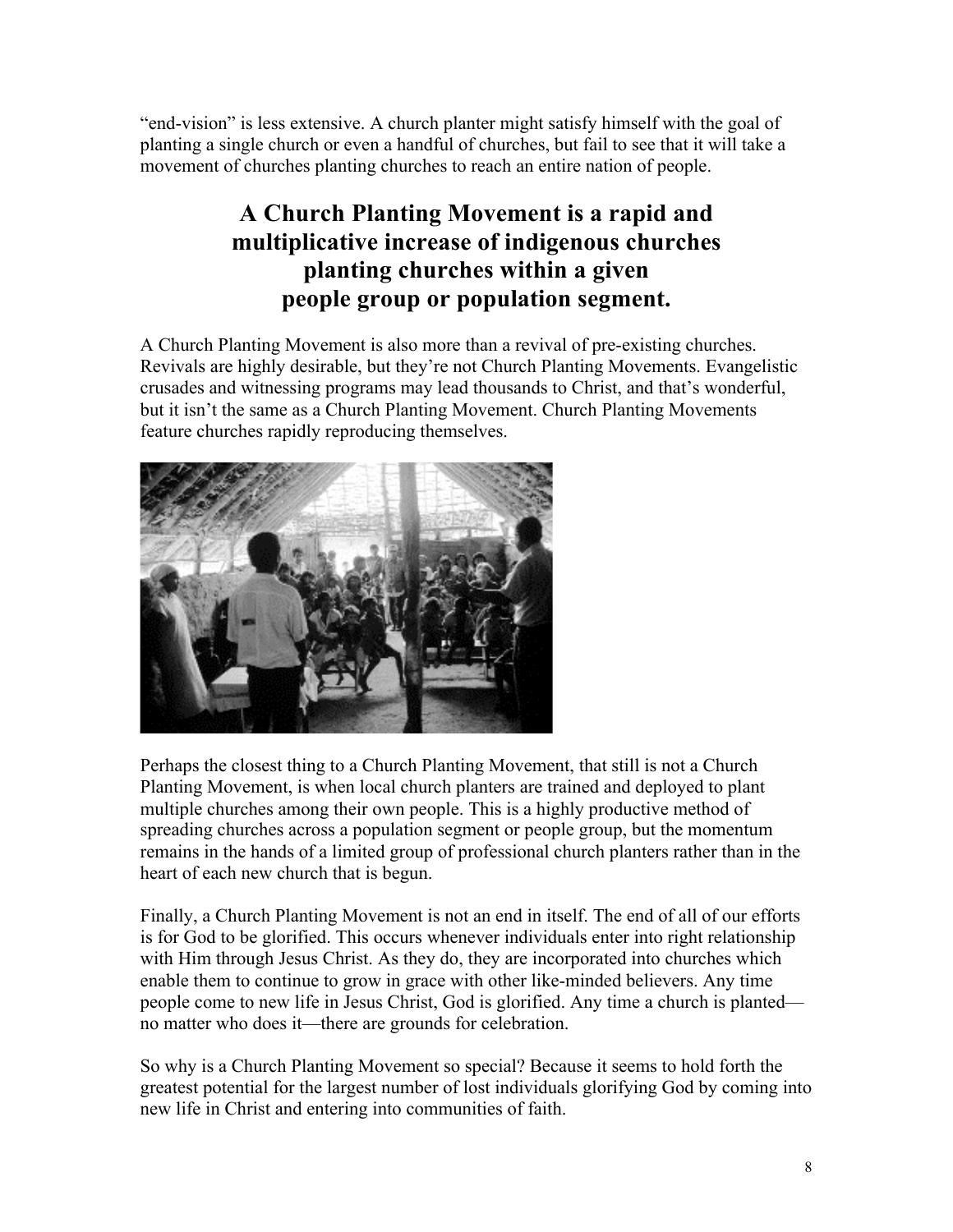However, a Church Planting Movement is not simply an increase in the number of churches, even though this also is positive. A Church Planting Movement occurs when the vision of churches planting churches spreads from the missionary and professional church planter into the churches themselves, so that by their very nature they are winning the lost and reproducing themselves.

Let's review some key points. Missionaries are capable church planters, but will always be limited in number. Local church planters hold more promise, simply because there is a larger pool of them available. Church Planting Movements hold an even greater potential, because the act of church planting is being done by the churches themselves, leading to the greatest possible number of new church starts.

To better understand Church Planting Movements, let's examine a few case studies and then dissect them for closer analysis.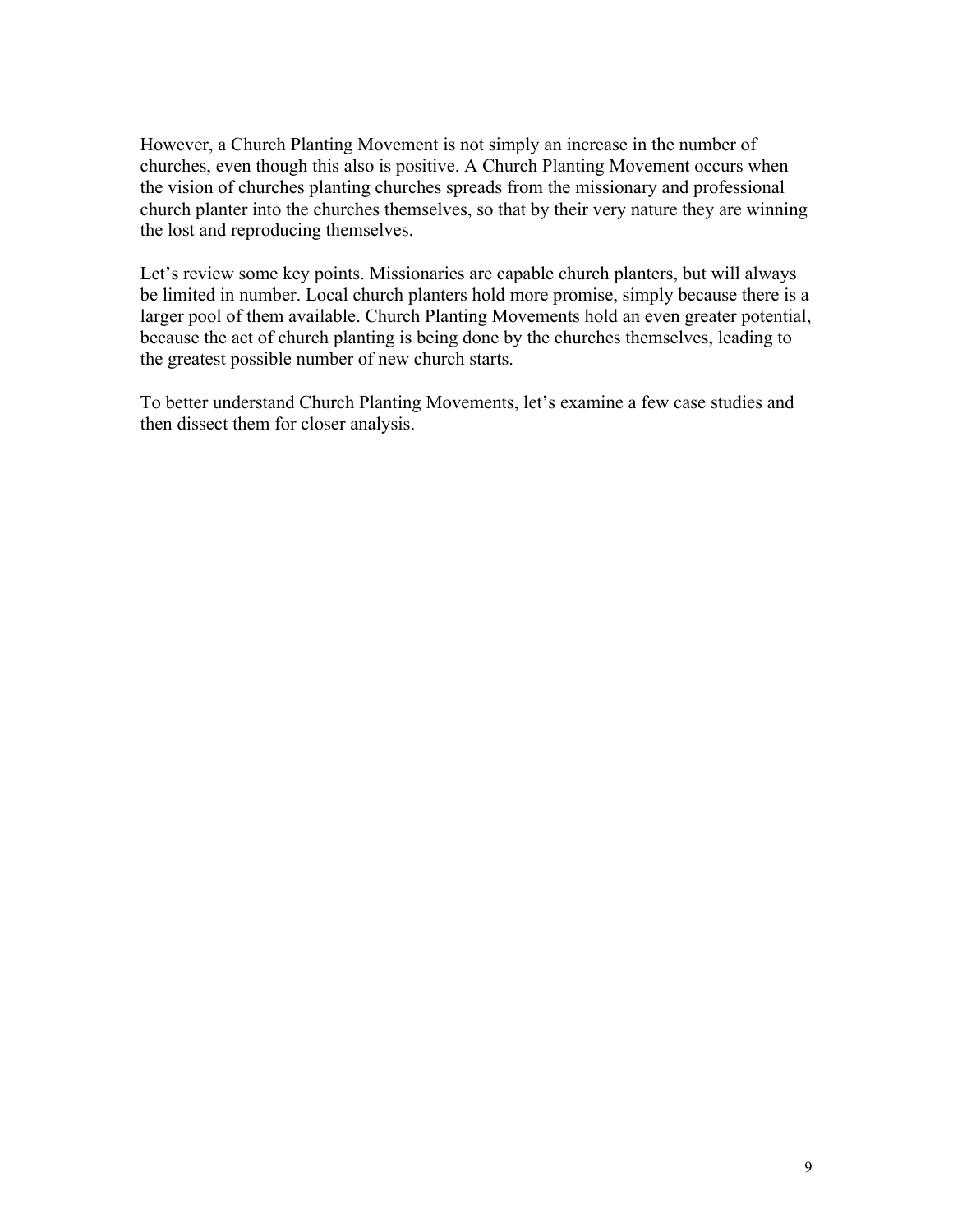# **2 CPMS UP CLOSE**

International Mission Board missionaries are currently engaged in a number of Church Planting Movements and near-Church Planting Movements around the world. While each of these movements bears the influence of our missionaries, each is different as well.

Despite these differences, there are common traits that characterize almost every CPM. In the examples that follow, you will see how several IMB missionaries came to be involved in CPMs. Some were instrumental in the movement from its inception, while others arrived after the movement was well under way. In each case, there are lessons we can learn that may be transferable to other situations.

#### **A Latin American People Group**

The setting

Like many other Latin American countries, this one has a mixed population of European, Hispanic and African descent. Decades of authoritarian rule have stifled economic progress and limited individual freedoms. The country is poor, but relatively welleducated compared to other countries in the region, with a literacy rate of more than 90 percent.

Traditionally, the population has been more than 95 percent Roman Catholic. For more than 25 years, however, the government attempted to suppress religious freedom. Then, in 1991, the government eased up and began to liberalize its economy and posture toward religion. Religious freedom still is not a protected right, but conditions are improving.



Baptists began missionary work in the country more than a century ago. Over the next 75 years, missionaries planted churches, trained leaders and developed a local Baptist union consisting of about 3,000 members. Following a military coup, all missionaries were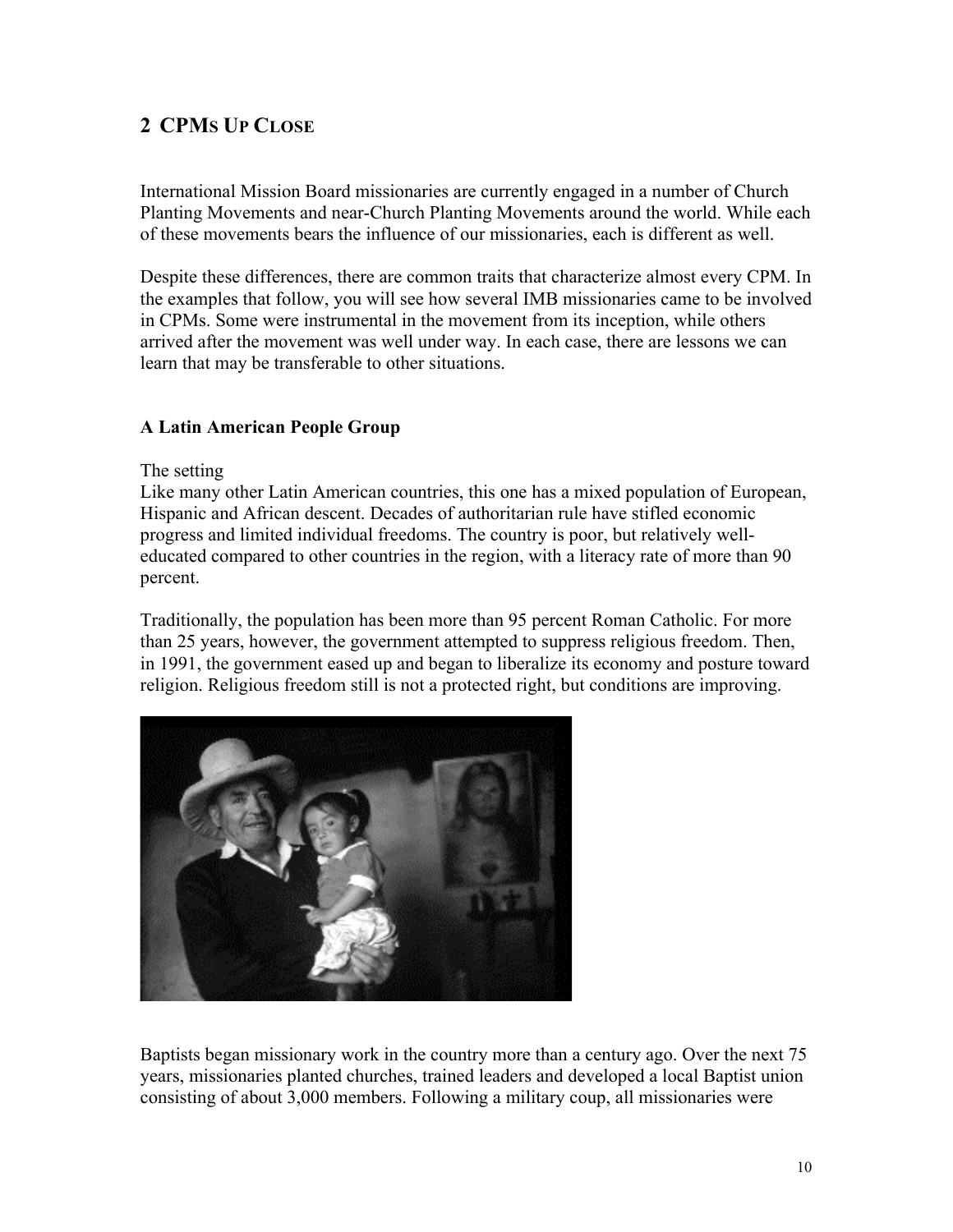imprisoned and then expelled from the country. Along with them went half of the local Baptist membership and much of the church leadership. The next few decades threatened to eliminate the church from the country. Persecution, imprisonment and torture were widespread. During this time of opposition, the number of believers slowly increased.

#### **What happened**

Due to separate American and Southern Baptist mission efforts, the Baptists in the country developed into a northern union and a southern union. Despite this separation, both unions experienced Church Planting Movements during the 1990s.

By 1989, the northern union had a membership of roughly 5,800. That same year, they began to experience an awakening as membership climbed 5.3 percent and then 6.9 percent the following year. By the end of the 1990s, the northern union's membership had grown from 5,800 to more than 14,000. Over that same period, the number of churches increased from 100 to 1,340. At last report, there is little sign of this growth slowing down. Currently, more than 38,000 regular participants in the churches are awaiting baptism.

Similar developments were also unfolding in the southern union. In 1989, they had 129 churches with a membership of just under 7,000. With 533 baptisms recorded that year, they were showing signs of vitality. By 1998, their membership had risen to nearly 16,000 with annual baptisms of almost 2,000. The number of churches increased during the same period from 129 to 1,918, a remarkable 1,387 percent growth rate for the decade.

#### **Key factors**

Several factors contributed to the CPM in this Latin American country. Foreign missionaries played several very strategic roles. The first came when missionaries introduced the gospel to the country for the first time. They firmly grounded the new churches on the Word of God and the priesthood of all believers. However, when a change in government forced the missionaries to leave, Christianity had a choice: Become indigenous or die. Over the next few years, the country's isolation from outside Christian contact furthered the indigenization process by minimizing the possibility of foreign funds for buildings or pastoral subsidies.

During these years of isolation, media missionaries working outside the country saturated the land with gospel radio broadcasts in the people's Spanish heart language. Missionaries and diaspora Christians also maintained a steady vigil of prayer for the believers and the lost living inside the country.

When IMB missionaries reconnected with the churches in the late 1980s, they found a Baptist faith that was deeply rooted in the nation. At this point, the missionaries made a second strategic contribution by feeding the movement through prayer, discipleship, leadership training and workshops on evangelism and cell church methodology—without creating dependency or imposing a foreign flavor on the movement.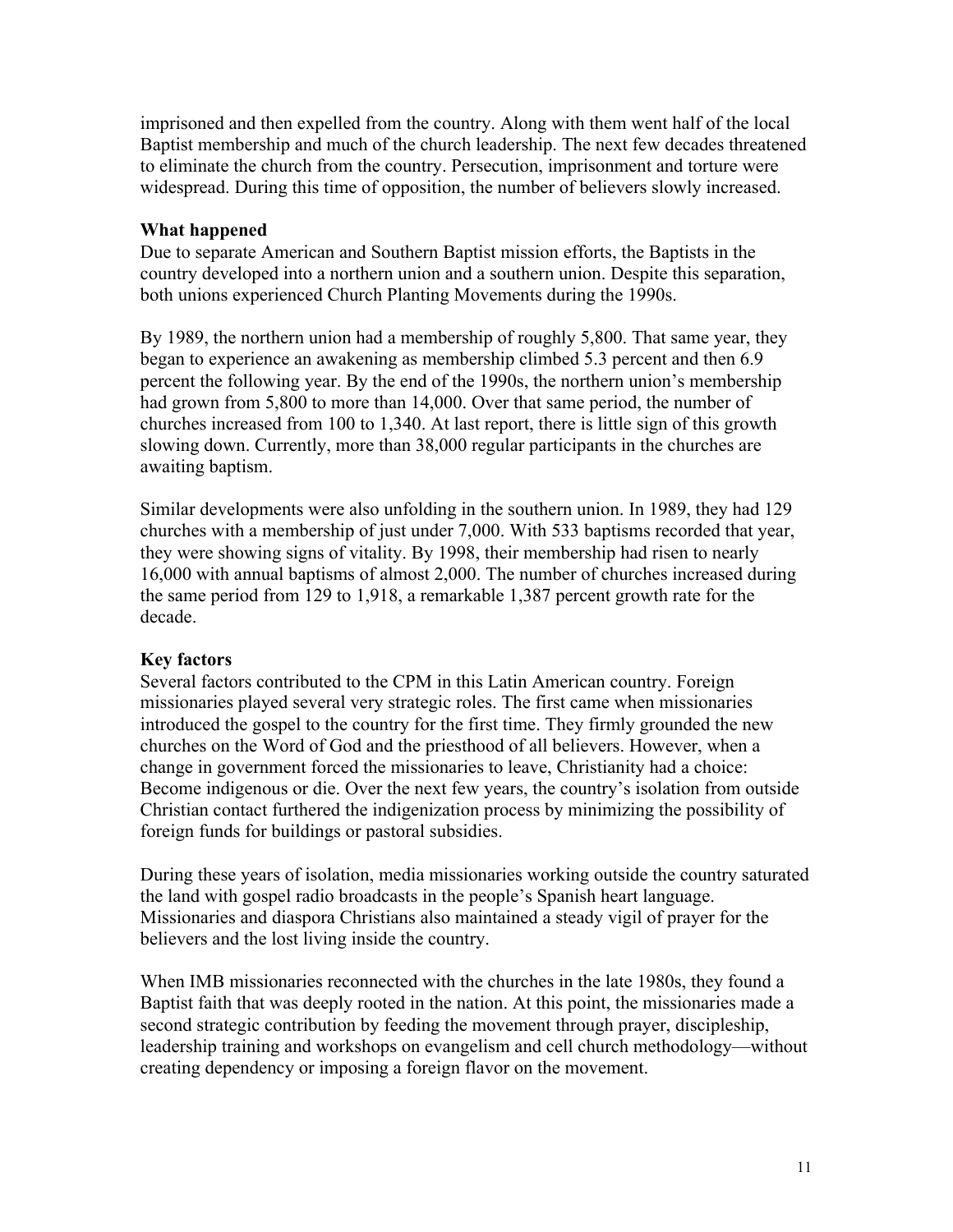

Several other factors and characteristics contributed to the movement. From the beginning, Scripture and worship were in the heart language of the people. Undergirded by the high literacy rate, the Bible became a center of both corporate and private spiritual life.

Prayer was also a key component. Baptists in this movement described themselves as a "people on their knees." Prayer continues to saturate their worship and daily life. They are also a people who love to sing. Worship services resound with lively hymns and songs of praise in the heart language. One church leader described music as "a form of warfare against an unbelieving world."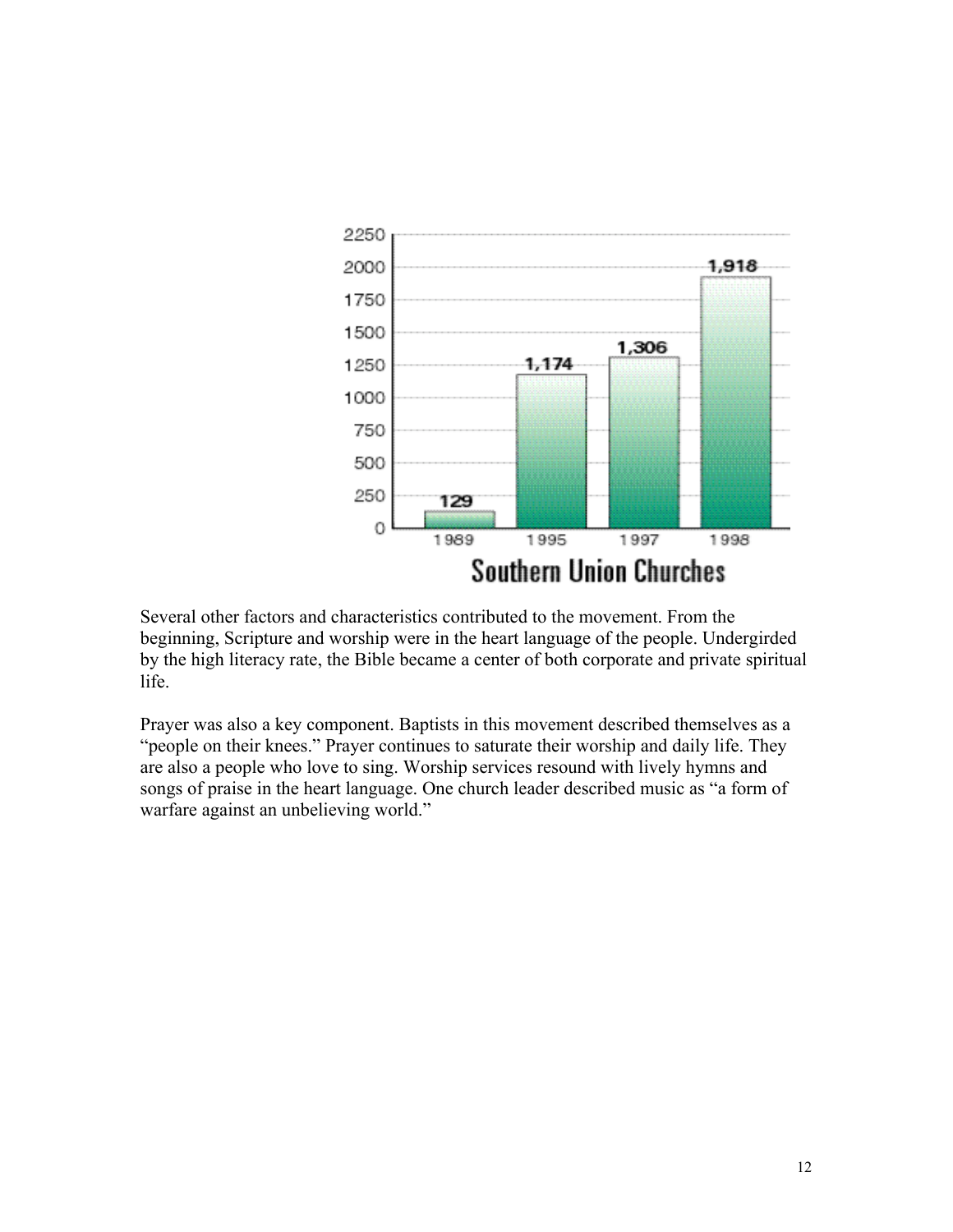

# **Northern Union Churches**

An important challenge occurred with the severe economic crisis of 1992, which prevented church members from traveling significant distances to their church buildings for worship. Once again, the movement was at a crossroads: They could resign themselves to a churchless faith, or respond creatively to the challenge. Baptists chose the latter as they moved their meetings into homes and found that growth greatly accelerated. Once again, Baptist missionaries played a strategic role by introducing cell church models used in other parts of the world. During the first year (1992-93), the northern convention alone started 237 house churches.

Across the country, the crumbling economy and uncertain political future created an environment that was ripe for new answers and directions. It was less and less difficult or even necessary to speak to people of lostness; everything around them spoke of hopelessness and despair.

Within this turmoil, Baptist leaders urged their flock to adopt a missionary zeal for reaching their entire nation. The laity responded enthusiastically. In the mid-'90s, the northern union began a Lay Missionary School to provide a one-year training program for lay evangelists. By 1998, there were 110 graduates and 40 more enrolled. Between them, the two unions have deployed nearly 800 home missionaries across the country. In the past two years, union leaders report that "hundreds are now expressing a call to missions within their own country." The Church Planting Movement in this country is now poised to impact other nations across Latin America and throughout the world.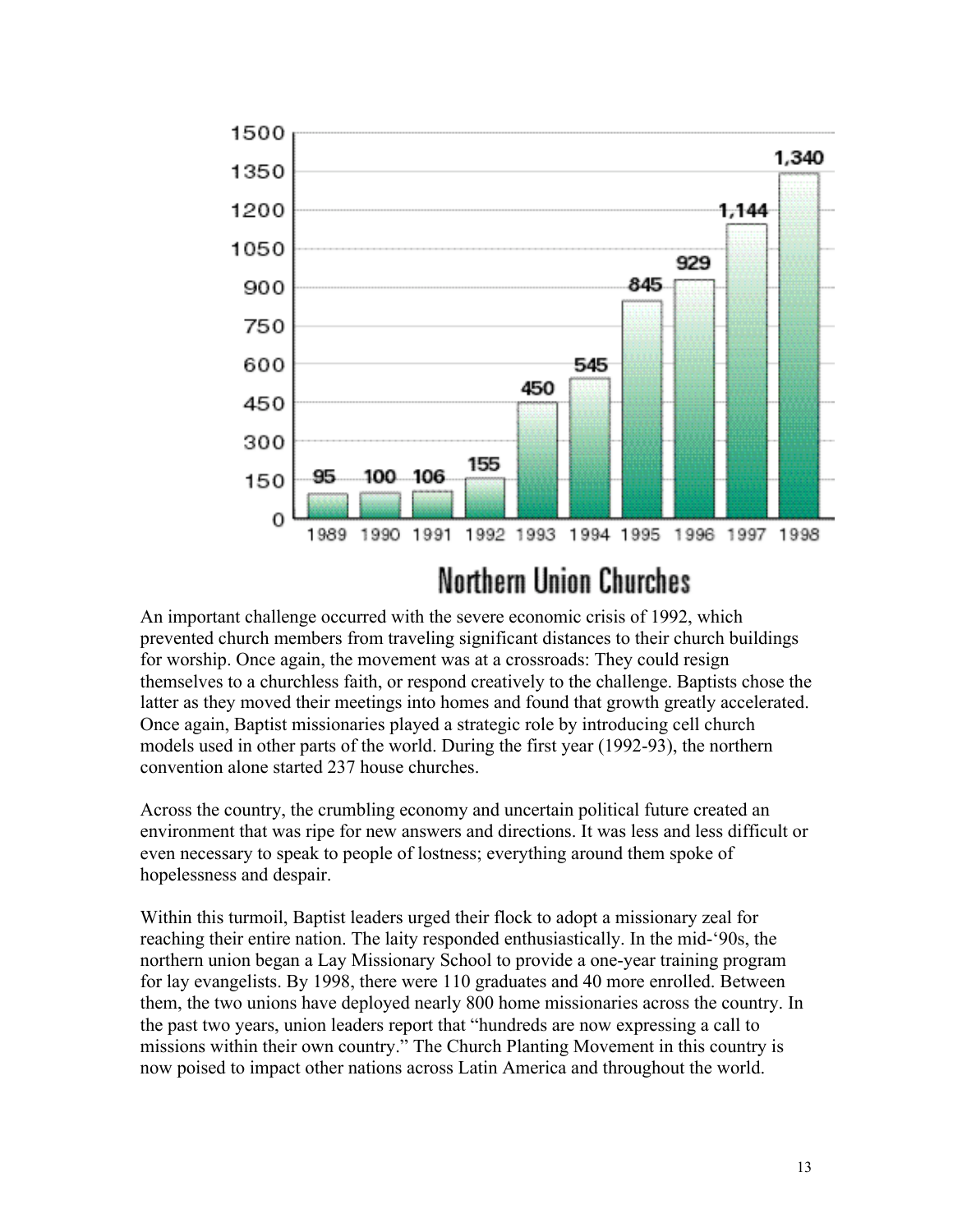#### **Unique factors**

Though God is clearly doing a remarkable work in this Latin American country, some shadows hover over the movement. At last report, more than 38,000 faithful participants in the churches of the northern union had not yet been baptized. A further 2,800 candidates were enrolled in baptismal classes. Why the delayed baptism of new members?

A union leader explained, "Before our country closed its doors to missionaries, churches in America assisted us in the building of six structures. Twenty years ago, one of our churches had a heated dispute over some theological matter (long since forgotten) which resulted in a split and the loss of our building. Since that time, we have learned to be cautious in allowing outsiders to become full-fledged members, lest they take our remaining buildings from us as well."

## **Learning points**

1. The shift to house churches coincided with an enormous increase in church growth. It freed the church from physical limitations and thrust the gospel witness into the community.

2. Union leadership helped to set the direction and encourage the house-church movement, even though it meant a diminished measure of control for them.

3. Persecution weeded out those who were not serious followers of Christ. At the same time, a strong Baptist doctrine of the priesthood of the believer ensured the survival of the church when other, more hierarchical churches were crushed.

4. IMB missionaries played key roles in introducing the gospel; encouraging a CPM vision; introducing cell-church methodology and shielding the movement from dependency on foreign funds.

5. Mobilized and trained lay missionaries have been key in spreading the movement across the country.

# **A Region in China**

#### **The setting**

China in the early 1990s was reeling from enormous social upheaval. Economic boom had left gross disparities between the haves and have-nots. Rapid urbanization was dismantling ancient family and communal alliances. The entire country anxiously awaited a successor to the Maoist doctrines which had held the collective mind for almost four decades.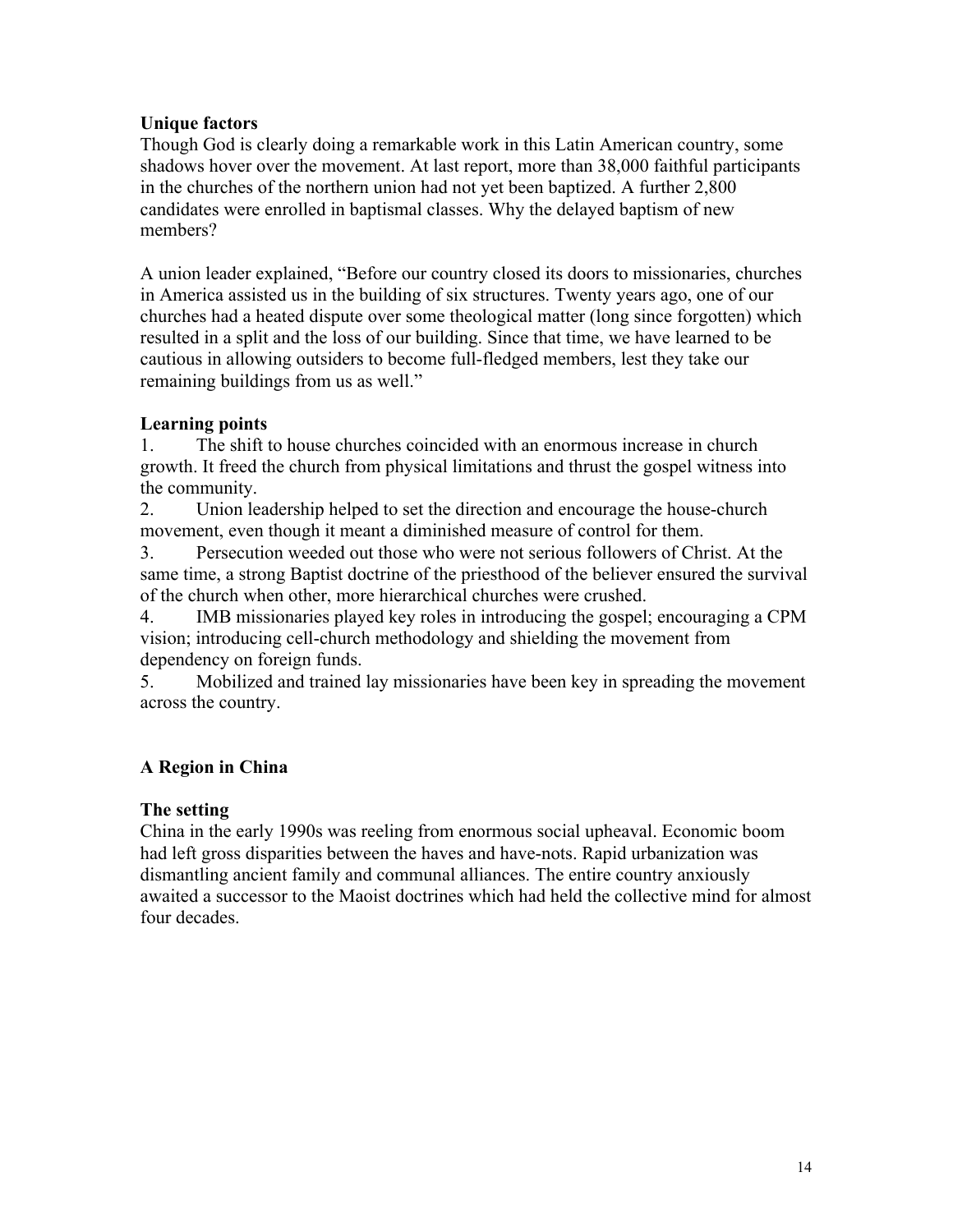

New ideas were sweeping through the country and were viewed with a mixture of enthusiasm and rejection. The suppressed student democracy movement, culminating in the clash with government forces in Tiananmen Square in 1989, had left many youth despairing of political reform, yet still searching for some new hope for a better future.

#### **What happened**

Into this setting the International Mission Board assigned a strategy coordinator in 1991 to a region we'll call Yanyin. During a year of language and culture study, the missionary conducted a thorough analysis of Yanyin. It consisted of about 7 million people clustered in five different people groups living in a variety of rural and urban settings. He mapped their population centers and began several evangelistic probes. After a few false starts, the strategy coordinator developed a reproducing model of indigenous church planting that he implemented to great effect.

In his initial survey, the strategy coordinator found three local house churches made up of about 85 Han Chinese Christians. The membership was primarily elderly and had been slowly declining for years with no vision or prospects for growth. Over the next four years, by God's grace, the strategy coordinator helped the gospel take fresh root among this people group and sweep rapidly across the Yanyin region.

Aware of the enormous cultural and linguistic barriers that separated him from the people of Yanyin, the missionary began by mobilizing Chinese Christian co-laborers from across Asia. Then, partnering these ethnic Chinese church planters with a small team of local believers, the group planted six new churches in 1994. The following year, 17 more were begun. The next year, 50 more were started. By 1997, just three years after starting, the number of churches had risen to 195 and had spread throughout the region, taking root in each of the five people groups.

At this point the movement was spreading so rapidly that the strategy coordinator felt he could safely exit the work without diminishing its momentum. The next year, in his absence, the movement nearly tripled as the total number of churches grew to 550 with more than 55,000 believers.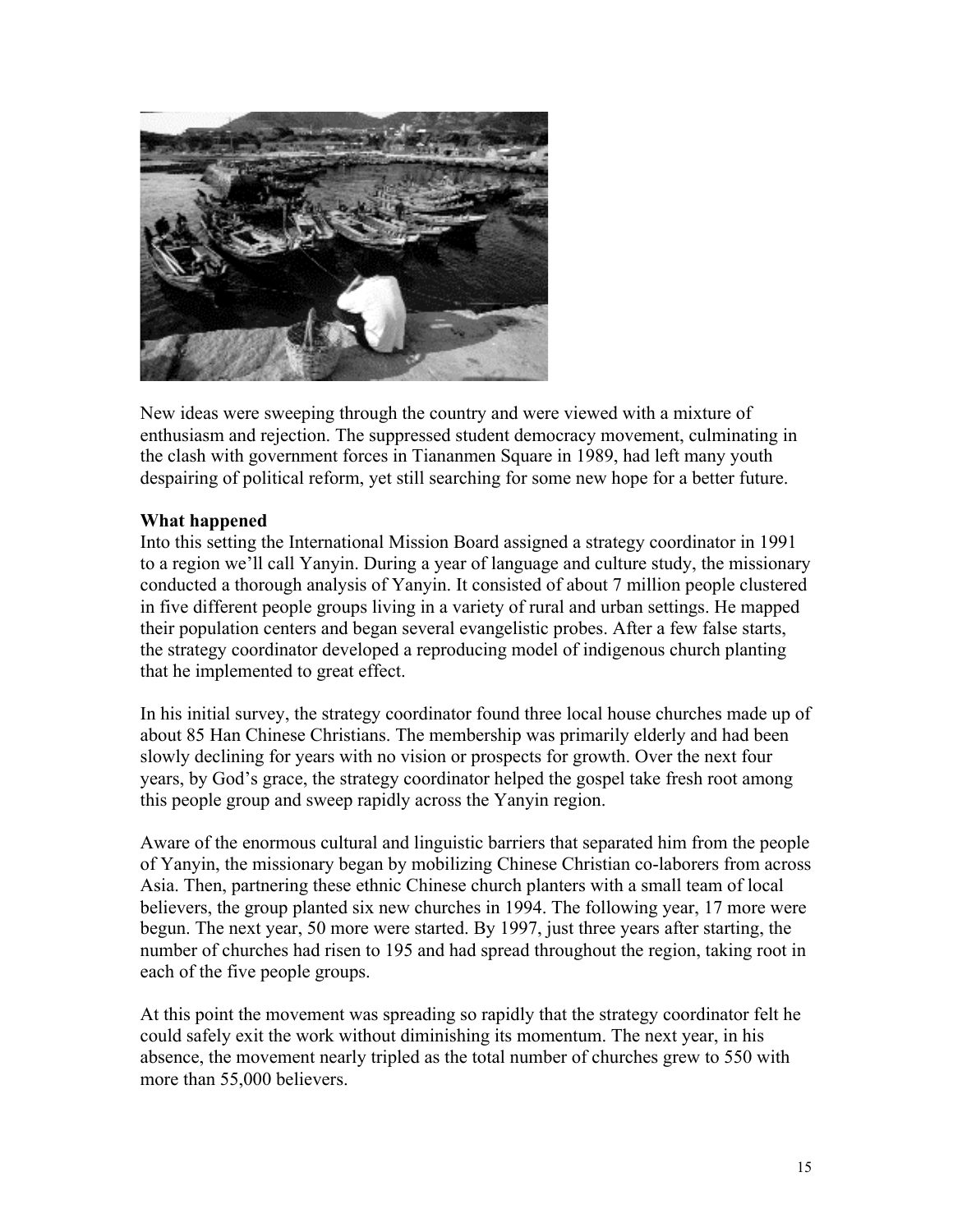#### **Key factors**

Since his departure from the Yanyin assignment in 1997, the strategy coordinator has given considerable attention to examining the factors that enabled this Church Planting Movement to develop so rapidly. We are all the beneficiaries of this analysis, which I will relate in abbreviated form here.



As with so many assignments, the Yanyin ministry was bathed in prayer even before its inception. What began as a personal belief in the efficacy of prayer became a part of the DNA of the new Church Planting Movement as the early believers emulated the model of the missionary.

Training and structure were key elements in the initiation and rapid rise of this movement, as was the practice of "response filtering." Response filtering is the practice of using some large-scale evangelism tool, such as video, radio or other mass outreach tools, coupled with a "feedback loop" or filtering mechanism that allows the evangelist to glean from the proclamation those who are interested in receiving further contact. In this manner, seed-sowing is almost always linked to some attempt to "draw the net" and gather inquirers into a Bible study aimed at a new church start.

Let's take a closer look at the training and structure employed by the missionary. The strategy coordinator began with a small core of believers whom he discipled and then trained in basic church planting methods. The missionary calls his church planting method a POUCH approach. POUCH is an acronym. P stands for participative Bible study/worship groups, describing the type of cell group meetings through which seekers are led to faith and new believers continue as church afterwards. O refers to obedience to God's Word as the sole measure of an individual's or church's success. U refers to unpaid and multiple lay or bi-vocational church leaders. C stands for cell churches rarely exceeding 15 members before reproducing into new groups. H indicates homes or storefronts as the primary meeting places for these cell churches. Each of these five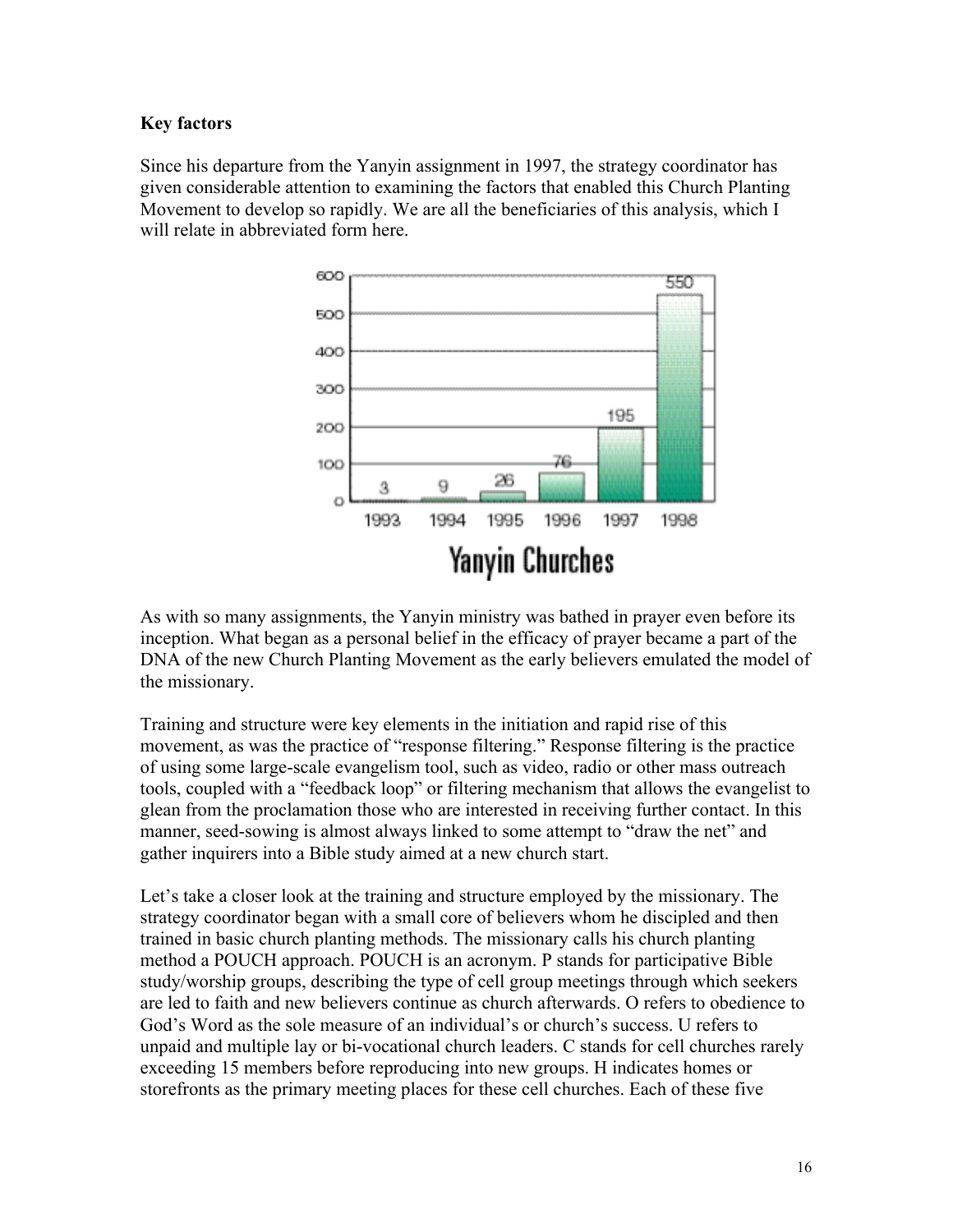characteristics contributed to the reproducibility of the churches in a manner that did not rely upon outside funding, technology or initiation.

The strategy coordinator instilled in these initial converts a vision for reaching all of Yanyin with the gospel. He shared with them his research on where the various unreached people groups of the region lived and assured them that Christ had equipped them with all they needed to reach the entire region with the gospel.

The pattern he taught for starting churches was built around four steps: 1) Model, 2) Assist, 3) Watch and 4) Leave. Modeling referred to the act of doing church with the new (or soon to be) believers using the POUCH approach described above. Assisting referred to the act of helping the newly formed church to plant a daughter church. Watching was an important and conscious effort to see to it that a third-generation church was started without the assistance or direct involvement of the missionary. Leaving was the final crucial step of ensuring that the movement was truly indigenous and self-propagating. In a very short time, the new Yanyin believers had started multiple POUCH churches across the region, each of which was modeling, assisting new church starts, watching to see that the reproduction was continuing and then leaving to go and begin a new church plant elsewhere. Undoubtedly the chain of reproduction was broken from time to time, but due to the many, many new churches that were being started, the breaks did not significantly slow the spread of the movement.

The remote region of Yanyin was far-removed from seminaries or Bible institutes. Government restrictions prohibited the building of any local seminaries. Instead, the missionary strategist looked to New Testament models of mentoring. As the missionary trained the first generation of church leaders, he insisted that they train someone else. Thus, training was done through one-on-one mentoring relationships. Each aspiring church leader was required to be both a disciple and a discipler in an ongoing chain of teaching and being taught "whatsoever things I have commanded you" (Matt. 28:20). Whatever a lay pastor learned one day, he would teach to another lay leader the next day. This provided the ultimate example of on-the-job training that was always vital, fresh and "just in time" to be used.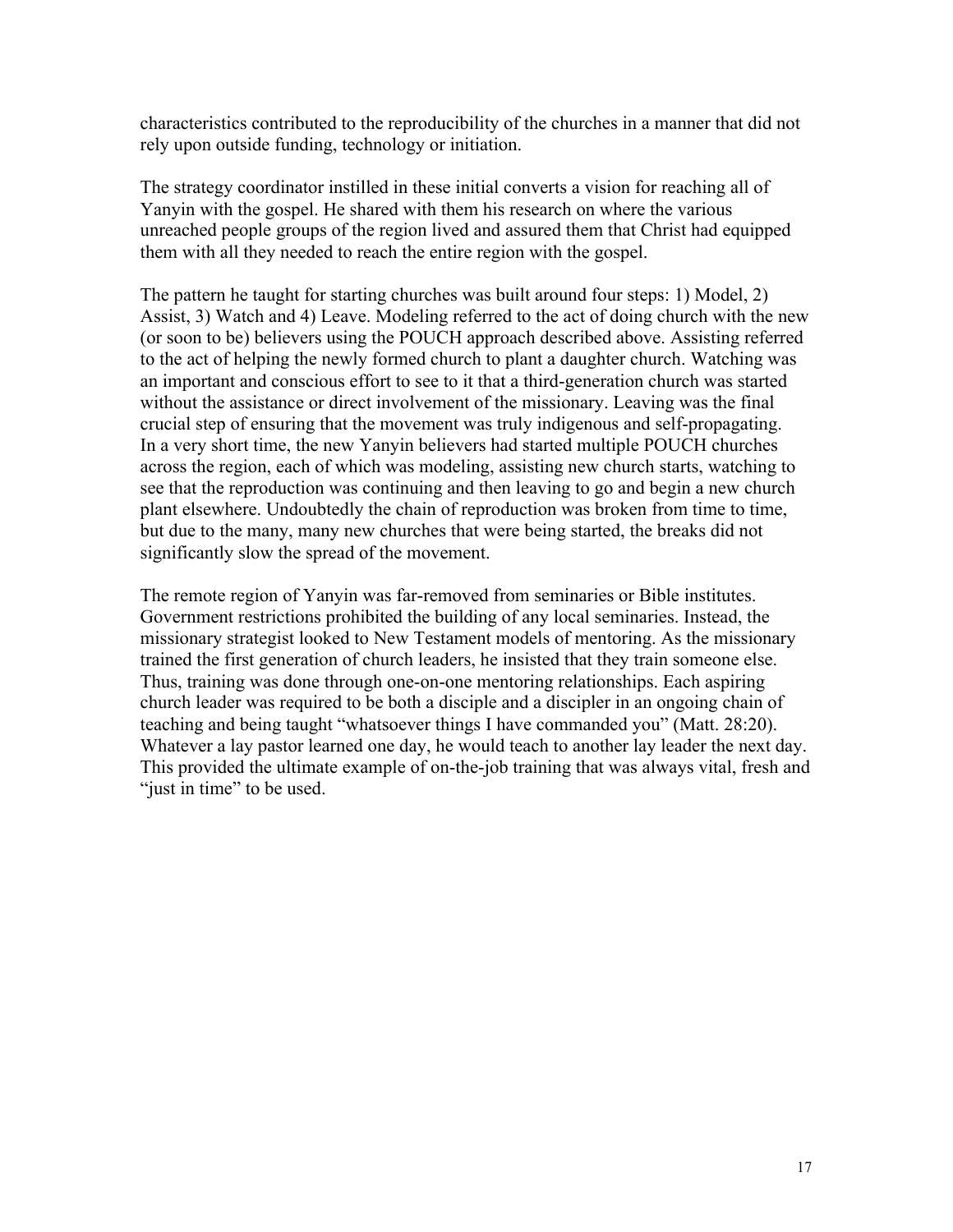

#### **Unique factors**

Even though persecution and death accompanied the spread of the gospel across Yanyin, there was not a systematic effort on the part of the government to stop the movement. This may have been partially due to the low profile of cell churches and the absence of new church buildings.

New believers were immediately baptized and taught that it was normal for them to win others to Christ and lead them to form new churches. This "high demand/high risk" reliance on new converts as evangelists and church planters contributed greatly to the rapid expansion of the movement.

The nondenominational context of churches in China meant that there was no denominational tradition that the churches adopted. It remains to be seen whether heretical expressions will emerge within the movement. However, the highly decentralized nature of the Yanyin Church Planting Movement is not conducive to a single individual gaining control over the whole. At the doctrinal heart of each cell church is a commitment to obey the Bible. Since church worship consists of participative Bible study with multiple leaders, there is a natural corrective from within the group itself to misinterpretation or extremes of interpretation.

When asked about the movement's lack of denominational identity, the strategy coordinator commented that, even though the government forbids denominational expressions in China, the Yanyin churches are more Baptist than most Baptist churches he has known. He further predicts that their pattern of allegiance to the Bible and commitment to the priesthood of the laity will keep the movement on track.

#### **Learning points**

1. From the beginning, evangelism was lay-led and centered among the lost rather than inside church buildings.

2. Multiple, unpaid church leaders ensured the availability of the growing number of leaders needed to continually begin new works.

3. The house-church pattern of the Yanyin movement is well-adapted to growth and to a persecution environment.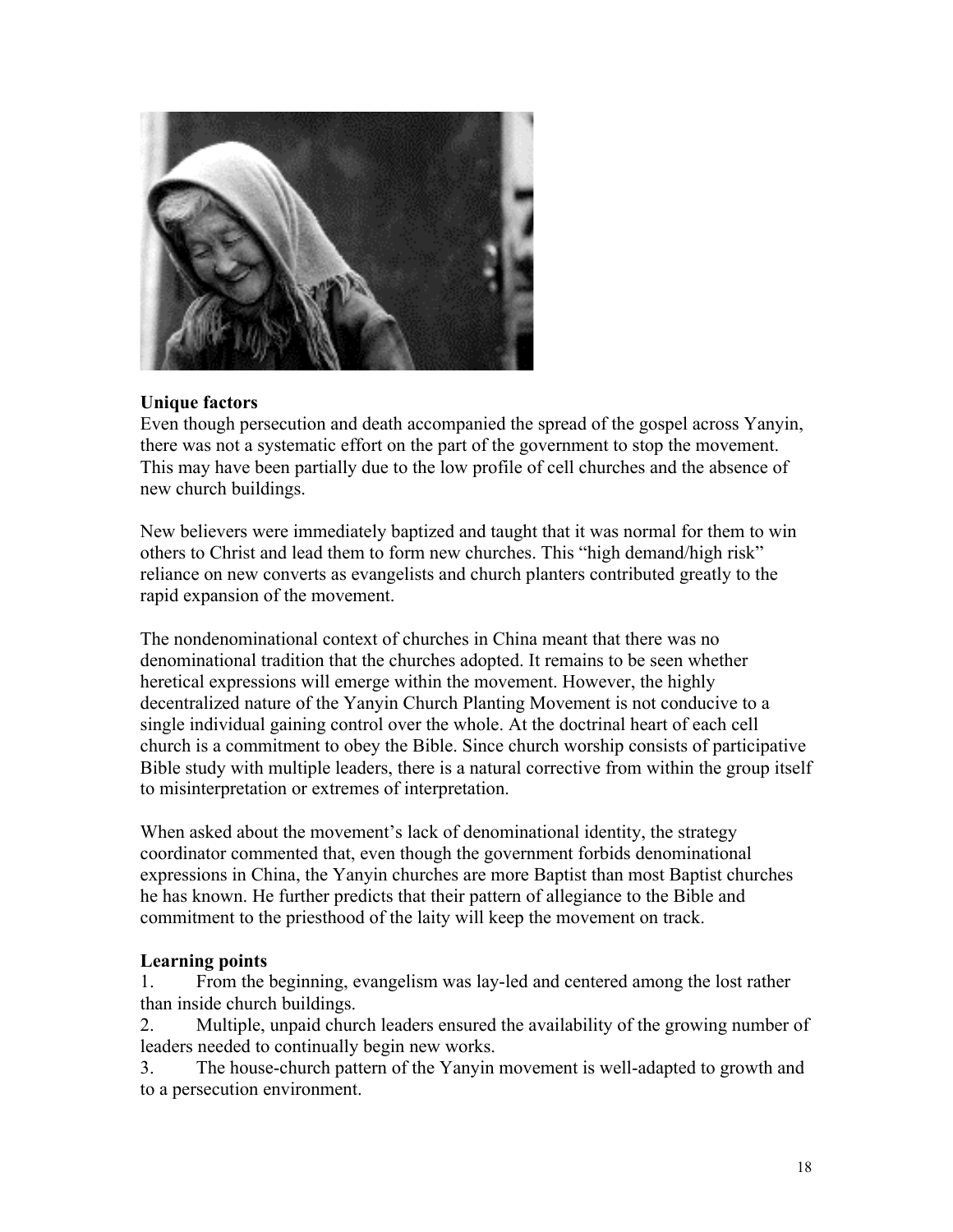4. By leaving the assignment before it grew large enough to attract government scrutiny, the missionary helped the Yanyin movement avoid the appearance of foreignness in a country known for its nationalism and xenophobia.

#### **The Bholdari of India**

#### **The setting**

In the congested interior of India there is a people group we'll call the Bholdari. The name refers to their language, which claims nearly 90 million speakers living in more than 170,000 villages stretched across four Indian states. The population includes all four castes and the classless untouchables. The majority of the people group are extremely impoverished, illiterate and dependent upon subsistence agriculture and a barter economy for their livelihood.

The region is also home to several important Hindu holy sites and the Brahmin, or priestly, caste is well-represented among the Bholdari. More than 85 percent of the Bholdari are Hindu, the remainder being Muslim or animist. Within this region there also are four large cities with more than 1 million people each.

Christian contact with these people began with the ministry of William Carey and his Baptist successors in the early 19th century. Roman Catholic Jesuits began work about the same time. In the 19th and early 20th centuries, several thousand untouchables streamed into the Catholic church. Since Indian independence in 1947, however, Catholic growth has plateaued with less than one-tenth of 1 percent professing Catholicism.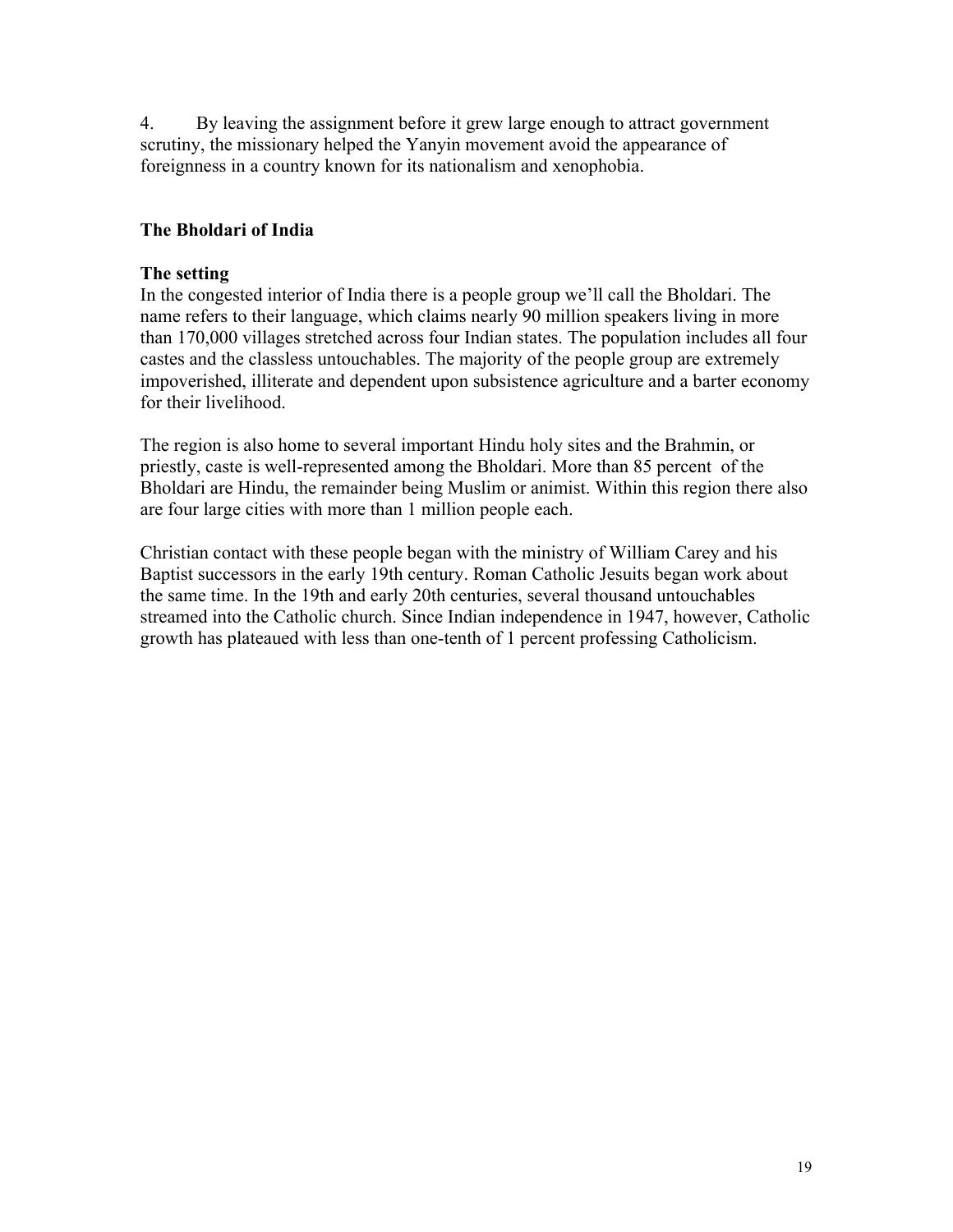

Baptist work received a spark of life from Swedish Baptist missionaries in the late 19th and early 20th centuries. These missionaries succeeded in planting and nurturing 28 churches in the area before departing the field in the mid-20th century. Baptist work was dealt a severe blow when British troops, seeking to quell the nationalist independence movement, bivouacked their occupying troops in the homes of local Baptists. During the latter half of the 20th century, Christianity peaked and began a long decline. By the end of the 1980s, it had been more than 25 years since any of these churches had reproduced themselves.

#### **What happened**

In 1989, Southern Baptists sent a strategy coordinator to the Bholdari people. Following a year of language and culture acquisition, the missionary launched a strategy of working through some of the local churches that had embraced his vision for planting new churches. To his horror, the first six Indian church planters, using methods common to church planting in the more tolerant environment of south India, were brutally murdered in separate events as they began their missionary work.

In 1992 the tide turned, however, as the missionary strategist implemented a new approach to church planting. Drawing on the teachings of Jesus found in Luke 10, in which Jesus sent out disciples two by two into the villages of Galilee and instructed them to find a "man of peace," the Bholdari evangelist church planters began to do the same. Before opening his mouth to proclaim the gospel, each Bholdari missionary would move in with a local man of peace and begin discipling the family (even before they became believers) into the Christian faith using chronological storying of the Bible. As these initial converts came to faith, they led their families to the Lord, baptized them and forged them into the nucleus of new churches in each village.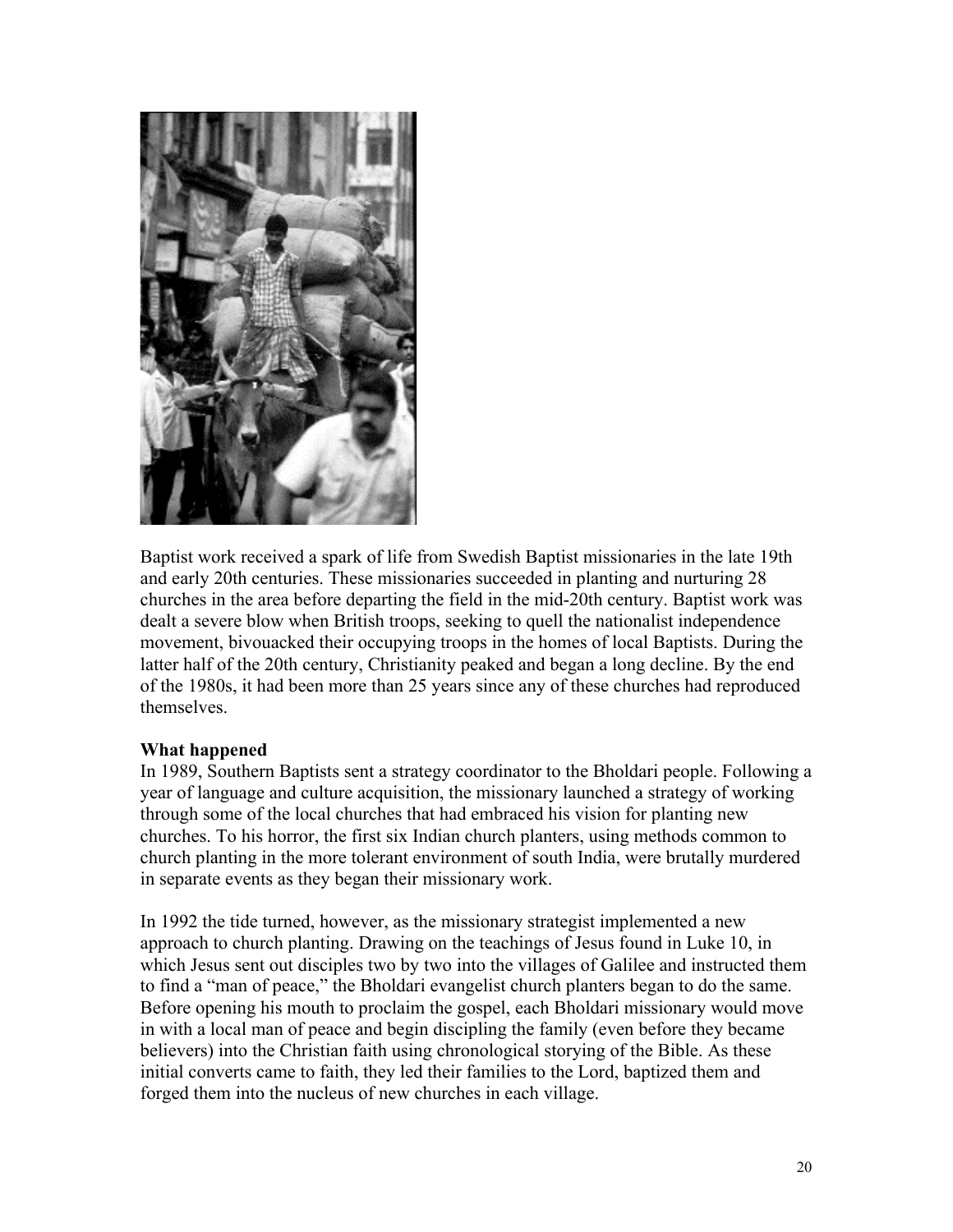In 1993, the number of churches grew from 28 to 36. The following year saw 42 more churches started. A training center ensured that there would be a continuing stream of evangelist/church planters spreading the word. Along the way, churches began multiplying themselves. In 1996, the number of churches climbed to 547, then 1,200 in 1997. By 1998 there were 2,000 churches among the Bholdari. In seven years more than 55,000 Bholdari came to faith in Jesus Christ.



#### **Key factors**

Several key points have marked the development of this Church Planting Movement. An early one came with the missionary strategist's decision to experiment with multiple models to determine maximum effectiveness. Simultaneous church planting initiatives were launched through the existing local Baptist churches, through a humanitarian aid project and through a local network of evangelist church planters.

After six months, the strategist carefully evaluated each work. Once he determined that the local church planters were, by far, the most productive agents, he began channeling more of his resources of time and training into them.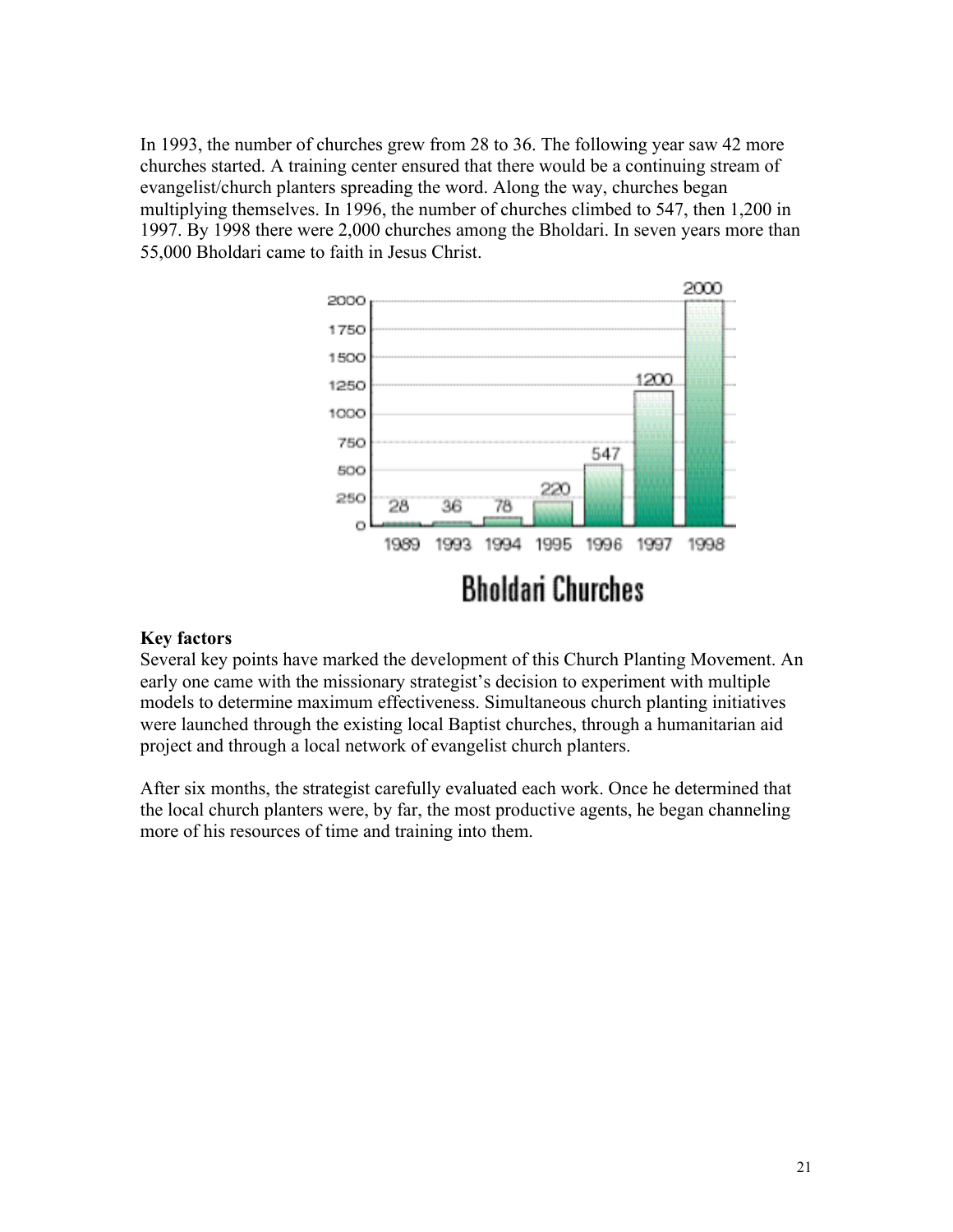

A second pivotal step came when the IMB strategist identified and trained an Indian missionary to serve as co-strategy coordinator from within the movement. The blondhaired American strategy coordinator with limited language acquisition would always be less suited for travel throughout the Bholdari provinces than an Indian. Together the two created a dynamic synergy. The IMB strategist lived outside of India and traveled extensively, developing a large international coalition to support the ministry. The Indian strategist lived within the region, implementing and coordinating the growing network of training, evangelism and church planting.

Just as the Indian strategist was able to do things and go places that were impossible for the IMB missionary, so too the IMB strategy coordinator was able to perform vital ministry tasks that would have been impossible for his colleague living within the country. These roles included: development of a massive global prayer ministry; creation of promotional and mobilization materials; marshaling of Scripture translation and cassettes; development of training and leadership materials; and the forging of strategic alliances with evangelicals from other parts of Asia who contributed to the expenses of the Bholdari church planters.

In an effort to minimize institutionalism and foreign dependency, the strategy coordinator has placed every program in the Bholdari ministry on a two-year timetable. After two years, funds are withdrawn and the entire work is re-evaluated. Even the church planter training programs are held in rented facilities and relocated every two years.

#### **Unique factors**

What began as a predominantly Baptist movement fractured into multiple alliances during its first seven years of existence. This was due in part to the local Baptist churches' inability to keep up with the rapid growth.

Rather than divert his focus from church planting to denomination building, the strategy coordinator chose a different means of unifying the sprawling movement. The common link between every church: commitment to the Bible as undisputed authority.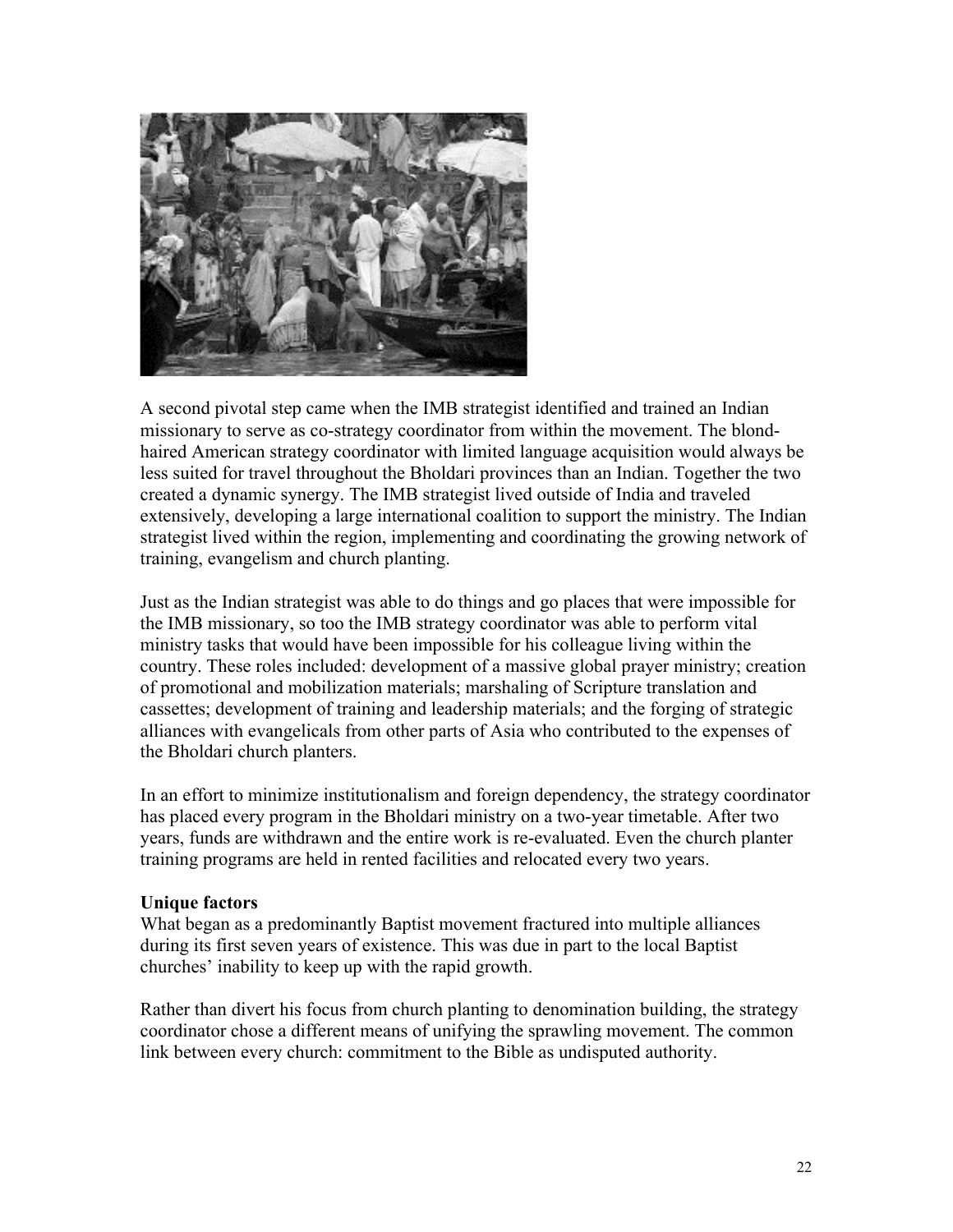Another distinctive in the Bholdari Church Planting Movement was the strategy coordinator's reliance upon outside funds to support the work. However, funding was limited in its use. Funds went to establish training centers for church planters and lay pastors, to support church planters in training and to subsidize the expenses incurred by itinerant evangelists and church planters. This provided a base of support for the church planters as they pursued their work across hostile territory. Once churches were planted, subsidies ceased. No subsidies were channeled to local pastors. Instead, pastors were trained to be bivocational. Neither was funding allowed to be channeled into constructing buildings.

The reliance upon external funds for the support of evangelist/church planters raises questions about the ability of the movement to propel itself indigenously. Avoidance of pastoral subsidies or subsidies for buildings has encouraged the indigenization process, but the funding of local missionaries has caused concern in some quarters. The response given by the strategy coordinator is that "all missionaries, by their very nature, must receive external funds. What is true for Western missionaries is true for Indian missionaries as well." An encouraging sign may be found in the way local churches have caught the vision for planting new congregations. At an annual pastors' conference each of the 1,000 pastors in attendance reported that their own churches were starting between two and five new churches.

Beginning with the family of the man of peace, conversions followed along family lines throughout each village. Individuals were not baptized apart from their household. Male family members typically baptized their emerging church family and led the church community which followed.

#### **Learning points**

1. Failure can be a prelude to success, if we are willing to learn from it and not give up. The first efforts at church planting among the Bholdari resulted in six martyrs.

- 2. Experimentation and rigorous evaluation can help put a Church Planting Movement on track and keep it on track.
- 3. At the level of discipleship and doctrine, two questions have shaped the practice of the Bholdari believers. Every issue of faith and practice is met by:
	- a. what will bring honor to Christ in this situation and
	- b. what does God's word say?

4. Chronological Bible storying and oral cassette versions of the Scripture have enabled God's Word to become a central force even among a predominantly illiterate people group.

# **The Khmer of Cambodia**

# **The setting**

The 20th century has seen more than its share of wars, dictators and genocide, but few surpass the tragic modern history of Cambodia. Buffeted by the Vietnam conflict for more than two decades, Cambodia emerged from that war with Maoist dictator Pol Pot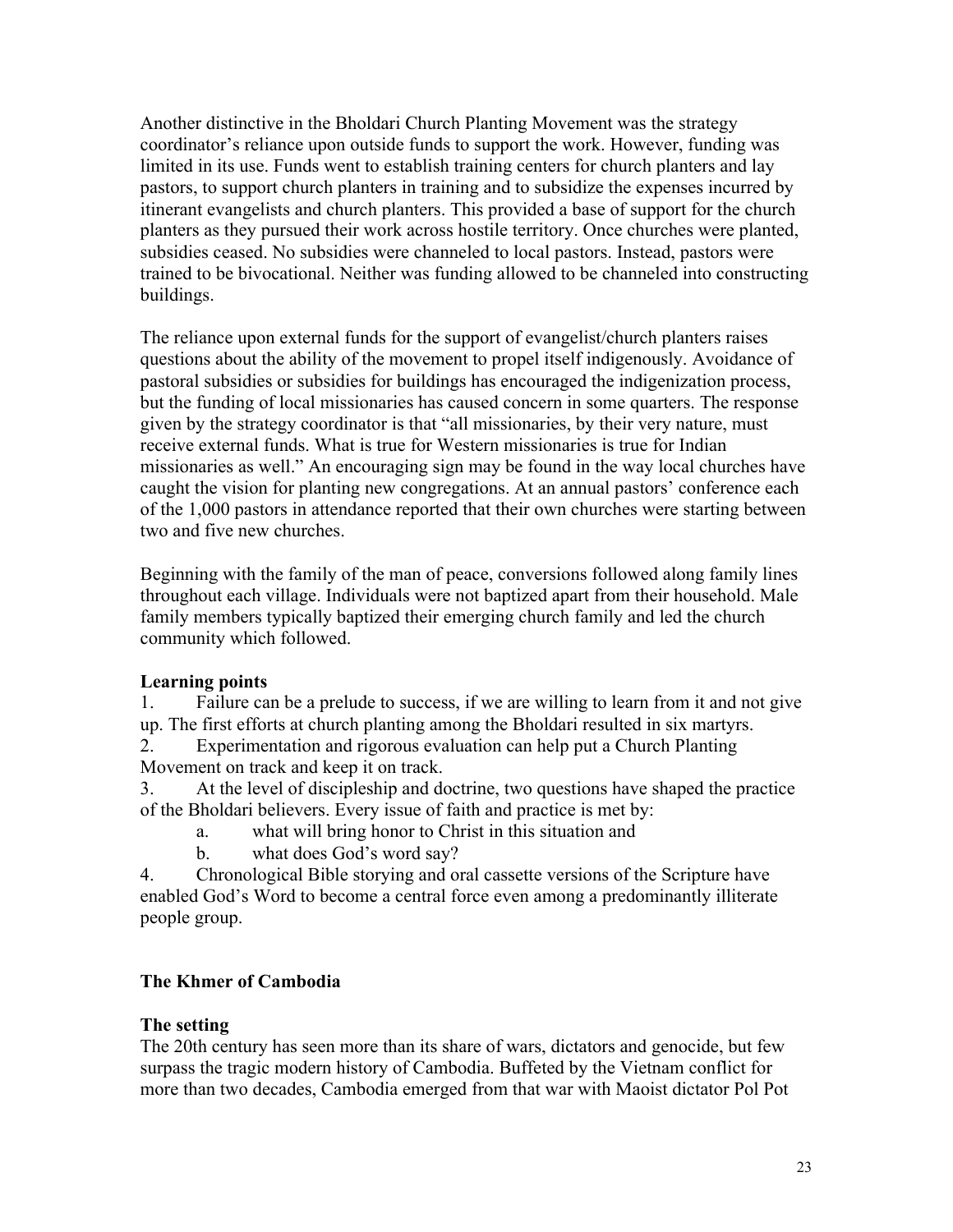driving the country into ruin. During his five-year reign from 1975-1979, Pol Pot's Khmer Rouge engineered the murder, disappearance or starvation of up to 3.3 million of the country's 8 million citizens.



This reign of terror left Cambodia's infrastructure in shambles, its adult male population decimated and its youth illiterate. The subsequent rule by a Vietnam-installed government ended the genocide, but could not undo the damage done to Cambodian society.

The societal upheaval set the stage for the changes which were to come. Centuries of Buddhist influence were undermined by communist ideology. Roman Catholicism, which had gained a foothold in the country, was targeted by the Khmer Rouge because of perceived foreign ties to the Vatican and France. Earlier in the century, missionaries from the Christian and Missionary Alliance and Overseas Missionary Fellowship had introduced Protestantism into the country, but their numbers had never exceeded 5,000. During Pol Pot's rule, the Khmer Rouge dealt them a severe blow, expelling missionaries and murdering many of the scattered flock. By 1990, Cambodia's evangelical population had dwindled to no more than 600 believers.

#### **What happened**

According to a senior missionary who served in Cambodia for decades with Overseas Missionary Fellowship, the turning point for Christianity in the country began in the 1990s. By 1999, the number of Protestant believers had risen from 600 to more than 60,000. The largest number of these were Baptists with 10,000 members, followed by an indigenous Campus Crusade denomination, then the Christian and Missionary Alliance and various other groups.

The primary catalyst for change came in December 1989, when Southern Baptists assigned a strategy coordinator to the Khmer people. By 1991, he had completed language study and already begun implementing a strategy for reaching the Khmer people.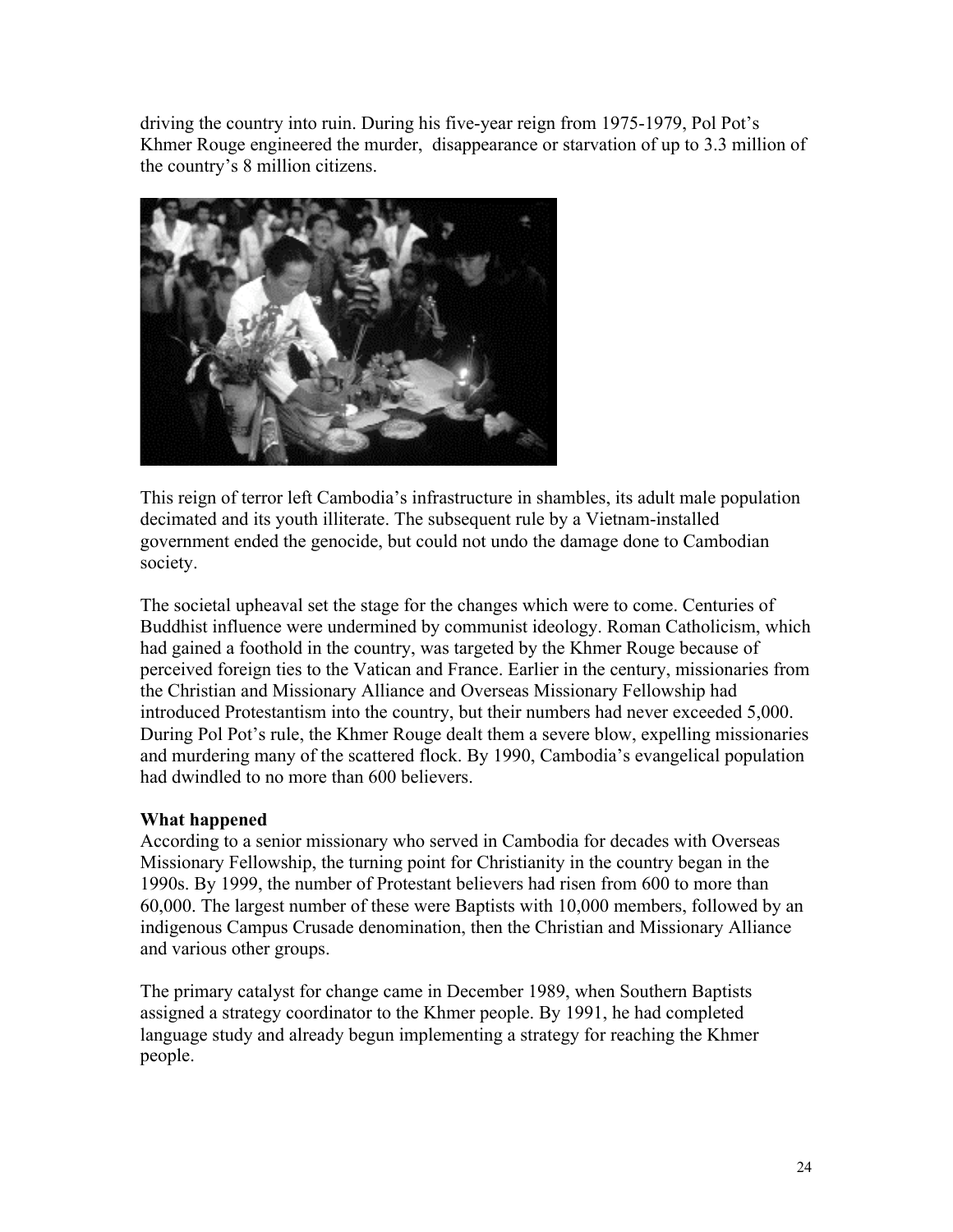

Instead of planting a church himself, as had previously been his custom, the missionary began a mentoring relationship with a Cambodian layman. Within a year, he had drawn six Cambodian church planters into his mentoring circle. Over the next few months, he developed a church-planting manual in the Khmer language and taught the Khmer church planters doctrine, evangelism and church-planting skills using resources such as the JESUS film, chronological Bible storying and simple house-church development. He also instilled in them a vision and passion for reaching their entire country with a Church Planting Movement.

In 1993, the number of Baptist churches grew from six to 10. The following year, the number doubled to 20. In 1995, when the number of churches reached 43, the Cambodian church leaders formed an association of like-minded churches which they called the Khmer Baptist Convention (subsequently changed to the Cambodian Baptist Convention). The following year, the number of churches climbed to 78. In 1997, there were 123 Baptist churches scattered across 53 of the country's 117 districts. By the spring of 1999, Baptists counted more than 200 churches and 10,000 members. Few of these churches met in dedicated buildings. The vast majority met in homes that, in the countryside, could accommodate 50 or more individuals.

The strategy coordinator departed the assignment in 1996, leaving behind a small team of missionaries and a network of vital church planting churches scattered across much of the country. The work has continued to grow and strengthen.

#### **Key factors**

In his account of why this Church Planting Movement happened, the strategy coordinator cited several key factors. "Over the past six years," he wrote, "there has been more mobilized prayer for the people of Cambodia than any other time in their history." The missionary credits this prayer with protecting church planters and opening the hearts of lost Khmer people to the good news of Jesus Christ.

Prayer also characterizes the lives of the new church members, filling them with a strong sense of God's direct involvement in their daily affairs. Signs and wonders, such as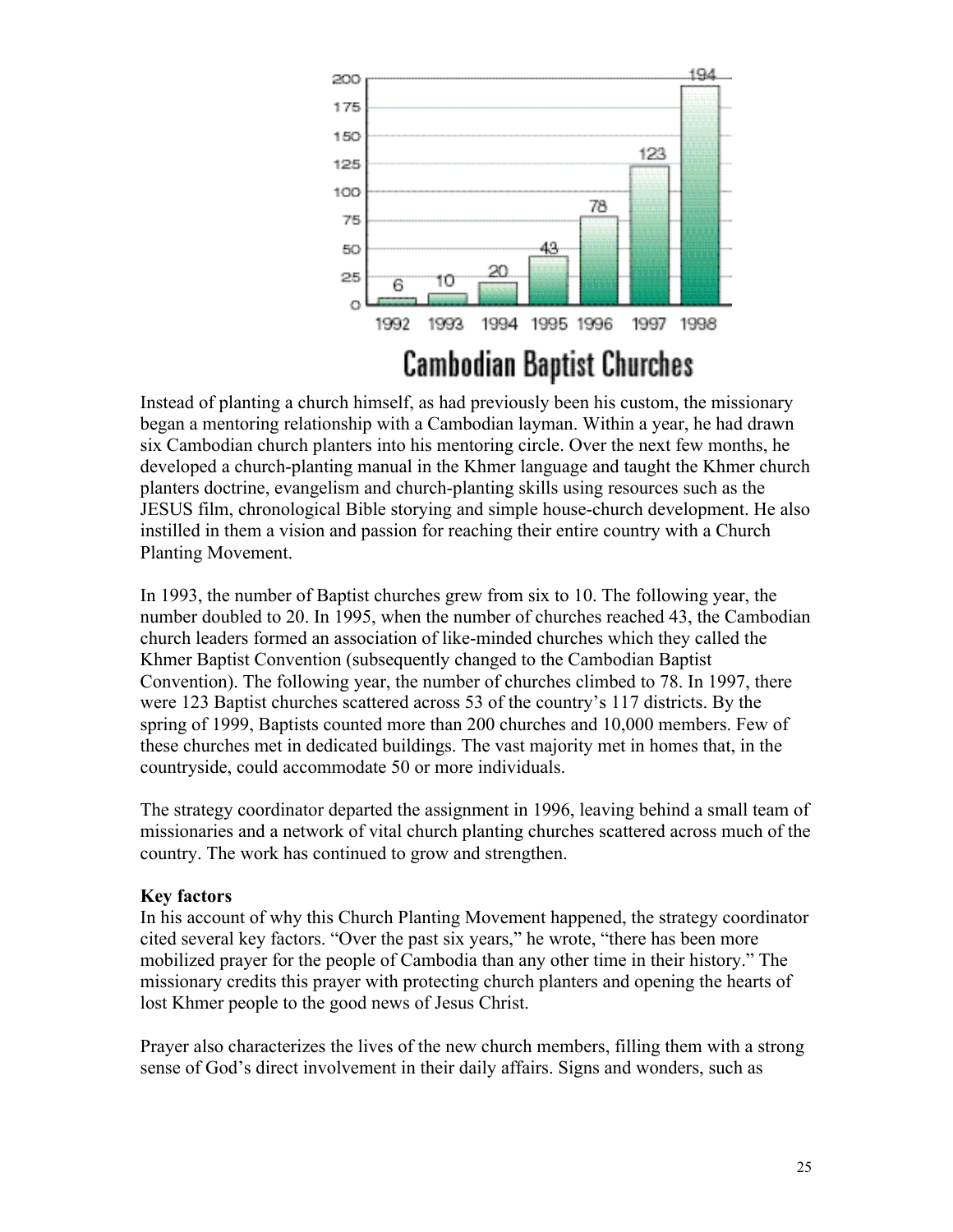exorcisms, healings and other acts of spiritual warfare, continue to be commonplace among the Cambodian believers.

Training has been a fundamental element in the movement from its inception. The strategy coordinator established Rural Leadership Training Programs (RLTPs) wherever possible. These centers for church planting and theological education by extension were intensely practical. They met in facilities near the area in which they hoped to plant churches and relied upon logistical support from nearby churches. Training was offered in eight two-week modules consisting of Bible teaching, practical training in church leadership and equipping for evangelism and church planting. The 16 weeks of training generally stretched out over a two-year period of time, enabling the church leader to continue both his pastoral work and secular livelihood while gaining the much-needed training.

The strategy coordinator also insisted on modeling and mentoring as a core value of the movement. Referencing Paul's instructions in 2 Timothy 2:2, the strategy coordinator developed what he called the "222 Principle": Never do anything alone. In this manner, vision, skills, values and principles transferred from believer to believer.



As the movement unfolded, the momentum burned from within. Local leaders expressed their own vision for planting churches in every district and within each ethnic community. As they acquired training and encouragement, the primary church planters were the church members themselves, rather than missionaries or professional church planters. The coordinator later observed that "churches planted by other churches are reproducible, but those started by funded church planters are not (with few exceptions)."

In order to ensure indigenization and limit dependence on outsiders, the missionary placed time constraints on the formation of a new church. This also infused the movement with the characteristic of rapid reproduction.

With the departure of the strategy coordinator in 1996, the movement entered a new phase. The IMB missionary team that remained in the country assisted the movement by staying in a catalytic role rather than a prominent assertive role. A team member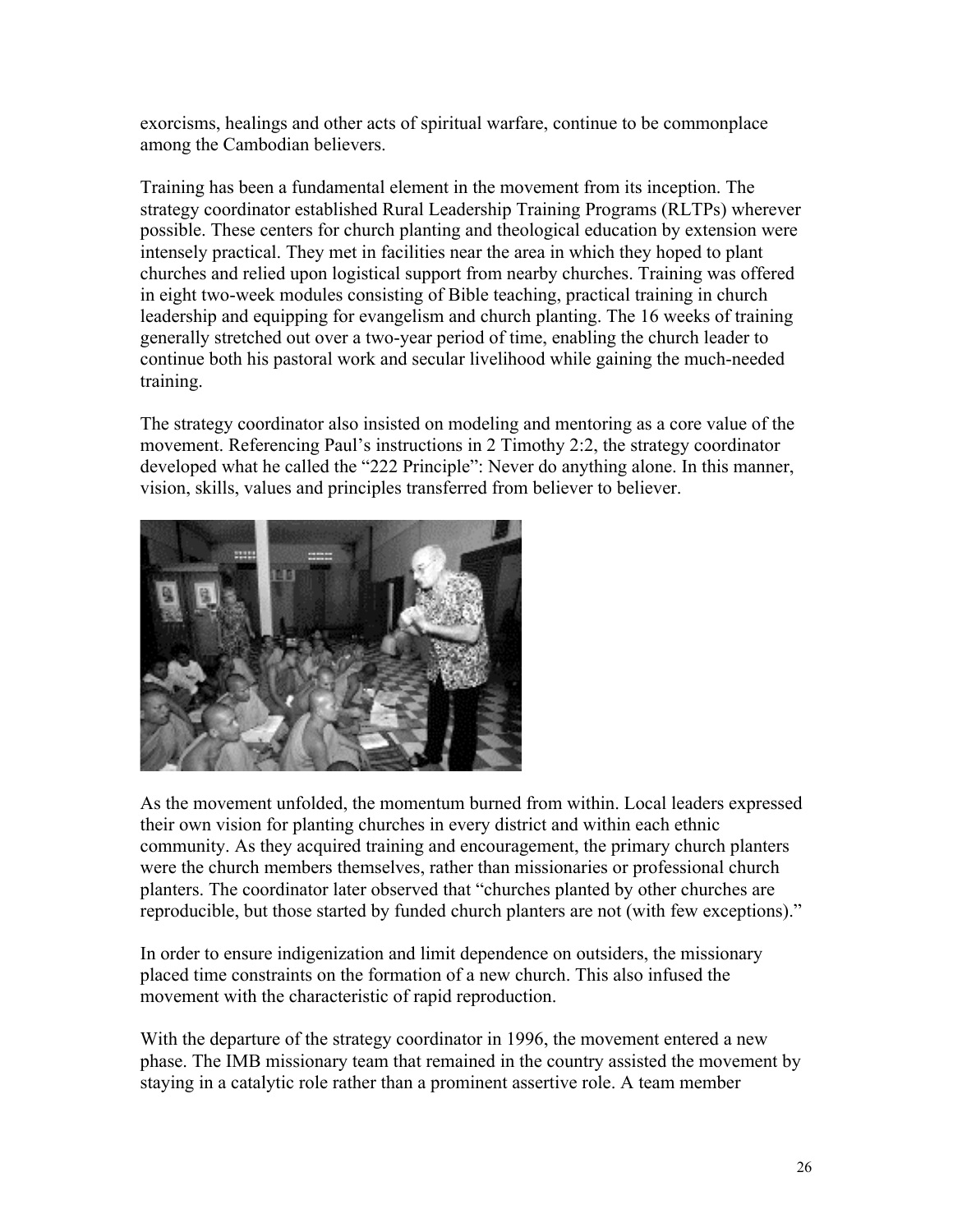expressed this in his admonition to his colleagues to "earnestly seek to become the lowprofile footman," and "avoid the temptation of being a high-profile frontman."

#### **Unique factors**

Though not entirely unique, it was helpful that the Cambodian Baptist Convention quickly adopted ambitious goals for their emerging association of churches. They challenged one another to spread the gospel throughout the country and plant churches in every district. This passion for evangelism and church planting affected the selection of convention leadership. Men were sought who had led in church planting themselves and had served as instructors of other church planters in the Rural Leadership Training Programs.

Within the Cambodian Baptist churches a unique model emerged, which blended New Testament substance with forms from the communist traditions. Each new church was organized around a core of seven lay leaders (see Acts 6:3, which describes the choosing of the seven deacons). The term they adopted for this seven member core was not deacons, however, but "the Central Committee." The Central Committee directs the various outreaches to the community, including evangelism, literacy, worship, pastoral teaching and ministries to women, youth and men.

As the CPM progressed, it became evident that the Rural Leadership Training Program was essential to its growth. A missionary later observed, "Where there are RLTPs in place, church planting always follows." With this in mind, the missionary invested himself heavily in organizing and developing training materials as well as raising support for the RLTPs from churches across Asia.

# **Learning points**

1. Shortly after the International Mission Board placed a strategy coordinator in Cambodia, more than 30 other mission agencies entered the country. None of these saw the church planting success of the IMB effort, primarily because they lacked an intentional church-planting strategy.

2. The missionary bypassed the step of 'passing the torch' to the Cambodian believers by starting the movement with the torch firmly in their hands. He insisted that every church planted be planted by Cambodians.

3. The "222 Principle" (2 Timothy 2:2) of modeling and mentoring has proven to be an invaluable means of training leaders for a Church Planting Movement.

4. The Cambodian Baptist Convention has adopted a Church Planting Movement ethos and vision. Leaders are selected based upon their ability to contribute to this vision. Other Emerging Movements

As we look around the world, we see other Church Planting Movements emerging. Encouraging signs are appearing among the Maasai of Tanzania and Kenya. Their very inaccessibility on the rugged savannah lands of the Maasai Plain has limited missionary access to them. Offering to construct church buildings or subsidize pastors means little to these semi-nomadic people with their barter economy. Penetrating the forbidding terrain,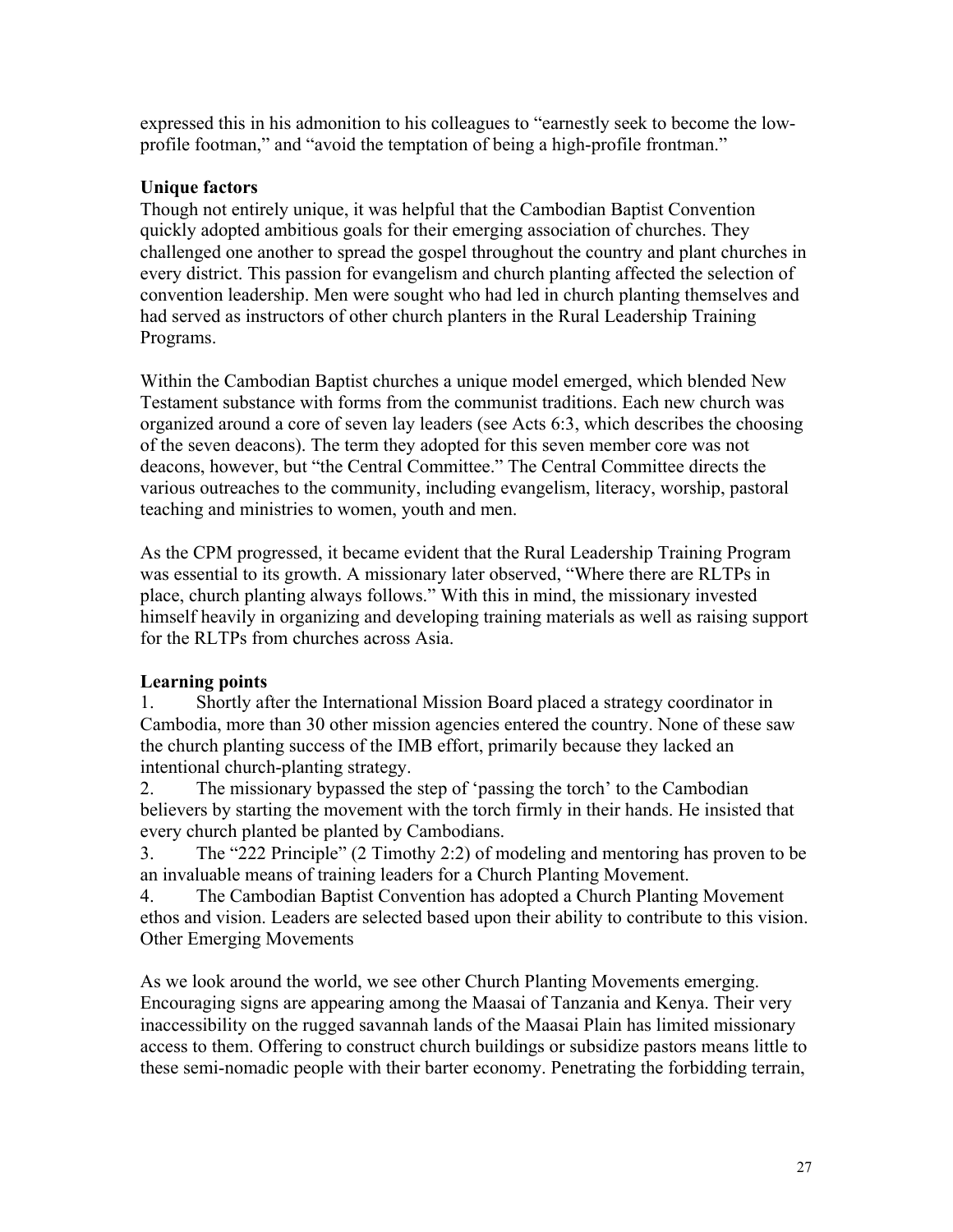IMB missionaries have engaged the Maasai with the gospel, placing their major emphasis on training Maasai church planters and leaders.

The result has been rapid church growth among the Maasai. Worship is filled with expressions of awe and power as Maasai look to God for healing and personal direction. Chronological storying of the Bible has evolved naturally into the Maasai singing of Bible stories. Spontaneous clusters of Maasai men and women form choirs to sing the great stories of the Old and New Testament. As the Maasai accompany their songs with high vertical leaps into the air, there is little doubt that the Maasai Church Planting Movement is deeply rooted and truly indigenous.

Other Church Planting Movements are surfacing every few months: 30,000 believers in a Southeast Asian country, 100,000 believers swelling 800 new churches in eastern India; 20,000 coming to Christ over a four-year period in one Chinese province; church starts doubling in six months in one Western European country; 383 churches starting in a single state in Brazil.

Missionaries are sharing these reports with each other—and telling one another the means by which God is doing these marvelous works. God is doing something remarkable. Let's take a look at what we've learned from these mighty works of God around the world.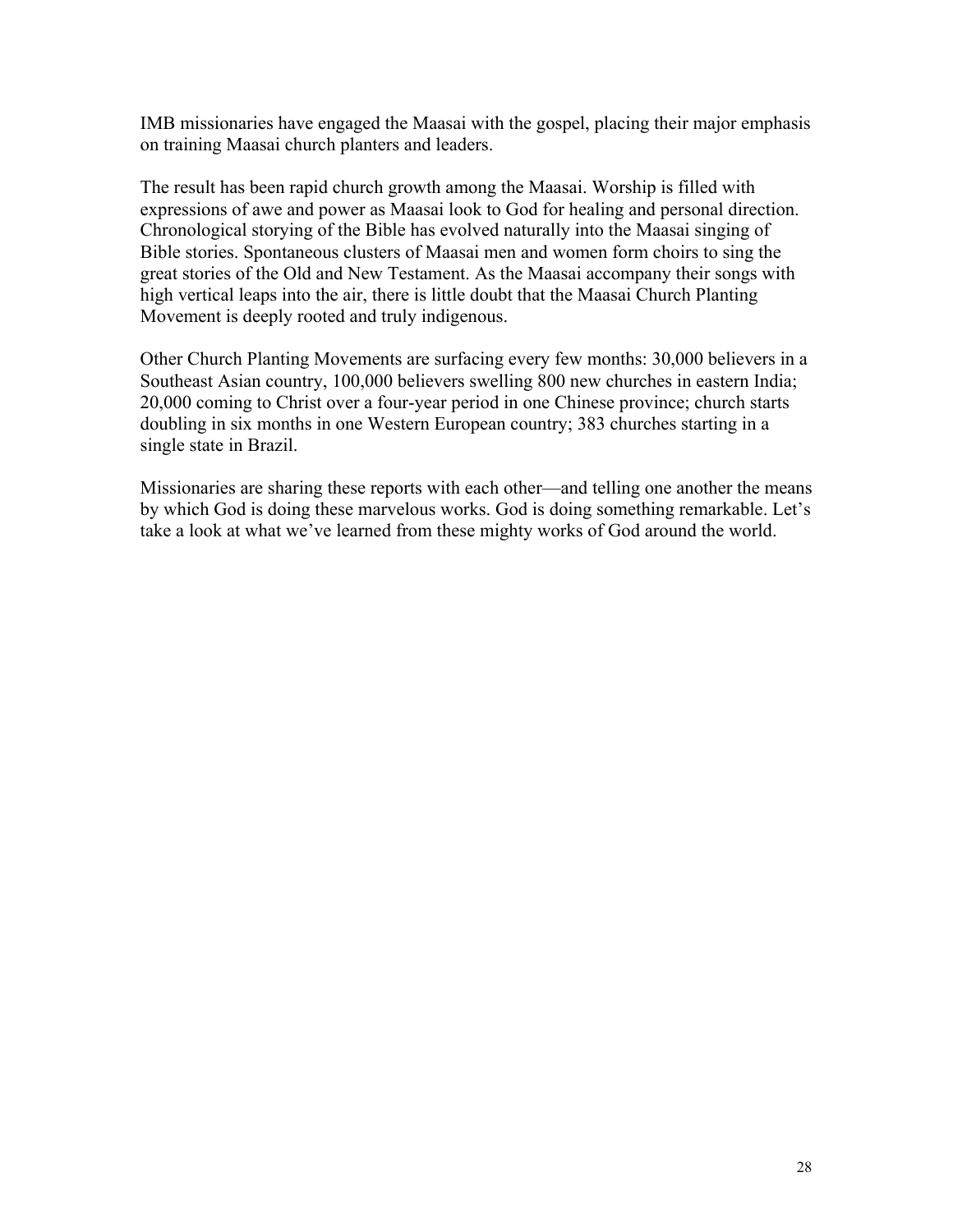# **3 TEN UNIVERSAL ELEMENTS**

After surveying Church Planting Movements around the world, we found at least 10 elements present in every one of them. While it may be possible to have a Church Planting Movement without them, we have yet to see this occur. Any missionary intent on seeing a Church Planting Movement should consider these 10 elements.

#### **1. Prayer**

Prayer has been fundamental to every Church Planting Movement we have observed. Prayer typically provides the first pillar in a strategy coordinator's master plan for reaching his or her people group. However, it is the vitality of prayer in the missionary's personal life that leads to its imitation in the life of the new church and its leaders. By revealing from the beginning the source of his power in prayer, the missionary effectively gives away the greatest resource he brings to the assignment. This sharing of the power source is critical to the transfer of vision and momentum from the missionary to the new local Christian leadership.

#### **2. Abundant gospel sowing**

We have yet to see a Church Planting Movement emerge where evangelism is rare or absent. Every Church Planting Movement is accompanied by abundant sowing of the gospel. The law of the harvest applies well: "If you sow abundantly you will also reap abundantly." In Church Planting Movements, hundreds and even thousands of individuals are hearing the claims that Jesus Christ has on their lives. This sowing often relies heavily upon mass media evangelism, but it always includes personal evangelism with vivid testimonies to the life-changing power of the gospel.

The converse to the law of the harvest is also true. Wherever governments or societal forces have managed to intimidate and stifle Christian witness, Church Planting Movements have been effectively eliminated.

#### **3. Intentional church planting**

In every Church Planting Movement, someone implemented a strategy of deliberate church planting before the movement got under way. There are several instances in which all the contextual elements were in place, but the missionaries lacked either the skill or the vision to lead a Church Planting Movement. However, once this ingredient was added to the mix, the results were remarkable.

Churches don't just happen. There is evidence around the world of many thousands coming to Christ through a variety of means without the resulting development of multiple churches. In these situations, an intentional church-planting strategy might transform these evangelistic awakenings into full-blown Church Planting Movements.

#### **4. Scriptural authority**

Even among nonliterate people groups, the Bible has been the guiding source for doctrine, church polity and life itself. While Church Planting Movements have occurred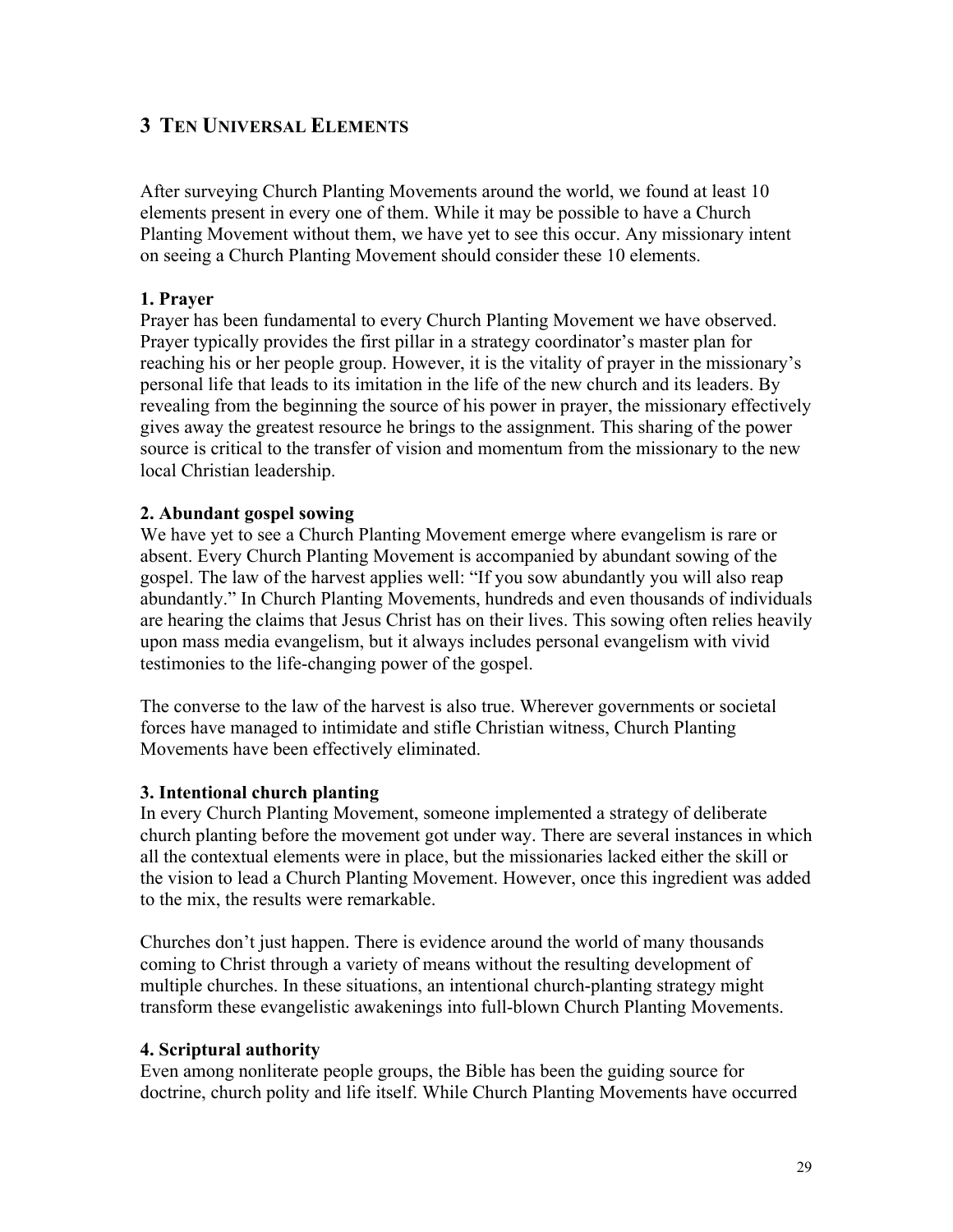among peoples without the Bible translated into their own language, the majority had the Bible either orally or in written form in their heart language. In every instance, Scripture provided the rudder for the church's life, and its authority was unquestioned.

## **5. Local leadership**

Missionaries involved in Church Planting Movements often speak of the self-discipline required to mentor church planters rather than do the job of church planting themselves. Once a missionary has established his identity as the primary church planter or pastor, it's difficult for him ever to assume a back-seat profile again. This is not to say that missionaries have no role in church planting. On the contrary, local church planters receive their best training by watching how the missionary models participative Bible studies with non-Christian seekers. Walking alongside local church planters is the first step in cultivating and establishing local leadership.

## **6. Lay leadership**

Church Planting Movements are driven by lay leaders. These lay leaders are typically bivocational and come from the general profile of the people group being reached. In other words, if the people group is primarily nonliterate, then the leadership shares this characteristic. If the people are primarily fishermen, so too are their lay leaders. As the movement unfolds, paid clergy often emerge. However, the majority—and growth edge of the movement—continue to be led by lay or bi-vocational leaders.

This reliance upon lay leadership ensures the largest possible pool of potential church planters and cell church leaders. Dependence upon seminary-trained—or in nonliterate societies, even educated—pastoral leaders means that the work will always face a leadership deficit.

# **7. Cell or house churches**

Church buildings do appear in Church Planting Movements. However, the vast majority of the churches continue to be small, reproducible cell churches of 10-30 members meeting in homes or storefronts.

There is a distinction between cell churches and house churches. Cell churches are linked to one another in some type of structured network. Often this network is linked to a larger, single church identity. The Full Gospel Central Church in Seoul, South Korea, is perhaps the most famous example of the cell-church model with more than 50,000 individual cells.

House churches may look the same as cell churches, but they generally are not organized under a single authority or hierarchy of authorities. As autonomous units, house churches may lack the unifying structure of cell churches, but they are typically more dynamic. Each has its advantages. Cell groups are easier to shape and guide toward doctrinal conformity, while house churches are less vulnerable to suppression by a hostile government. Both types of churches are common in Church Planting Movements, often appearing in the same movement.

# **8. Churches planting churches**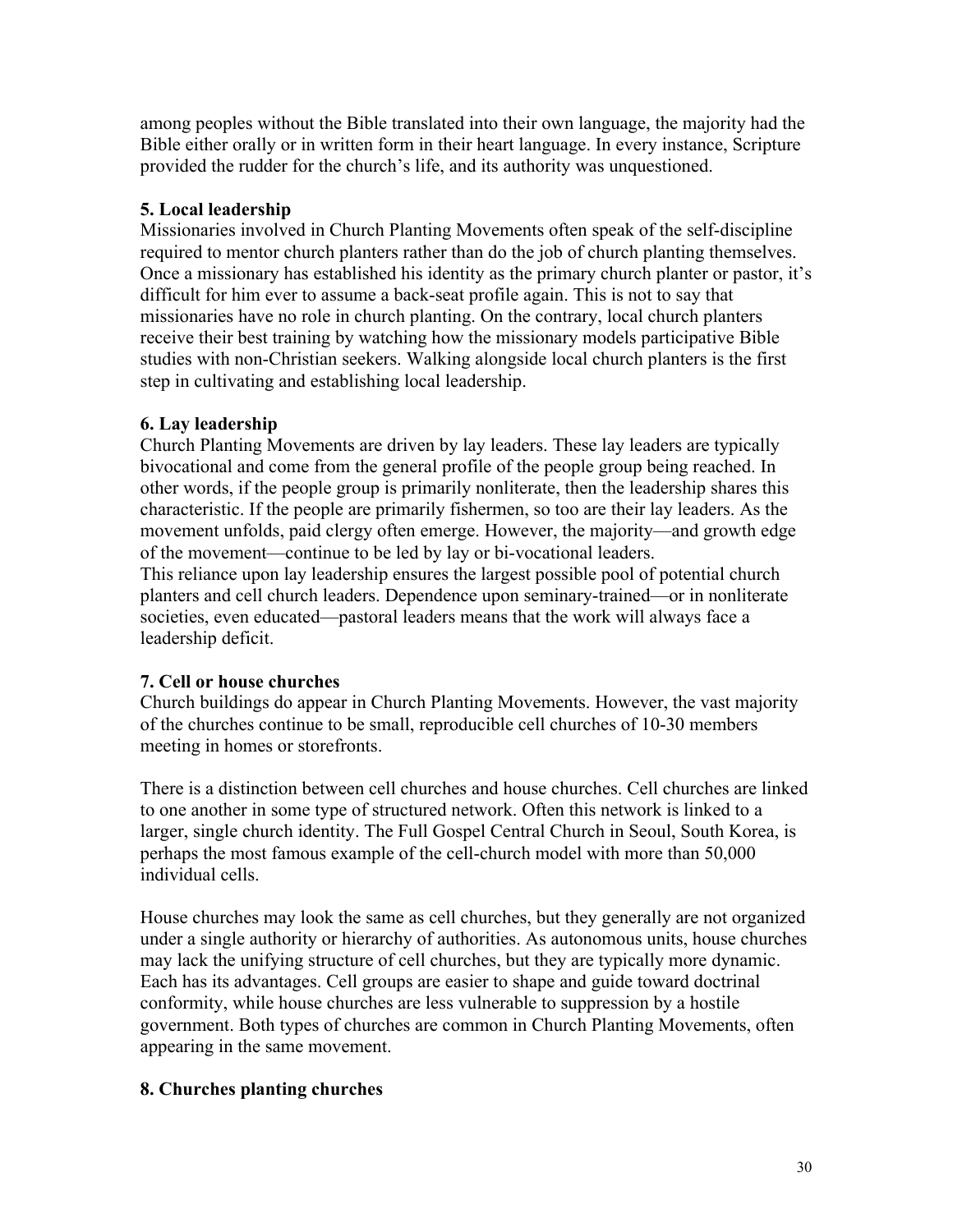In most Church Planting Movements, the first churches were planted by missionaries or by missionary-trained church planters. At some point, however, as the movements entered a multiplicative phase of reproduction, the churches themselves began planting new churches. In order for this to occur, church members have to believe that reproduction is natural and that no external aids are needed to start a new church. In Church Planting Movements, nothing deters the local believers from winning the lost and planting new cell churches themselves.

#### **9. Rapid reproduction**

Some have challenged the necessity of rapid reproduction for the life of the Church Planting Movement, but no one has questioned its evidence in every CPM. Most church planters involved in these movements contend that rapid reproduction is vital to the movement itself. They report that when reproduction rates slow down, the Church Planting Movement falters. Rapid reproduction communicates the urgency and importance of coming to faith in Christ. When rapid reproduction is taking place, you can be assured that the churches are unencumbered by nonessential elements and the laity are fully empowered to participate in this work of God.

#### **10. Healthy churches**

Church growth experts have written extensively in recent years about the marks of a church. Most agree that healthy churches should carry out the following five purposes: 1) worship, 2) evangelistic and missionary outreach, 3) education and discipleship, 4) ministry and 5) fellowship. In each of the Church Planting Movements we studied, these five core functions were evident.

A number of church planters have pointed out that when these five health indicators are strong, the church can't help but grow. More could be said about each of these healthy church indicators, but the most significant one, from a missionary vantage point, is the church's missionary outreach. This impulse within these CPM-oriented churches is extending the gospel into remote people groups and overcoming barriers that have long resisted Western missionary efforts.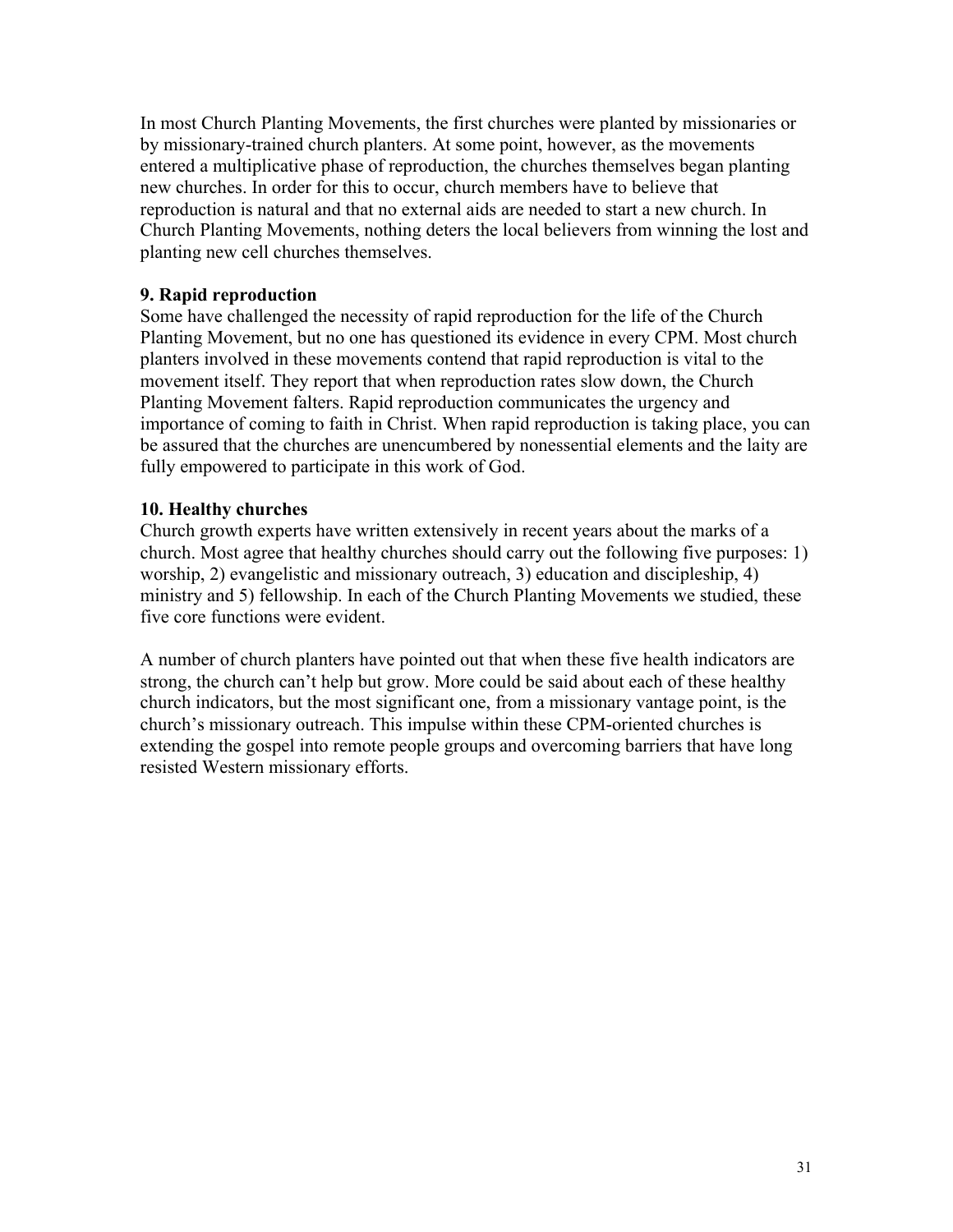# **4 TEN COMMON FACTORS**

Beyond the 10 universal elements found in every Church Planting Movement, there are at least 10 frequently, though not universally, found characteristics. These are not listed in any particular order of priority or frequency. In most CPMs, however, we are seeing most if not all of these factors.

#### **1. Worship in the heart language**

There are cases in which God's Word has not yet been translated into the heart language of the people and worship is conducted in a trade language. Even in those rare instances, though, the heart language of the people emerges in their prayers, songs, sermon illustrations and applications. Worship in the common heart language keeps it accessible and within reach of all members of the community and allows everyone to participate in a new church's formation. Missionaries who identify and embrace the heart language of the people they are trying to reach are well positioned to stimulate a Church Planting Movement. Nothing reveals a people group's worldview as much as an intimate knowledge of their heart language. Missionaries who choose to work through a trade language begin their ministry with a curtain between themselves and the hearts of the people they are seeking to reach.

#### **2. Evangelism has communal implications**

Unlike the predominant pattern in the West with its emphasis on individualism and personal commitment, Church Planting Movements typically rely on a much stronger family and social connection. Missionaries in CPMs have recognized this and urged new believers to follow the web of their own family relationships to draw new believers into the community of faith (see Acts 16:31-32). In many cases, the churches come to consist of family units and are led by the family's head.

#### **3. Rapid incorporation of new converts into the life and ministry of the church**

In most Church Planting Movements, baptism is not delayed by lengthy discipleship requirements. On the contrary, discipleship typically precedes conversion and continues indefinitely. Even when baptisms are delayed, new believers are expected to become witnesses immediately; these new disciples immediately become disciplers of others and even church planters. One elderly man who came to Christ in a Church Planting Movement in India planted 42 churches in his first year as a believer. In an effort to keep the movement growing outward, CPM-oriented missionaries typically encourage new believers to join or help start new churches, rather than simply adding larger numbers to existing congregations.

#### **4. Passion and fearlessness**

Church planting movements are characterized by passion and a sense of urgency that attests to the importance of salvation and the necessity of conversion. New believers exhibit a boldness in the face of opposition. A spirit of timidity or fear quenches a CPM. Boldness may invite persecution, but it fuels a Church Planting Movement (see Joshua 1:6).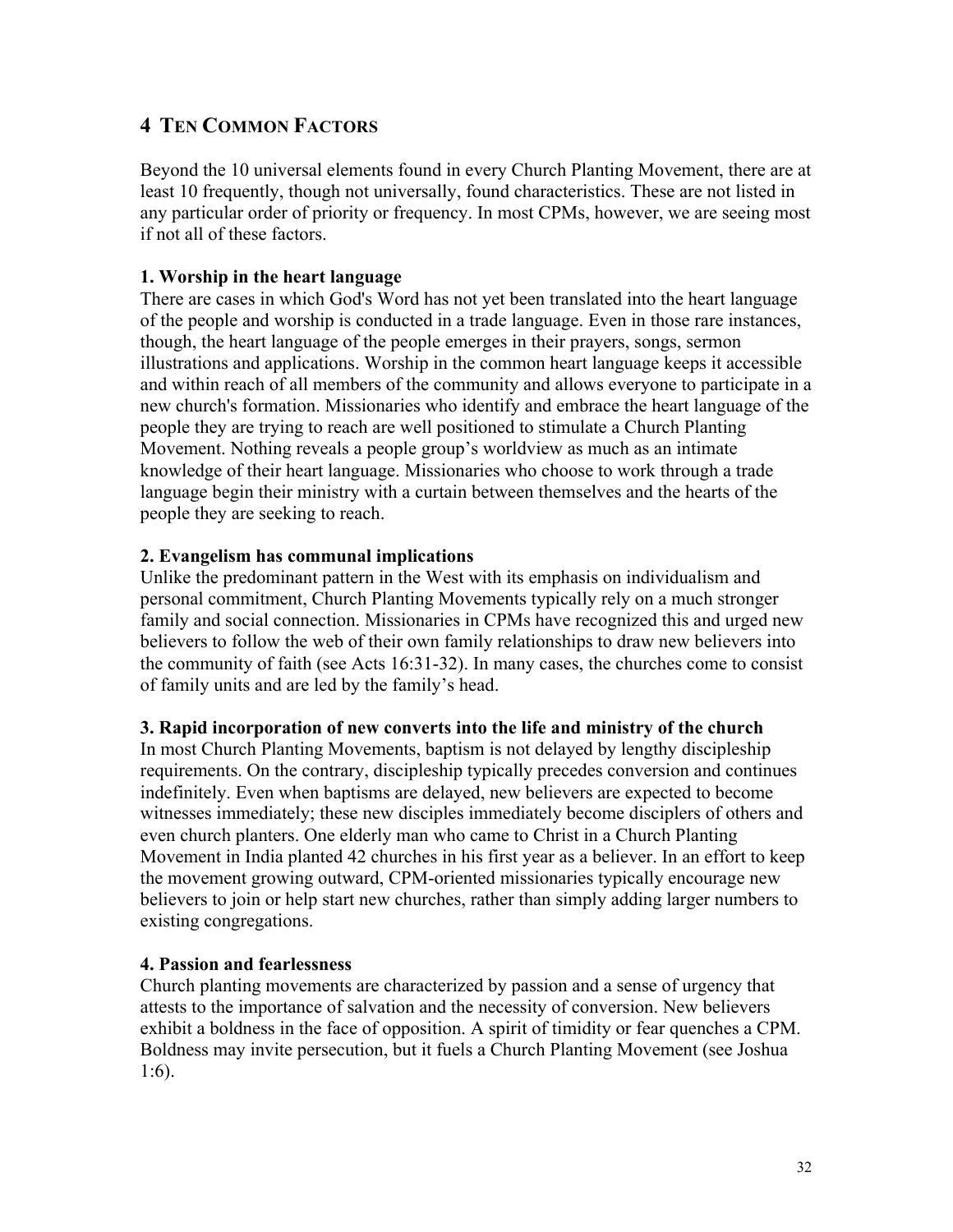

## **5. A price to pay to become a Christian**

Church Planting Movements often emerge in difficult settings where conversion to the gospel of Jesus Christ is not a popular or socially advantageous thing to do. In many cases, conversion leads to severe persecution or even death. In the face of this persecution, believers find strong support in the testimony of Jesus and the New Testament church (see Matt. 10:17-25). Persecution tends to screen out the uncommitted and ensures a highly dedicated membership.

#### **6. Perceived leadership crisis or spiritual vacuum in society**

A country or people group that has experienced a loss of leadership or a spiritual void coming from war, natural disaster or displacement may create a ripe environment for a Church Planting Movement. Societal disintegration is becoming increasingly common in our rapidly changing world and bodes well for Church Planting Movements. The removal of long-held symbols of stability and security prompts individuals to reconsider matters of eternal significance.

#### **7. On-the-job training for church leadership**

With the rapid increase in the number of churches, effective leadership training is critical to the success of the movement. If new church leaders have to leave their churches for extended periods for theological training, the momentum of the movement will be diminished. At the same time, this vital component of church growth must not be overlooked. The most beneficial training brings education as close to the action as possible. Theological Education by Extension, with an emphasis on practical learning interspersed with ongoing ministry, has proven to be a strong complement to Church Planting Movements.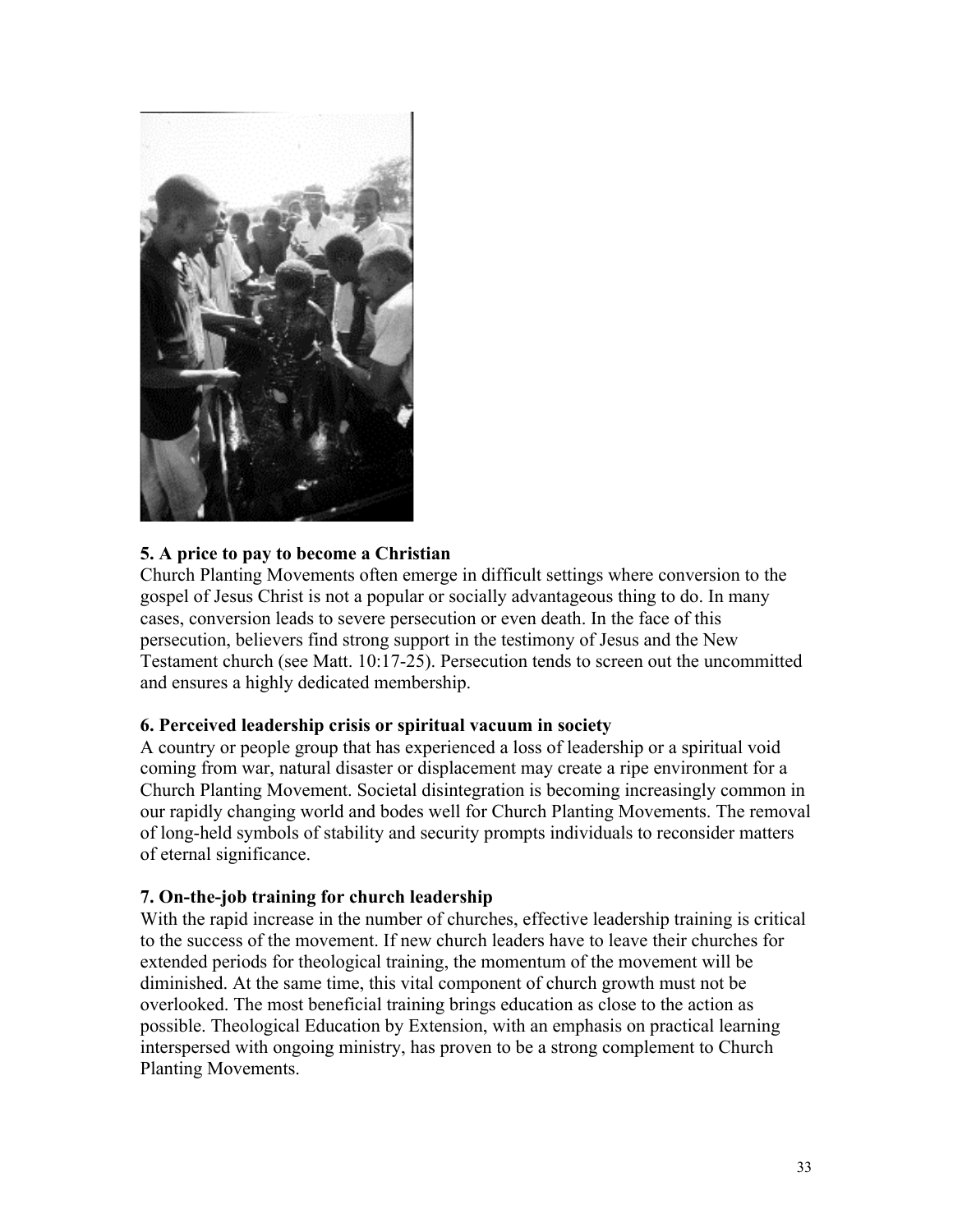The forms of this on-the-job training vary from field to field, but typically include a series of short-term training modules that do not impede the primary tasks of evangelism, church planting and pastoral leadership. Missionaries also attest to the importance of ongoing leadership training for the continued growth and strong development of a Church Planting Movement.

#### **8. Leadership authority is decentralized**

Denominations and church structures that impose a hierarchy of authority or require bureaucratic decision-making are ill-suited to handle the dynamism of a Church Planting Movement. It is important that every cell or house church leader has all the authority required to do whatever needs to be done in terms of evangelism, ministry and new church planting without seeking approval from a church hierarchy.

# **Denominations and church structures that impose a hierarchy of authority or require bureaucratic decision-making are ill-suited to handle the dynamism of a Church Planting Movement.**

## **9. Outsiders keep a low profile**

Missionaries who have been involved in Church Planting Movements point to the importance of keeping a low personal profile as they seek to initiate and nurture the movement. A key concern is to minimize foreignness and encourage indigeneity. Rather than waiting for new believers to prove themselves worthy of leadership, missionaries begin by drawing new believers into leadership roles through participative Bible studies and mentoring pastors from behind the scenes.

#### **10. Missionaries suffer**

A list of missionaries who have been engaged in Church Planting Movements reads like a catalog of calamity. Many have suffered illness, derision and shame. In some instances the suffering was due to their own self-destructive behavior; in other cases it came at the hands of opponents. Students of Church Planting Movements suggest that the affliction may be related to a higher spiritual price required for rolling back the darkness (Rev. 12:12). Whatever the cause, the disproportionate degree of suffering by missionaries engaged in Church Planting Movements is noteworthy. Missionaries intent on this course of action are well-advised to be on their guard, to watch, fight and pray.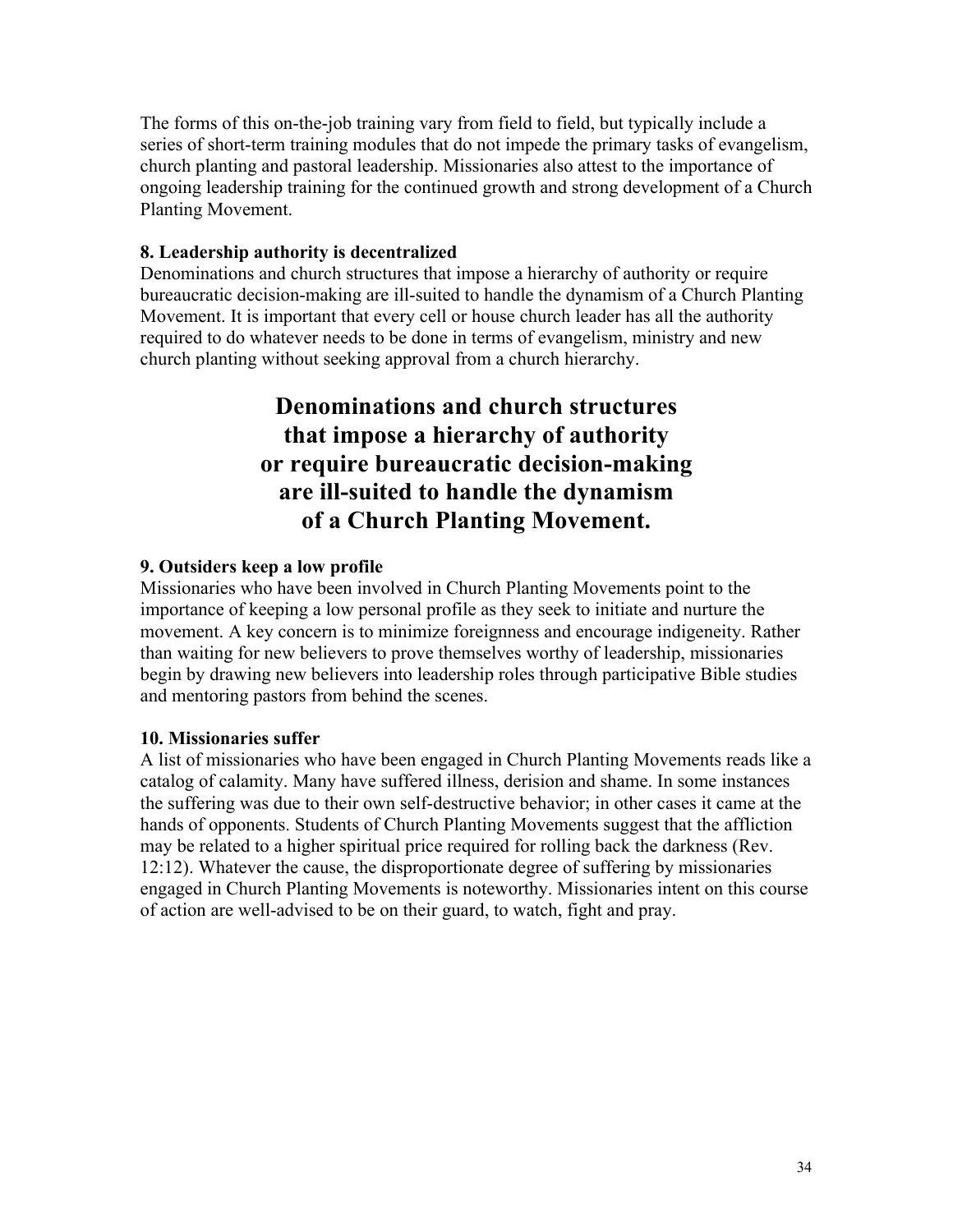# **5 TEN PRACTICAL HANDLES**

Church Planting Movements are sovereign acts of God, but in His sovereign grace and mercy He has chosen to partner with us. There are some practical things that missionaries can do to help initiate or nurture a Church Planting Movement. These are not sequential steps. Some of them are more important than others, but each of them has been used in the formation of Church Planting Movements somewhere in the world. Each missionary must determine which ones fit his or her situation and how best to adapt them for maximum benefit.

#### **1. Pursue a CPM orientation from the beginning**

This is a key point: Church Planting Movements begin the day the work begins. The endvision is being "realized" from the beginning. Thus, missionaries who want to start a Church Planting Movement must begin by "modeling a CPM-type church" complete with evangelism, discipleship and multiplication training within a cell-group setting. This defies the sequential model that begins with pre-evangelism, then evangelism, then discipleship, church planting, missions, etc.

#### **2. Develop and implement comprehensive strategies**

Missionaries who address the scope of all that is required for initiating and nurturing a Church Planting Movement quickly realize that the job is far beyond their personal limitations of time, talent and resources. However, as they look to the broader resource pool of Great Commission Christians and continually ask the question, "What's it going to take to launch a Church Planting Movement?" they find that a comprehensive strategy is required.

A comprehensive strategy stands on at least four pillars: 1) prayer, 2) God's Word, 3) evangelism and 4) church planting. These four pillars are complemented by a matrix of ministries including human needs ministries, communications strategies, mobilization and other efforts. When combined, these comprehensive strategies free the ministry from the limitations of a single missionary or even a single mission agency and maximize the possibilities for initiating and nurturing a Church Planting Movement.

# **The effective strategy coordinator is ruthless in evaluating all he or she does in light of the end-vision—a Church Planting Movement—discarding those things that do not or will not lead to it.**

#### **3. Evaluate everything to achieve the end-vision**

A missionary once commented, "You can tell a good strategy coordinator from a bad one by what he says 'no' to." This should not be interpreted to mean that widespread experimentation is inappropriate, but the effective strategy coordinator is ruthless in evaluating all he or she does in light of the end-vision—a Church Planting Movement discarding those things that do not or will not lead to it.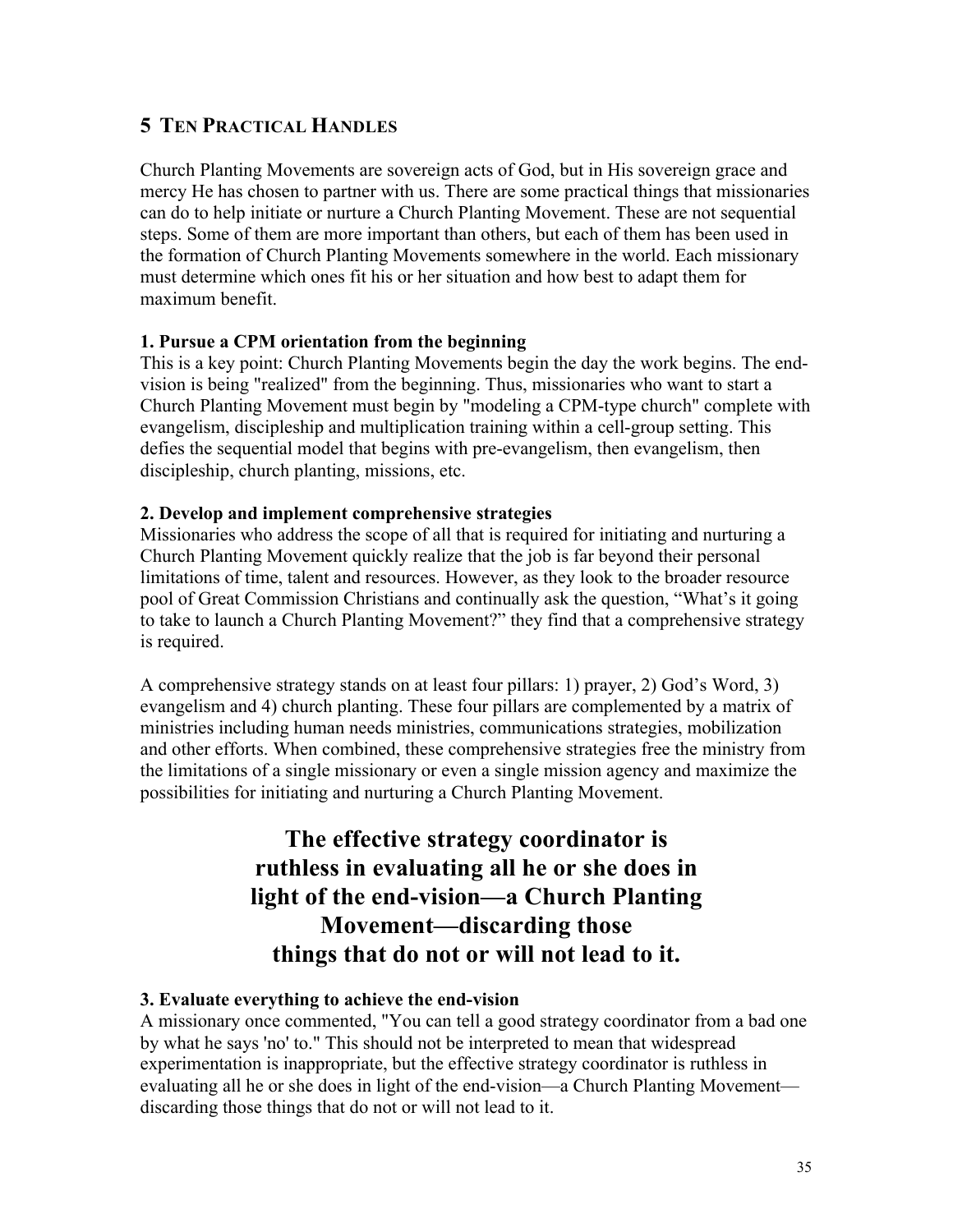#### **4. Employ precision harvesting**

Rather than randomly sowing gospel seeds and awaiting a harvest, a growing number of missionaries have learned the wisdom of precision harvesting. Precision harvesting uses "response filtering" to identify and locate individuals who have already made a positive response to the gospel and then places longer-term workers in direct contact with them for discipleship follow-up and church planting. This model recognizes that a missionary who settles onto the mission field may succeed in learning the language, sharing his faith, discipling a group of believers and planting a church, but that there may be a more efficient way to accomplish the same end.

Working with radio broadcasters or other agents of mass evangelism, the missionary church planter is able to glean the names and addresses of respondents to another's sowing ministry. Then, positioning himself in the midst of these new believers or seekers, he is able to begin a discipling and church planting ministry. This ministry of precision harvesting can save years in the process of starting a church or multiple churches.

#### **5. Prepare new believers for persecution**

New believers must understand that a call to Christ is a call to the cross. Harassment, persecution and even martyrdom may come, but they should not be a surprise to new believers. Since New Testament times, persecution has come to those who follow Christ. Preparation for harassment doesn't wait until after conversion; it begins in the evangelization process itself. Believers are taught to expect hardships from the beginning as the price of their conversion (see Mark 8:34).

#### **6. Gather them, then win them**

A logical progression in church planting is: Win them, disciple them, congregationalize them, then organize them into a church. But this isn't the only way to get the job done. Many effective church planters who have participated in Church Planting Movements have learned to gather a group of lost seekers into evangelistic worship and Bible study groups. These "not-yet Christians" are brought into the vision for a Church Planting Movement even as they are brought into the family of faith.

#### **7. Try a POUCH methodology**

The POUCH methodology, described in the case study of the Yanyin people, contains core elements that should be applicable in virtually any church planting context. A POUCH church utilizes Participative Bible study and worship groups, affirms Obedience to the Bible as the sole measure of success, uses Unpaid and non-hierarchical leadership and meets in Cell groups or House churches.

#### **8. Develop multiple leaders within each cell church**

Avoid the trap of inadequate leadership required to meet growth needs by starting the work with multiple leaders. Remember the Cambodia Church Planting Movement, which began every new cell church with a seven-person "Central Committee"? This type of multiple leadership is common in Church Planting Movements and ensures an abundance of potential leaders for the cell church itself and for starting new churches.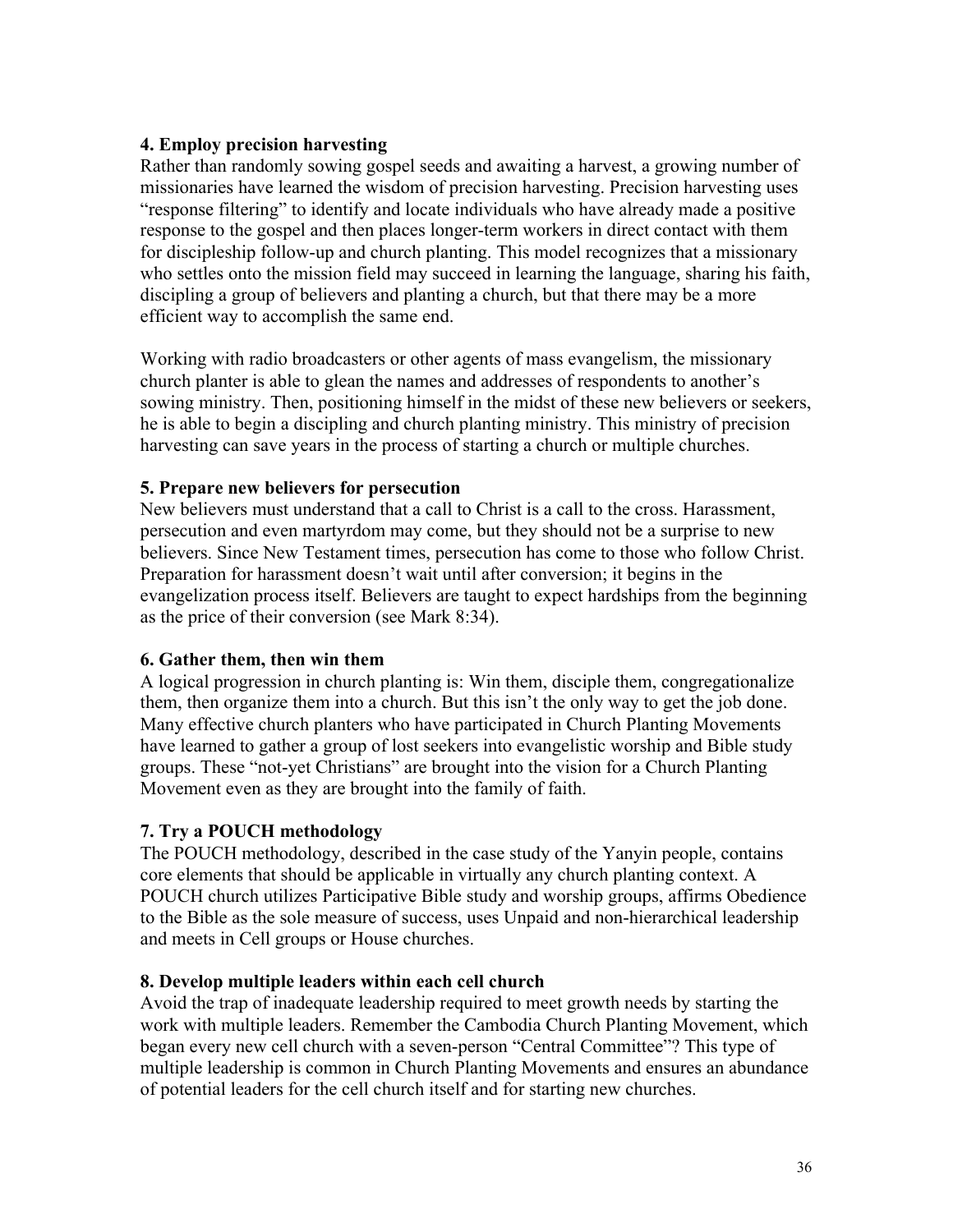#### **9. Use on-the-job training**

Avoid the temptation to pull new local church leaders away from their churches for years of training in an institution. A decentralized theological education which is punctuated by practical experience is preferable. This approach might include one month of training with two months of pastoral work, or eight sessions of training for two weeks at a time stretched over a couple of years, with ongoing discipleship and skill upgrades that may last a lifetime. Higher education may benefit church leaders at some point, but it can hinder a Church Planting Movement in its early stages.

#### **10. Model, Assist, Watch & Leave (MAWL)**

Missionaries who are competent church planters face as much challenge from themselves as they do from the people group they are trying to reach. There is always a temptation to "do it myself" rather than turn the work over to the emerging local leadership. This transfer of responsibilities is complicated by the fact that many, if not most, missionaries enjoy pastoring and ministering to people.

This crisis of transferring responsibility can be minimized when the missionary shares responsibility from the beginning with those he is leading. A church-planting pattern of modeling new church planting and worship, then assisting the church members in the process of doing the same themselves, helps to pass on the missionary's expertise to the next generation of local church planters (see 2 Tim. 2:2).

Only when the missionary has actually stepped away from the work is the cycle of MAWL completed. Only then is a passionate renewal of indigenous church planting assured.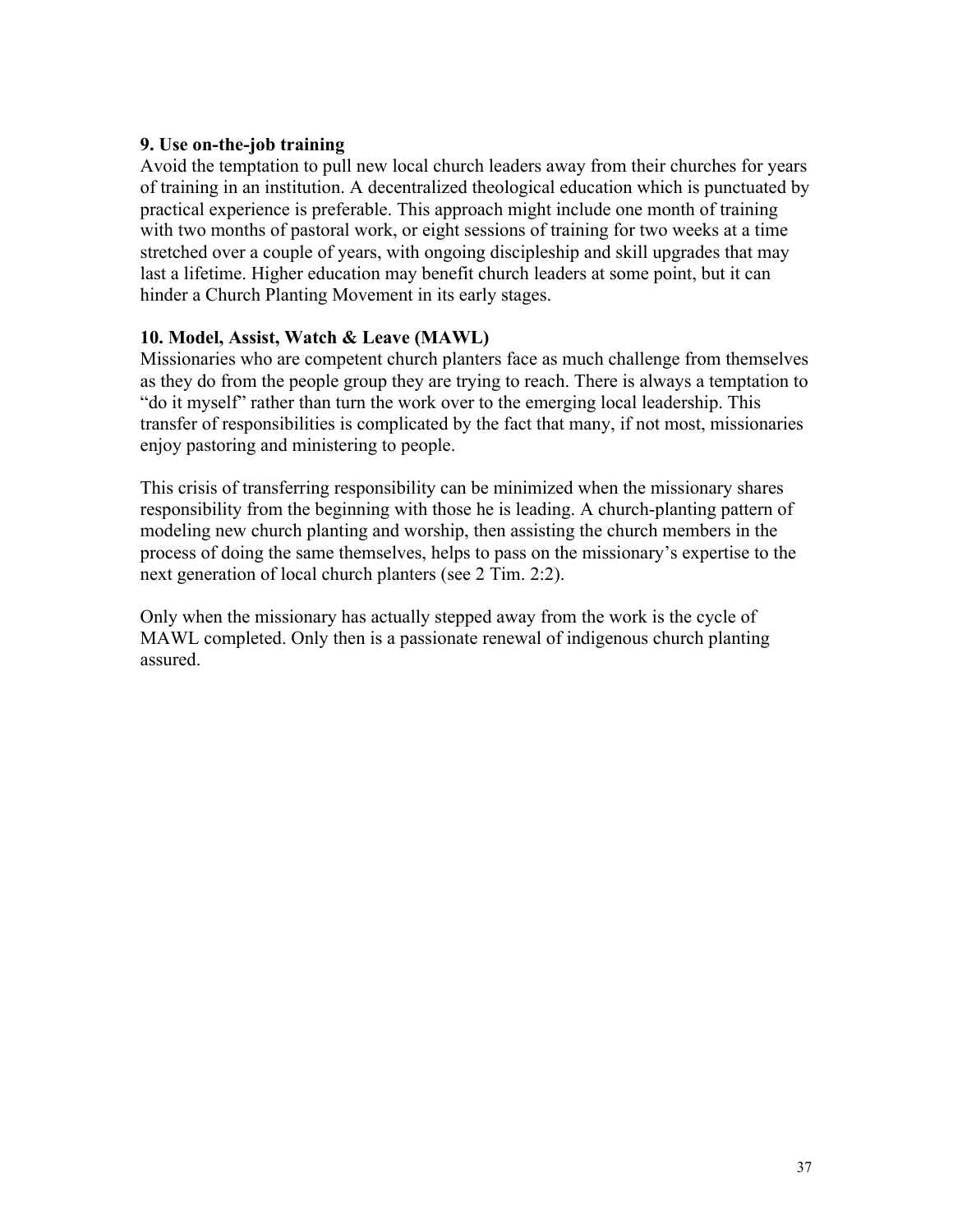#### **6 FREQUENTLY ASKED QUESTIONS**

As we discuss Church Planting Movements with missionaries from around the world, a number of questions frequently recur.

#### **1. What about volunteers?**

The key to effective use of volunteers in missions is orientation. Most short-term volunteers want to be strategic, but don't realize that some forms of help can actually hinder a Church Planting Movement. Constructing church buildings, subsidizing pastors and creating dependency are well-intentioned obstacles to a Church Planting Movement.



Prayerwalks, evangelism, literature distribution, pastoral mentoring and human needs ministry are some of the many positive contributions that volunteers make. Volunteers also provide invaluable support to long-term missionaries who suffer from isolation, difficulties in language learning, culture stress, family hardships, etc.

One of the greatest contributions volunteers provide is vision and passion. They inspire and encourage missionaries and new believers alike with their demonstration of faith in traveling great distances to demonstrate their love for the lost and obedience to the Great Commission. This love and obedience are contagious.

#### **2. What is the place of Baptist unions and conventions?**

Baptist unions and conventions hold great potential as partners in fulfilling the Great Commission. Sharing a common commitment to Christ, they should be natural allies. However, commitment to initiating and nurturing a Church Planting Movement requires vision. When union leaders have a vision for church multiplication that exceeds their need for control, they can greatly facilitate the movement. Missionaries can help to impart this vision through dialogue, education and modeling.

It is also important for missionaries to recognize that their role is different than that of denominational leaders. The unique role of the missionary is to continually push to the edge of lostness, to the unreached, and introduce them to the gospel. Denominational leaders have a much broader responsibility, which the missionaries can bless and encourage, but should not try to duplicate or control.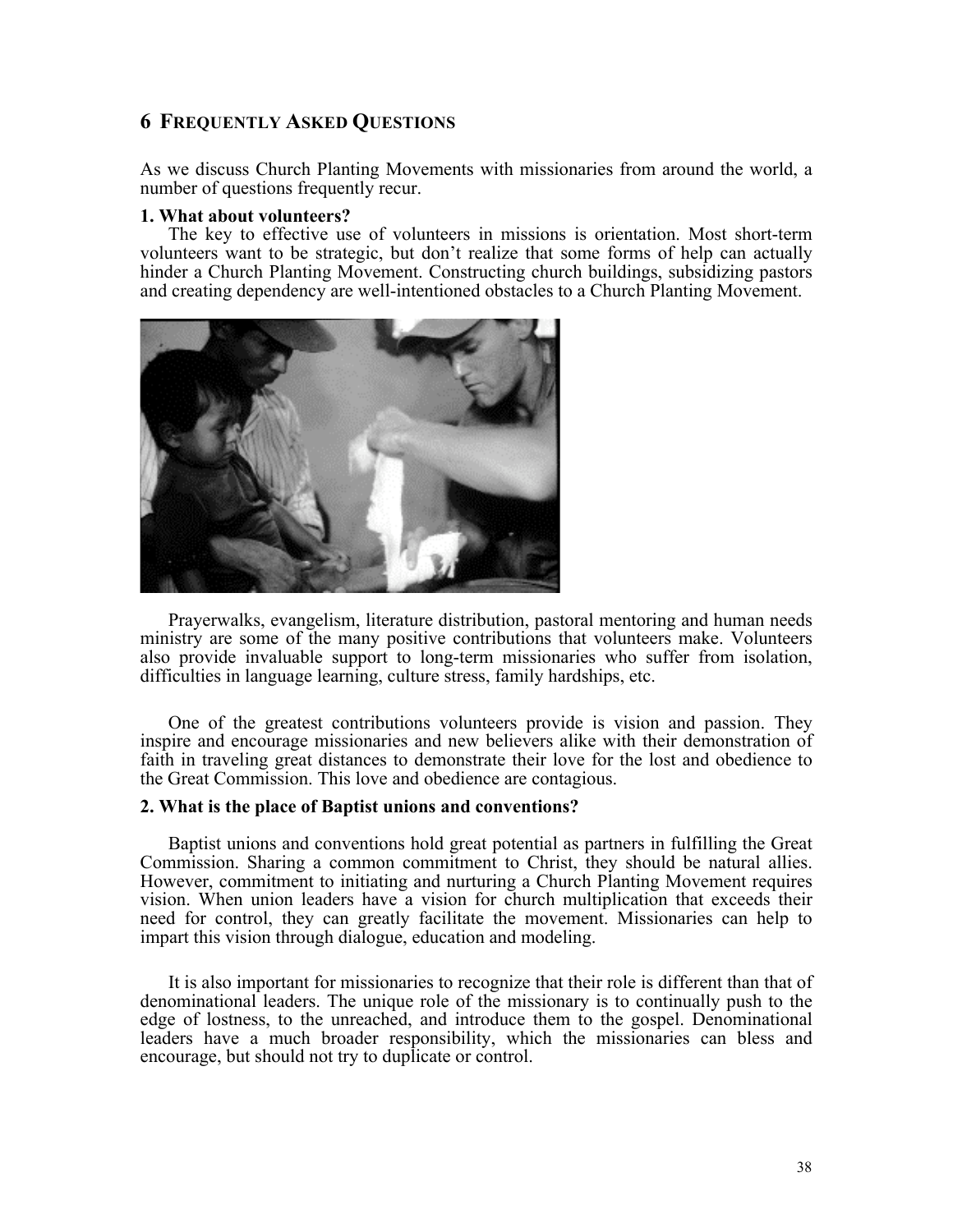#### **3. How about church buildings and institutions?**

Church buildings and institutions can contribute to Church Planting Movements, but they also can become stumbling blocks. When buildings and institutions emerge indigenously and naturally within the needs and means of the local believers, they undergird the work. When institutions (seminaries, schools, hospitals, etc.) are imposed by or dependent upon external agents, they may leave a burden of maintenance that distracts from the momentum of evangelism and church planting.

Church buildings have become second nature to us in the West. We forget that it took Christianity nearly three centuries before it indigenously arrived at the need for dedicated church buildings. During those same three centuries the gospel exploded across much of the known world. When we instantly provide church buildings for new congregations, we may be saddling them with an external burden they are ill-equipped to carry.

# **Church buildings and institutions can contribute to Church Planting Movements, but they also can become stumbling blocks.**

#### **4. Where do teams fit in?**

Like everything else we've discussed, teams are not inherently for or against Church Planting Movements. If each team member sees the purpose of the team as fostering and nurturing a Church Planting Movement, then the prospects for success are good. If, on the other hand, the team or its members turn inward and become an end in themselves, then a Church Planting Movement is unlikely. When people group-focused teams die to themselves, and set their sights on doing whatever it takes under the lordship of Jesus Christ to initiate and nurture a Church Planting Movement, success cannot be far away.

#### **5. Do Church Planting Movements foster heresy?**

Critics contend that a grassroots phenomenon such as a Church Planting Movement is fertile ground for heresy. This may be true, but is not necessarily so. The often-proposed solution is more theological training. However, church history has shown that the cure can be worse than the disease. Since the first theological school at Alexandria, Egypt, seminaries have proven themselves capable of transmitting heresy as well as sound doctrine. The same is true today.

The key to sound doctrine is God's Word. In the explosive church growth environment of the first century, there were no seminaries, simply a practice of "teaching them to observe whatsoever things I have commanded you" (Matt. 28:20). Out of this mandate grew a number of approaches to discipleship and training. The challenge of the first century has changed little for us today and invites the same types of creative responses to ensure a continued faithfulness to Christ's teachings.

#### **6. What do you do with the kids?**

Missionaries and those with traditional church experience have raised many questions about the mechanics of cell-church methodology. One of the most common questions concerns the place of children in cell churches. Cell church practitioners admit that this is a weakness compared to traditional churches with their graded Sunday School programs. Solutions range from incorporating the children into the cell church Bible study and worship to segregating them into separate programs that may be led by rotating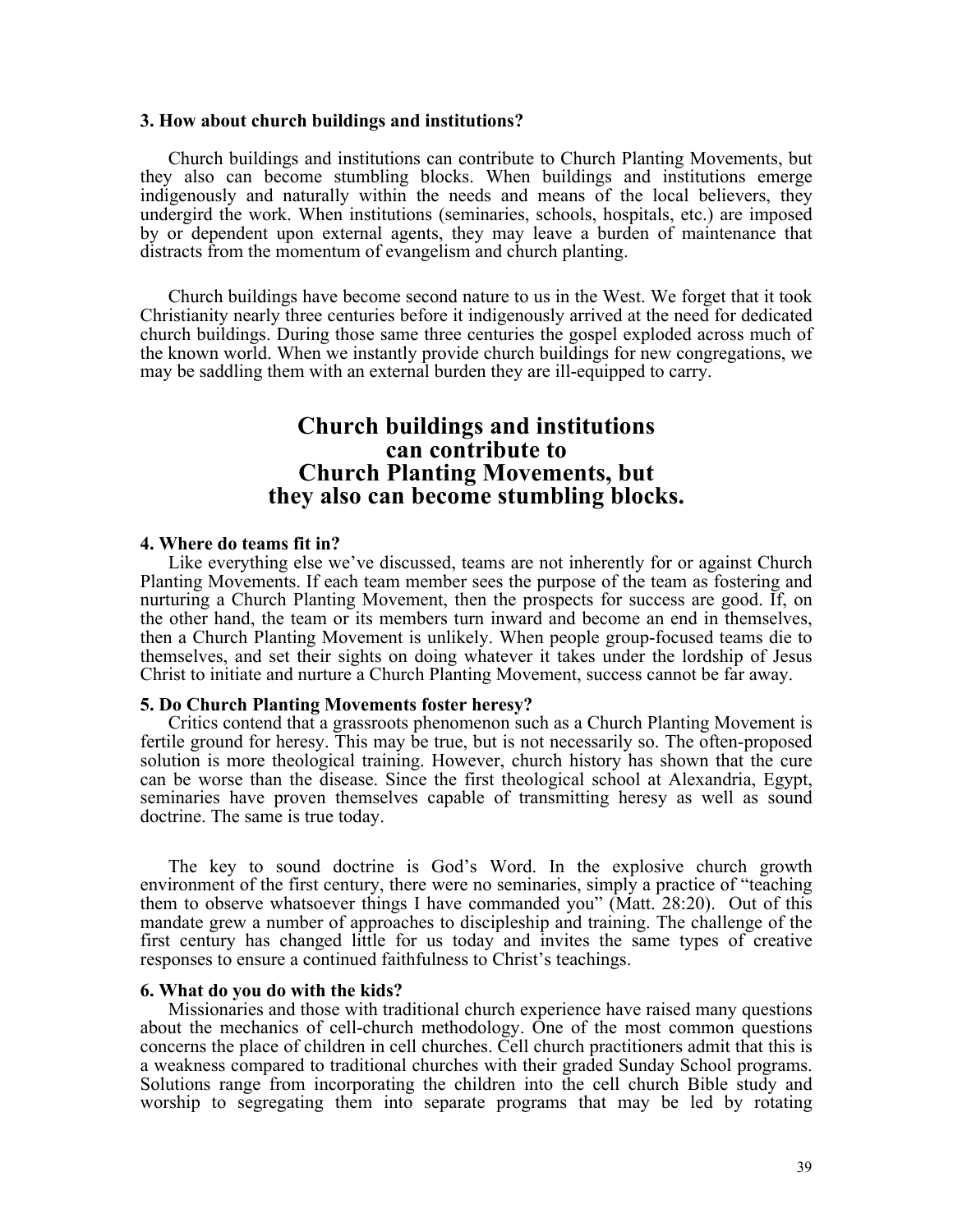volunteers or older youth. If we resist the temptation to let cell churches get too large before they divide and multiply, we keep the task of nurturing and discipling our youth more manageable.

While there are no universal answers to this challenge, there are a variety of responses that are surfacing around the world. As with so many challenges related to a Church Planting Movement, missionaries and church planters are encouraged to continue to experiment, innovate and adapt!

#### **7. Can we start again please?**

Some missionaries who begin to seriously study Church Planting Movements occasionally find that they are simply off-track and wonder if it is possible to begin again. Of course it's impossible to actually begin again, but it is possible to correct earlier mistakes and tip the scales of a movement in the right direction. Because Church Planting Movements aren't just sequential, step-by-step programs, they can be facilitated whenever we stop doing those things that impede them and begin doing more of those things that seem to support them. This should be an encouragement to anyone who hopes to see a CPM unfold among a people group.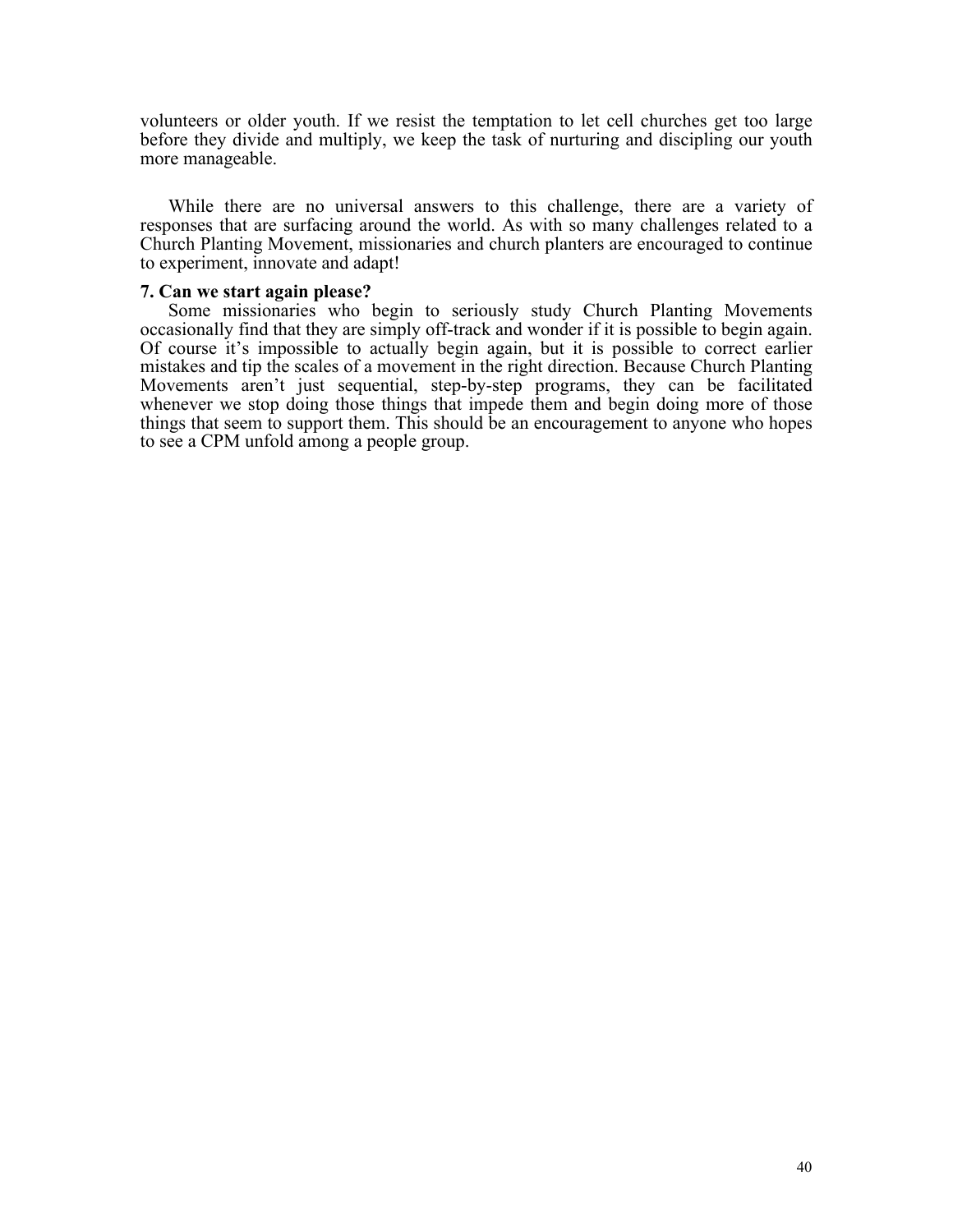#### **7 OBSTACLES TO CPMS**

Church Planting Movements are acts of God, but it's amazing how much mankind is capable of interfering with them. As with most of God's works among us, He allows us to actively cooperate with Him or become obstacles—consciously or unconsciously—to His desired purposes. Missionaries involved in Church Planting Movements have identified several very human courses of action that tend to obstruct, slow or otherwise hinder CPMs. Even though we cannot create a Church Planting Movement, we can certainly work to avoid blocking their emergence. Here are some of the most prominent obstacles to Church Planting Movements facing missionaries today.

#### **1. Imposing extra-biblical requirements for being a church**

When a mission, union or convention attempts to require a congregation to have extra-biblical things such as land, a building, seminary-trained leadership or paid clergy before granting them full status as a church, a Church Planting Movement is obstructed. Christians may have the best of intentions when they impose preconditions before officially constituting a church—preconditions usually aimed at ensuring viability of the church before leaving it to its own devices. However, requirements such as building, property and salaried clergy quickly can become millstones around the neck of the church and make reproducing itself all the more unlikely.

#### **2. Loss of a valued cultural identity**

When a people have to abandon their valued ethnic identity and adopt an alien culture in order to become believers, the cause of church planting won't go far. Around the world, many churches that look culturally out of place in their setting serve as testimonies to this obstacle.

In too many instances, church planting has become cultural warfare, as missionaries and local Christians attempt to conquer and change the culture rather than the hearts of the people. Whenever one must become like a Russian, American, European, etc., to become a Christian, there is little chance that the movement will spread rapidly among a non-Russian, non-American or non-European people.

#### **3. Overcoming bad examples of Christianity**

Unfortunately, the spread of the gospel around the world has sometimes produced churches that are poor examples of the faith. If older churches in an area have nonregenerate members who engage in worldly and immoral behavior, it will be difficult for new believers to convince the lost that the Christian faith is holy and capable of redeeming their world.

Some patterns of church behavior may not be immoral, but still compromise and undermine the spirit of a Church Planting Movement. Whenever older churches in the area feel no compulsion to spread their faith, new believers may question why they should be passionate or urgent in evangelism.

#### **4. Non-reproducible church models**

Whenever missionaries begin planting churches with components that cannot be reproduced by the people themselves, they have undermined a Church Planting Movement. The temptation is always there: it seems quicker and easier to import a solution for a local challenge rather than search for an indigenous solution. Extraneous items may be as innocuous as cinderblocks for construction, electronic sound systems or imported folding chairs.

Authentic Church Planting Movements always take on the appearance of their context. If villages are made of bamboo, then church buildings are made of bamboo. In urban areas, cell or house churches emulate family structures instead of a congregational structure that requires expensive buildings used exclusively for worship meetings. CPM practitioners evaluate every aspect of each church start with the question: "Can this be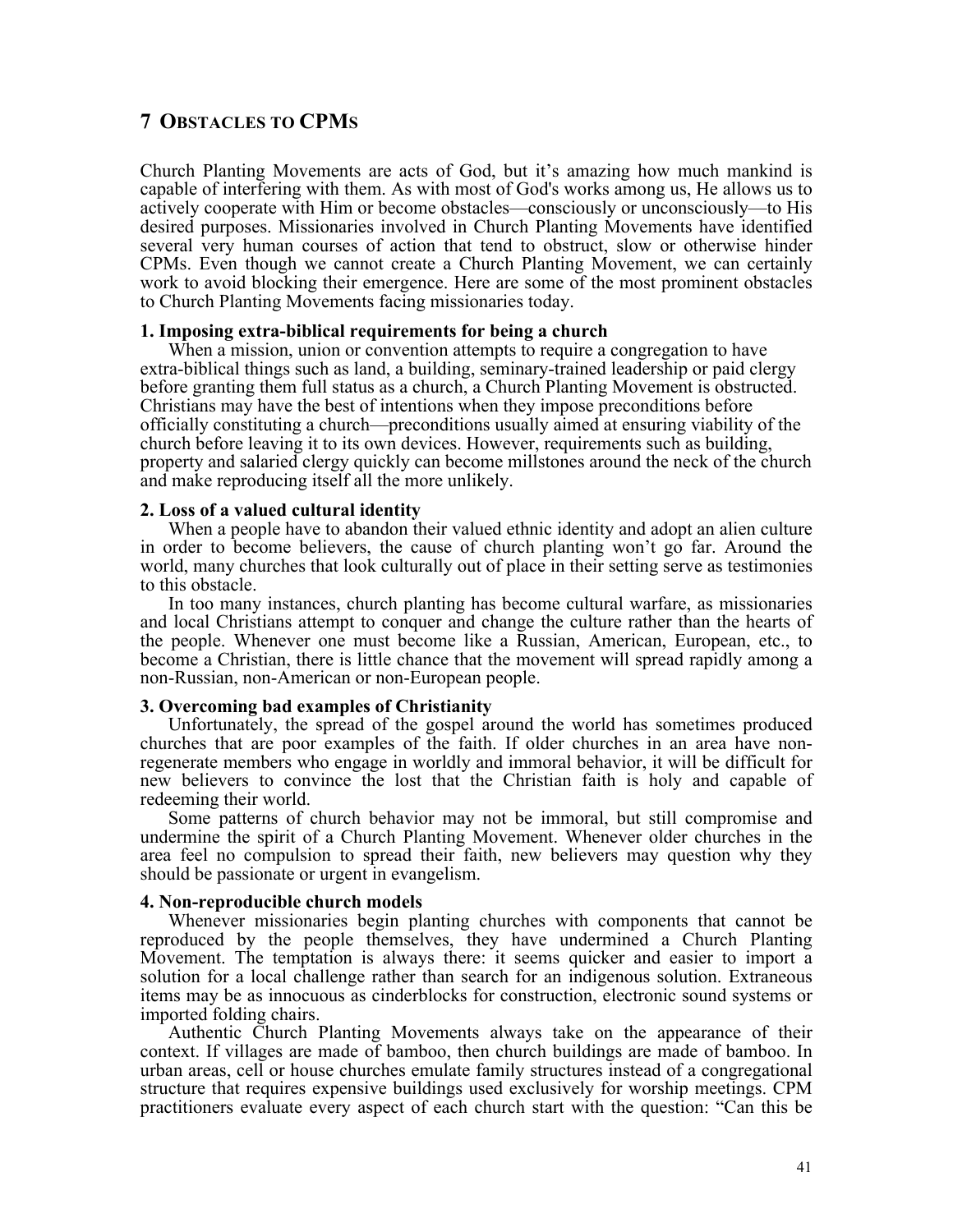reproduced by these believers?" If the answer is "no," then the foreign element is discarded.

#### **5. Subsidies creating dependency**

Money is not inherently evil. It has a vital role to play in the support of missionaries and promotion of things lost people or new believers cannot do for themselves. Any time the gospel is introduced to a new people group, external support is required. The problem is when outside funding creates dependency among new Christians, stifling their initiative and quenching a Church Planting Movement.

Proper use of external funds might include financing outreach to an unreached people, development of gospel literature, radio programming and broadcasts, production of the JESUS film, Scripture translation, gospel television, cassettes, CDs, etc. When well-intentioned outsiders prop up growth by purchasing buildings or subsidizing pastors' salaries, they limit the capacity of the movement to reproduce itself spontaneously and indigenously.

#### **6. Extra-biblical leadership requirements**

Whenever well-intentioned missionaries, churches or denominational leaders impose requirements for church leaders that exceed those stipulated by the New Testament, a Church Planting Movement is impeded.

New Testament models are found in Christ's selection of the twelve disciples (Matt. 4:18-22) and Paul's criteria for bishops and deacons (1 Timothy 3). It is striking that moral character and willingness to follow Christ are given much greater weight than theological training or academic degrees.

#### **7. Linear, sequential thought and practice**

It is natural for missionaries to think in terms of sequential steps in church planting. For example, first you learn the language, then you develop relationships, then you share a witness, then you disciple believers, then you congregationalize, then you raise up leaders, then you begin another church start, etc. However, missionaries who have successfully navigated Church Planting Movements describe a different, nonlinear unfolding of the movement.

They insist on the importance of witnessing from day one, even before the language is mastered. Rather than waiting for conversion, missionaries disciple the lost into conversion. By the time they've become believers, the new converts already have been participating in cell churches for some time and already have acquired a vision for starting churches! Church Planting Movements occur when all of the various elements of a Church Planting Movement are under way simultaneously.

#### **8. Planting "frog" rather than "lizard" churches**

Yes, this is a metaphor. Frog churches perceive themselves as ends in themselves, sitting fat and complacent on a hill or lily pad (or main street), expecting the lost to come to them in search of salvation. Frog churches hold meetings in places where they feel comfortable and require the lost to adapt to their froggy world. Lizard churches are always pursuing the lost. Adaptable and ready for action, they move quickly into the world through cracks and crevices seeking the lost. Lizard churches penetrate the homes of the lost with evangelistic Bible studies rather than requiring the lost to come to their churches. They are willing to change their colors, expend enormous energy, even lose their tails if necessary in order to bring the lost into the family of God.

#### **9. Prescriptive strategies**

After all the instruction that has gone into this book, it may seem strange to warn missionaries against prefabricated methodologies. However, Church Planting Movement practitioners are intensely inquisitive and committed to learning where and how God is at work. Whenever missionaries enter a field with a pocket full of answers rather than a heart that is hungry to watch and learn where God is at work and what He is doing, they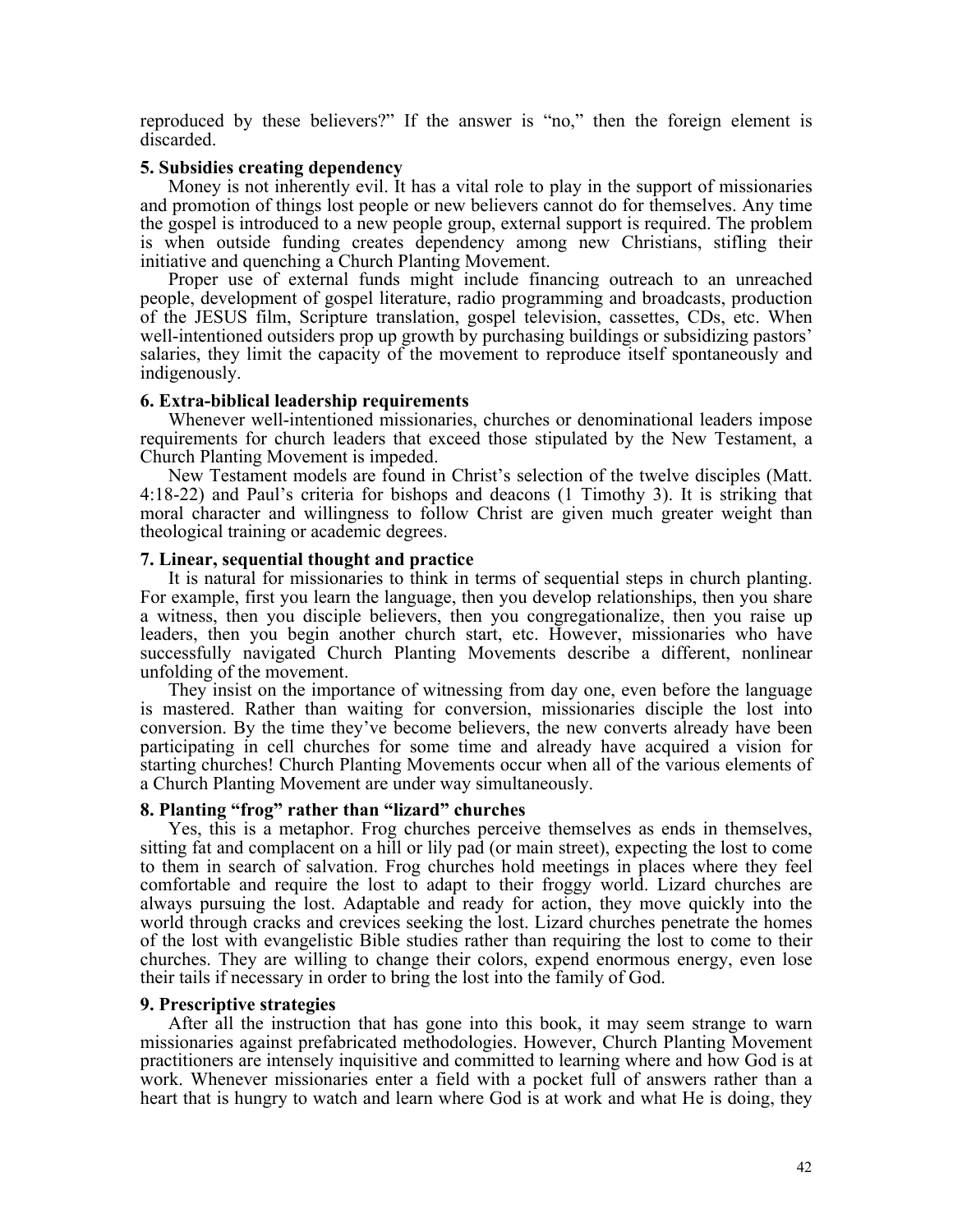are limiting His ability to use them. This is not to encourage a "know-nothing" approach to missions, but it does speak to the necessity of humility and dependence upon God to reveal where and how He chooses to bring about a Church Planting Movement.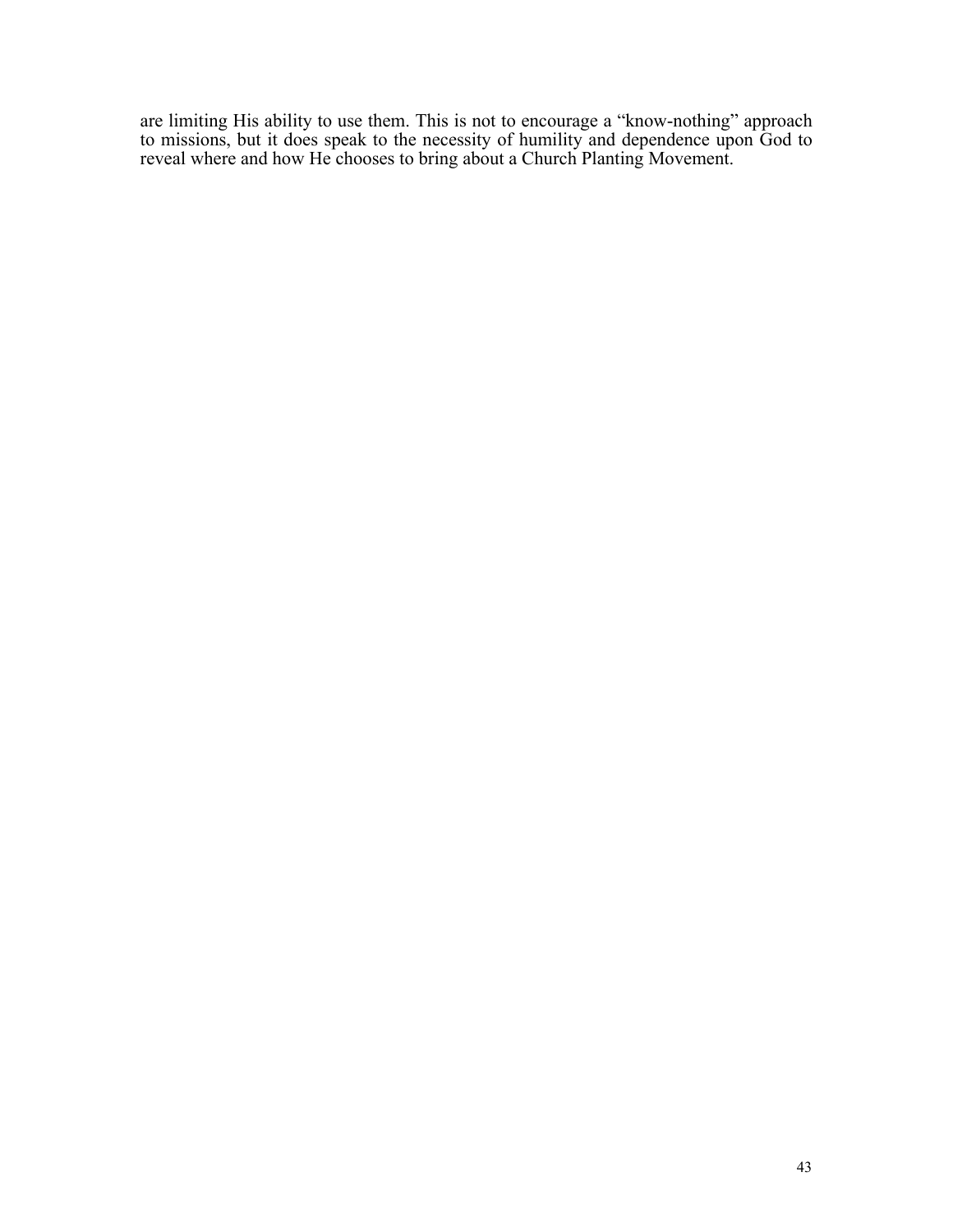#### **8 TIPS FOR FINE-TUNING A CPM**

Alongside the models of Church Planting Movements we have examined, many others could be described as near misses. A number of these show many of the characteristics we've come to identify with Church Planting Movements, but lack some essential components and thus may result in aborted movements.

An example of this is a Turkic Muslim people who have been turning to Christ by the tens of thousands over the past five years. As recently as 1992 there were no more than 50 known believers among this population of several million. Beginning in 1989, a strategy built on prayer, evangelism and ministry was initiated among them. Work was slow at first, but in late 1995 the turn to Christ began. By the end of the following year, local churches in the area reported baptizing more than 15,000 of these Turkic Muslims.



Today, the swell of new believers has subsided somewhat, but still features somewhere between 20,000 and 30,000 adult converts. The troubling factor is the relative lack of new churches to assimilate the growth. While convert growth has exploded, there has been little increase in the number of church starts, threatening to leave thousands of churchless orphans to fend for themselves.

Perhaps it is not too late for missionaries to implement a strategy of planting indigenously reproducing cell or house churches among this people group. Training lay believers to plant new cell churches could redeem this movement.

A similar situation has taken place among a Muslim people group in Africa. As a result of widespread gospel radio broadcast and video evangelism, conservative reports estimate more than 15,000 Muslim converts to Christianity. Despite these encouraging numbers, only 30 known churches exist in the region. Unless a more effective and indigenously reproducible model of church can be introduced, there will likely be a great loss of new believers.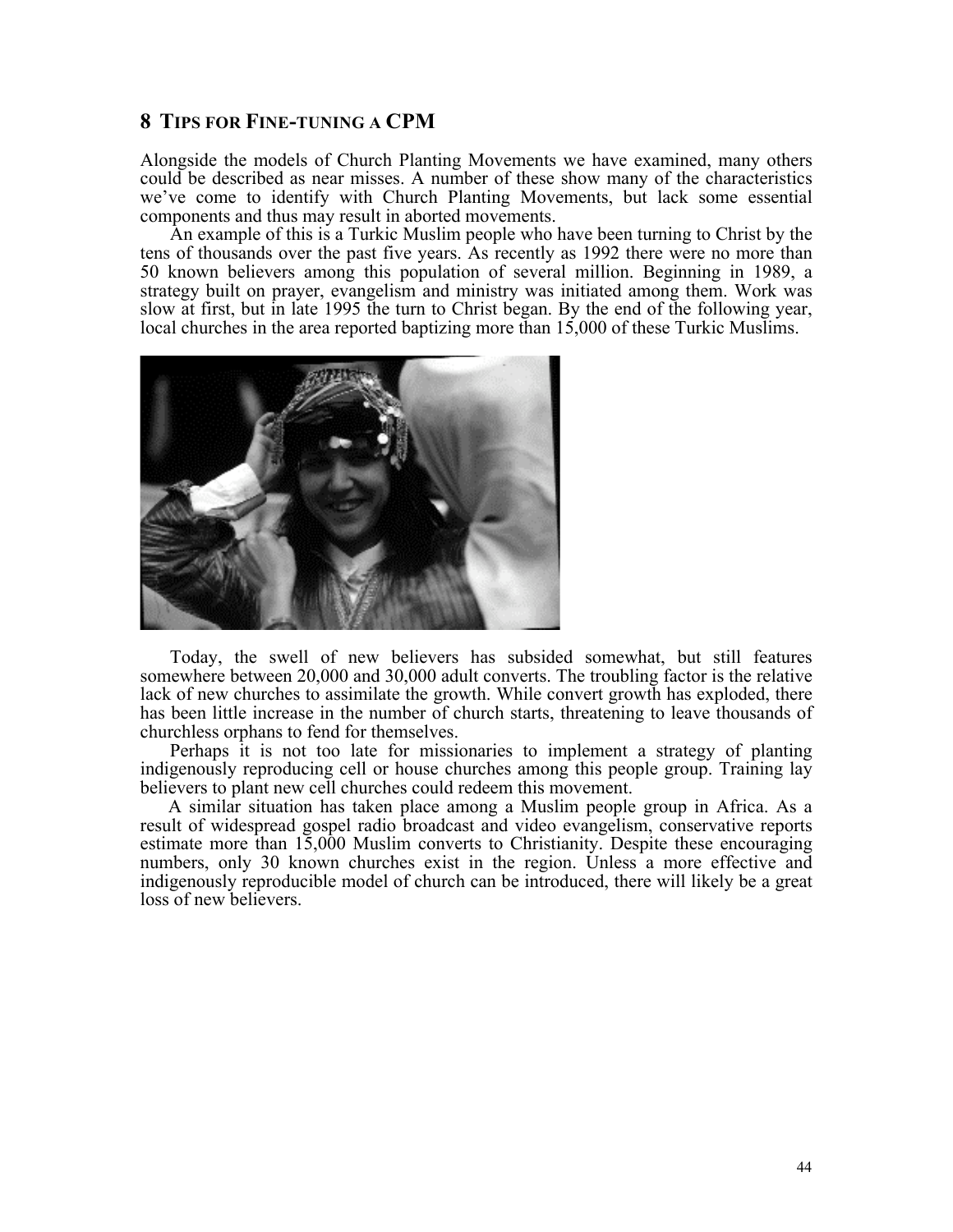

More common types of "near misses" are the many places around the world where missionaries have experienced moderate growth when much greater growth may be possible. In these instances, missionaries have been faithfully evangelizing and planting churches among their people group for decades. People are responding to the gospel and the kingdom is slowly growing. While church growth is steady, it is far from explosive. No one would confuse this with a Church Planting Movement. In this pattern of incremental church growth, church starts are not even able to keep pace with the population growth rate.

Are Church Planting Movements possible in these kinds of settings? Only God can say for sure, but CPM practitioners suggest that some fine-tuning steps might be taken that could help tip the scales in favor of a Church Planting Movement. In some cases, the gestation period for church starts is just too lengthy. In these instances, it may be possible to shorten the reproductive cycle of a church plant. Here are some tips that may help to speed the process:

If you're using chronological storying to communicate the gospel, remember that storying is a method, not an end in itself. As a method, it can be adapted and modified. Consider using five to 10 stories to provide a panorama overview of the Bible leading to a gospel presentation and a call to commitment. You can then follow up the panorama presentation with a lengthier walk through the Bible aimed at discipleship and additional presentations of the gospel.

You might also try shortening the chronological storying approach. Some storiers spend as much as 110 weeks working through the Bible from creation to the consummation of the ages. Could this be reduced either by choosing fewer stories or by offering the stories more frequently? Perhaps both methods could be implemented. This might reduce the time required for a church start from two years to a few weeks!

In the same manner, consider compressing a 12-week evangelistic Bible study into a 12-night Bible study. You get the picture. Remember, speed of reproduction is one of the universal characteristics of a Church Planting Movement. Resist the assumption that greater speed equals diminished quality. The notion that slower is better isn't necessarily true.

You also can accelerate church planting by raising the expectations and church- planting responsibilities of new believers. In a Church Planting Movement, discipleship and leadership development are ongoing processes rather than stages in a linear progression that individuals must pass through before they can begin planting churches themselves. Remember, in a Church Planting Movement in India, one new believer planted 42 churches in a single year. No one told him he was too spiritually immature for such behavior!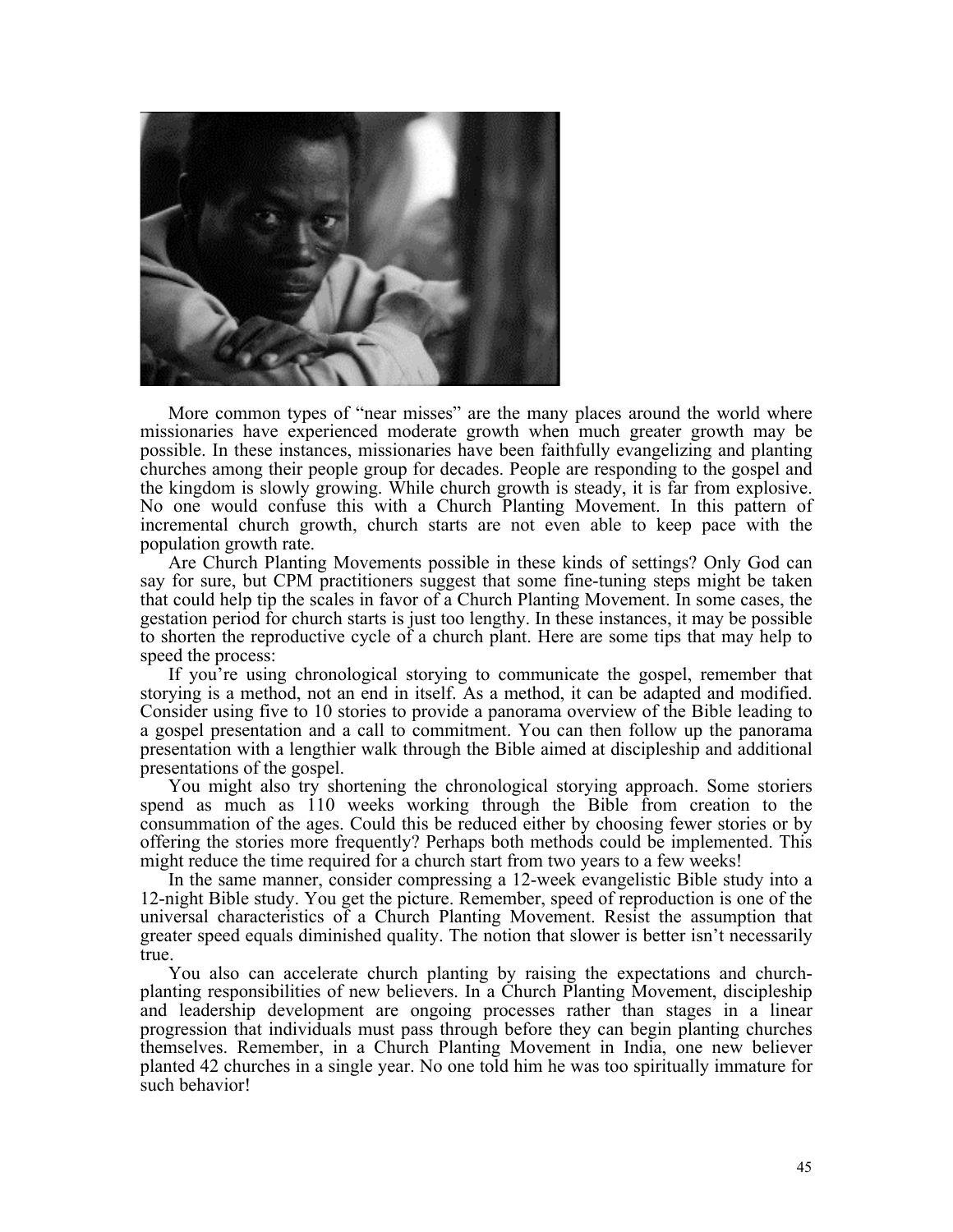Finally, some missionaries may find themselves in a situation that does not appear to have any of the elements that indicate potential for a Church Planting Movement. What do you do then?

Many of those factors that contribute to—or hinder—a Church Planting Movement take years to develop or change. Like a toy boat floating on a pond, if we gradually stack pebbles on top of it, one by one, the weight will eventually become too much and the vessel will submerge. So it is with Church Planting Movements. Working steadily to add elements that contribute to a Church Planting Movement and removing known obstacles may someday result in a critical mass that transforms the situation from a hard, dry, unproductive field into a dynamic Church Planting Movement.

The beginning point for this change is a spiritual renewal, a passionate desire in the heart of every missionary to see all the peoples of the world come to saving faith. Only when our vision is revived and we hunger for a Church Planting Movement are we willing to take any and every action necessary to pursue this goal.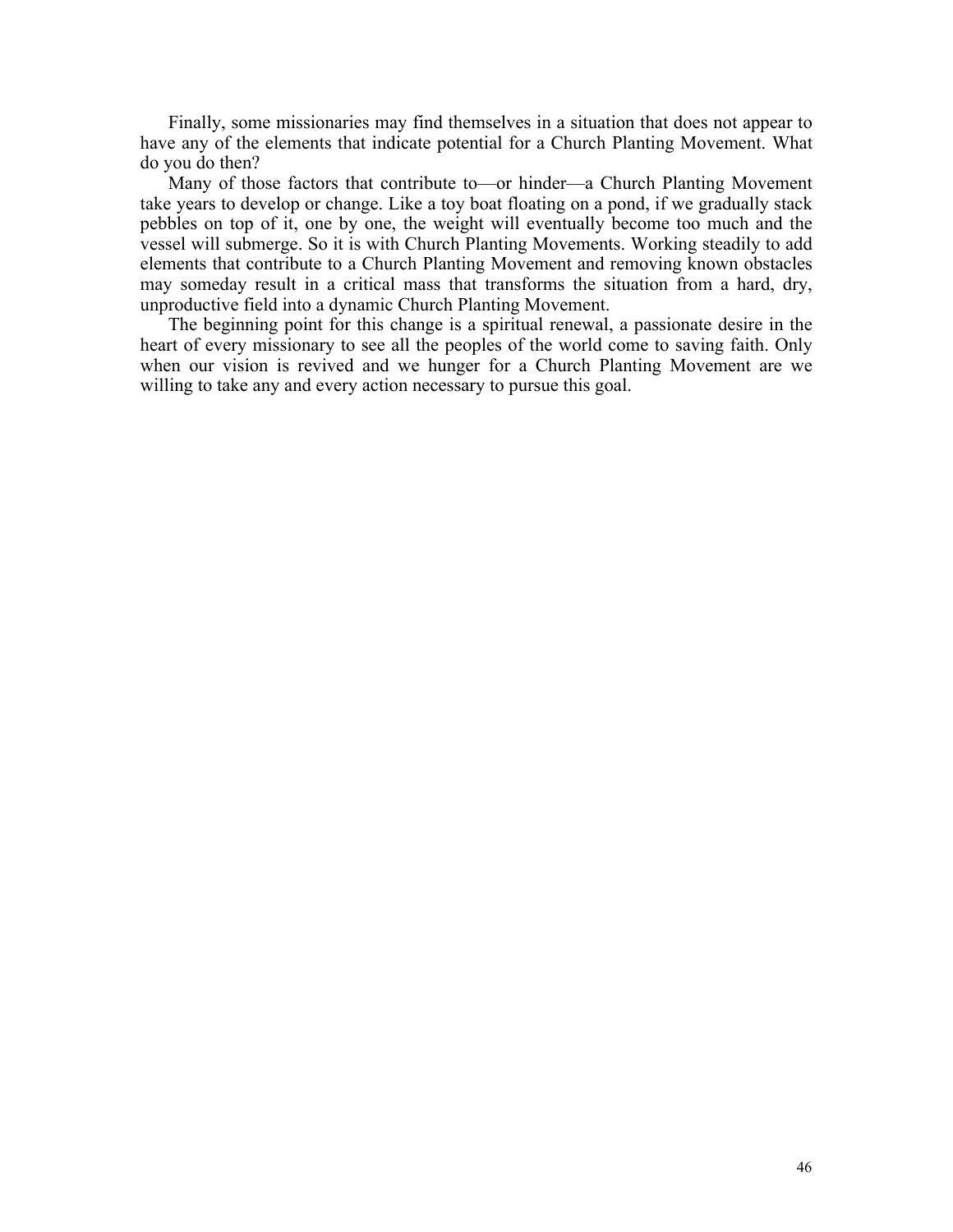#### **9 A CPM VISION FOR THE WORLD**

God has shown us that He is indeed doing something in our days among the peoples of the earth—something so amazing we would not have believed it had we not seen it with our own eyes (see Hab. 1:5). We are calling this amazing thing Church Planting Movements. Church Planting Movements are not limited to a geographical or racial sector of society. God has demonstrated that He can produce them among urban or rural, educated or illiterate people on any continent and from any religious background. The universal link in each of them is God reconciling the world to Himself through Christ Jesus.

Along the way, He has called us to be co-laborers with Him. If we are willing, He may grace us further to see Church Planting Movements unfold throughout the world in our generation.

Over the past five years, in as few as five Church Planting Movements, nearly a quarter of a million lost souls have come to faith in Jesus Christ. Imagine 50 Church Planting Movements—or 500! The excitement, however, is not in the numbers, not even when we consider that these numbers represent individuals coming to new life in Christ. The greatest joy comes in being on mission with God in His redemptive plan for the nations—serving as His instruments in this unfolding miracle of salvation that is being extended to all peoples. It is for this joy that we press on.

Marathon runners usually begin their race with great enthusiasm. Before long, however, many drop out or slow down. But some runners stride on through the pain and exhaustion. For these enduring athletes, there is no more exhilarating sight than the homestretch. When they see it, their pulse quickens, their pace strengthens and their adrenaline surges as they drive themselves forward to the finish line.

The body of Christ has been running a great race for nearly 2,000 years. Along the way, many believers have grown weary and distracted. Instead of pressing ahead, they have become satisfied with a slowing pace.

A growing number of Christians today are observing signs that we may be entering the homestretch. God is pouring out His spirit among the nations (see Acts 2:17). Those who interpret these Church Planting Movements as signs of His divine intervention in history are re-examining their lives and redoubling their efforts.

Simply put, if this is of God, we want to be a part of it. Entering the homestretch, we find our pulse quickening, our pace strengthening and our resolve heightened.

> **"Let us then throw off everything that hinders and the sin that so easily entangles and let us run with perseverance the race marked out before us." (Heb. 12:1, NIV)**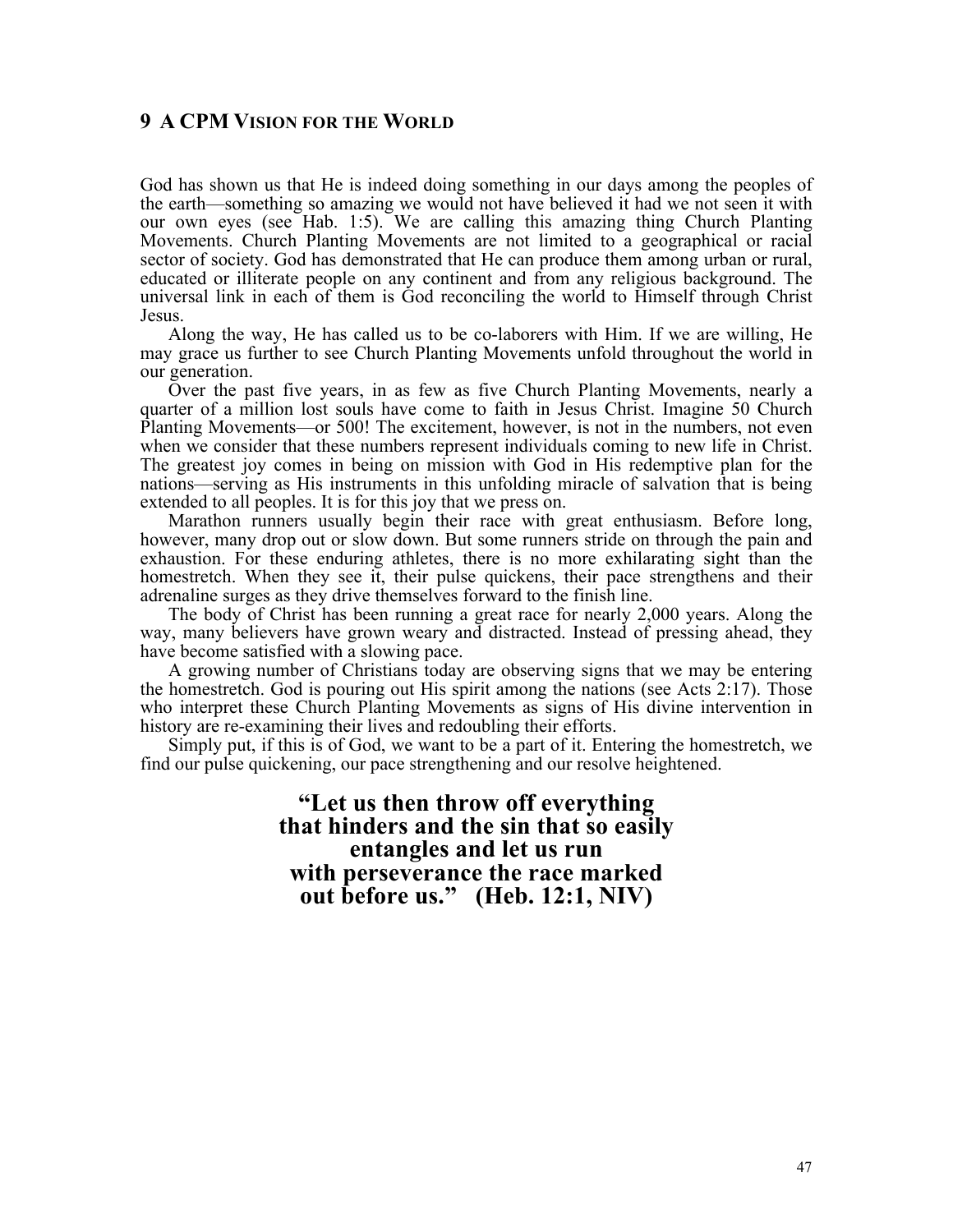# **CHURCH PLANTING MOVEMENTS GLOSSARY**

**Cell churches**—small church bodies of believers, generally 10-30 per unit, meeting in homes or storefronts, fulfilling the five purposes of a church and linked to one another in some type of structured network. Often this network is part of a larger, single church identity.

**Chronological Bible storying**—a method of evangelizing a people by relating to them, in a culturally suitable manner, the great stories of the Bible from creation to redemption to the return of Christ.

**Church Planting Movement**—a rapid and multiplicative increase of indigenous churches planting churches within a given people group or population segment. **End-vision**—the ultimate and overarching aim of a strategy or plan of action. In a CPMoriented strategy, it is the end-vision that informs and measures the relative value of every objective, goal and action step.

**Ethos**—the esprit d'corps or spirit of the group. In a CPM ethos, there is an attitude and climate of opinion that passionately aspires toward a Church Planting Movement.

**Exogenous**—originating outside of the local environment; foreign, extraneous in origin. Five purposes of a church—1) worship, 2) evangelistic and missionary outreach, 3) education and discipleship, 4) ministry and 5) fellowship.

**House churches**—small bodies of approximately 10-30 believers meeting in homes or storefronts, which (unlike cell groups) are generally not organized under a single authority or hierarchy of authorities.

**Incremental growth**—growth by addition. Thus a base number of 10 churches might add a few churches each year. This contrasts with exponential growth.

**Indigenous**—generated from within or capable of originating from within the local context. This contrasts with exogenous.

**MAWL**—Model, Assist, Watch and Leave. The rhythm of implementing church planting that contributes to a Church Planting Movement as a missionary models a CPM, assists the new believers in planting CPM-oriented churches, watches to see that they and the churches are reproducing and then leaves in order to begin a new MAWL cycle.

**Mentoring**—a form of teaching that includes walking alongside the person you are teaching and inviting him or her to learn from your example.

**Multiplicative growth**—Growth characterized by each part multiplying itself. Thus two may become four, while four may become eight to 10, etc. This contrasts with incremental growth.

**POUCH** churches—a method of church planting describing churches that are characterized by the following: participative Bible study and worship groups, obedience to God's word, development of unpaid and multiple lay or bivocational church leaders and meeting in cell or house churches.

**Precision harvesting—a** strategic placement of church planters in contact with seekers or new believers who already have been identified and cultivated through their response to mass evangelism.

**Response filtering and feedback loops**—employing methods for registering response to mass evangelism efforts for purposes of follow-up discipleship and church planting.